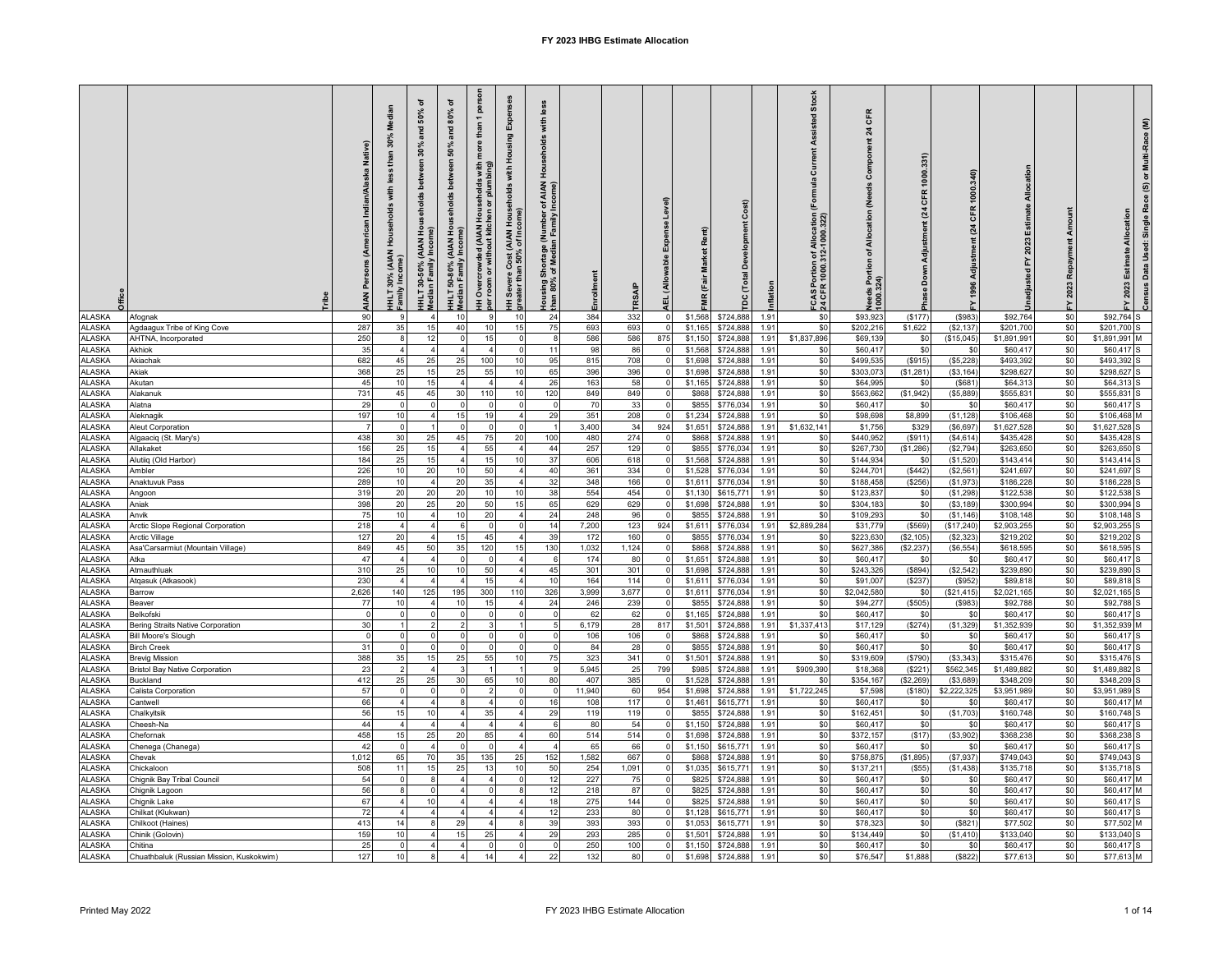| <b>ALASKA</b>                  | ribe<br>Chugach Alaska Corporation | Indian/Alaska Native)<br>AIAN Persons (American<br>1,142 | than $30\%$<br>less<br>with<br>(AIAN House<br><b>HLT30%</b><br>amily Inco<br>60 | ৳<br>50%<br>and<br>30%<br>betw<br>useholds<br>£<br>ଛ<br><b>AIAN</b><br>Incor<br>HHLT 30-50% ( <i>J</i><br>Median Family I<br>37 | ৳<br>80%<br>and<br>50%<br>εñ<br>betwe<br>Households<br>၉<br>AIAN  <br>/ Incom<br>HHLT 50-80% (<br>Median Family<br>82 | person<br>more<br>sith<br>With<br>plum<br>without kitchen or<br>(AIAN<br>IH Overcrowded<br>ŏ<br>room<br>61 | Ŵ,<br>Housing<br>with<br>Severe Cost (AIAN Households<br>ater than 50% of Income)<br>Ŧ<br>58 | less<br>with<br>Households<br>ढ<br>Family<br>of Median<br>of Median<br>あ<br>han 80%<br>105 | Enrollmen<br>2,020 | RSAIP<br>1,142 | evel)<br>(Allow<br>긊<br>823 | Rent)<br><b>Market</b><br>VIR (Fair<br>\$1,072 | Cost)<br>Development<br>DC (Total<br>\$615,771 | nflation<br>1.91 | <b>Current Assisted Stock</b><br>(Formula<br>: Allocation (<br>2-1000.322)<br>ځ م<br><b>CAS Portion (</b><br>4 CFR 1000.3<br>\$2,178,095 | CFR<br>$\overline{a}$<br>Component<br>(Needs<br>Allocation<br>৳<br>Needs Portion of<br>1000.324)<br>\$522,960 | 1000.331<br>CFR<br>(24)<br>(\$840) | 1000<br>CFR<br>$\mathbf{z}$<br>(\$21,081) | Estimate Allocation<br>2023<br>노<br>adjusted<br>\$2,679,135 | Repavn<br>2023<br>\$0 | Estimate Allocation<br>2023<br>\$2,679,135 S | í.<br>Multi-Race<br>ā<br>Census Data Used: Single Race (S) |
|--------------------------------|------------------------------------|----------------------------------------------------------|---------------------------------------------------------------------------------|---------------------------------------------------------------------------------------------------------------------------------|-----------------------------------------------------------------------------------------------------------------------|------------------------------------------------------------------------------------------------------------|----------------------------------------------------------------------------------------------|--------------------------------------------------------------------------------------------|--------------------|----------------|-----------------------------|------------------------------------------------|------------------------------------------------|------------------|------------------------------------------------------------------------------------------------------------------------------------------|---------------------------------------------------------------------------------------------------------------|------------------------------------|-------------------------------------------|-------------------------------------------------------------|-----------------------|----------------------------------------------|------------------------------------------------------------|
| <b>ALASKA</b>                  | Chuloonawick                       | $\Omega$                                                 | $\Omega$                                                                        | $^{\circ}$                                                                                                                      | $\Omega$                                                                                                              | $\Omega$                                                                                                   | $\Omega$                                                                                     | $\overline{\mathbf{0}}$                                                                    | 89                 | 89             | $\Omega$                    | \$868                                          | \$724,888                                      | 1.91             | \$0                                                                                                                                      | \$60,417                                                                                                      | \$0                                | \$0                                       | \$60,417                                                    | \$0                   | \$60,417                                     |                                                            |
| <b>ALASKA</b>                  | Circle                             | 85                                                       | 14                                                                              | $\overline{4}$                                                                                                                  |                                                                                                                       | 19                                                                                                         |                                                                                              | 22                                                                                         | 182                | 182            | $\Omega$                    | \$855                                          | \$724,888                                      | 1.91             | \$0                                                                                                                                      | \$89,288                                                                                                      | (\$1,492)                          | (\$920)                                   | \$86,875                                                    | \$0                   | \$86,875                                     |                                                            |
| <b>ALASKA</b>                  | Clark's Point                      | 60                                                       | 10                                                                              | $\overline{4}$                                                                                                                  | $\boldsymbol{\Lambda}$                                                                                                | $\overline{a}$                                                                                             | $\Lambda$                                                                                    | 18                                                                                         | 138                | 74             | $\Omega$                    | \$1,234                                        | \$724,888                                      | 1.91             | \$0                                                                                                                                      | \$60,417                                                                                                      | \$0                                | \$0                                       | \$60,417                                                    | \$0                   | \$60,417                                     |                                                            |
| <b>ALASKA</b>                  | Cook Inlet Region, Inc.            | 18,246                                                   | 892                                                                             | 584                                                                                                                             | 1,148                                                                                                                 | 659                                                                                                        | 803                                                                                          | 2,409                                                                                      | 9,123              | 35,972         | 804                         | \$1,248                                        | \$615,771                                      | 1.91             | \$5,186,594                                                                                                                              | \$7,391,013                                                                                                   | \$0                                | (\$114,430)                               | \$12,463,17                                                 | \$0                   | \$12,463,17                                  |                                                            |
| <b>ALASKA</b><br><b>ALASKA</b> | Council                            | 455                                                      | 24                                                                              | 30                                                                                                                              | 40                                                                                                                    | 24                                                                                                         | 24                                                                                           | 69                                                                                         | 131<br>424         | 115<br>524     |                             | \$1,501<br>\$1,016                             | \$724,888<br>\$615,771                         | 1.91<br>1.91     | \$0<br>\$0                                                                                                                               | \$60,417<br>\$188,044                                                                                         | \$0<br>\$0                         | \$0                                       | \$60,417<br>\$186,073                                       | \$0<br>\$0            | \$60,41<br>\$186,07                          |                                                            |
| <b>ALASKA</b>                  | Craig<br>Crooked Creek             | 101                                                      | 10                                                                              | $\overline{4}$                                                                                                                  |                                                                                                                       | 25                                                                                                         | $\Omega$                                                                                     | 18                                                                                         | 121                | 115            |                             | \$1,698                                        | \$724,888                                      | 1.91             | \$0                                                                                                                                      | \$106,850                                                                                                     | \$0                                | (\$1,972]<br>(\$1,120                     | \$105,730                                                   | \$0                   | \$105,73                                     |                                                            |
| <b>ALASKA</b>                  | Curyung (Dillingham)               | 1,377                                                    | 60                                                                              | 50                                                                                                                              | 100                                                                                                                   | 105                                                                                                        | 40                                                                                           | 183                                                                                        | 2,160              | 2,251          |                             | \$1,234                                        | \$724,888                                      | 1.91             | \$0                                                                                                                                      | \$767,785                                                                                                     | \$0                                | (\$8,050                                  | \$759,73                                                    | \$0                   | \$759,736                                    |                                                            |
| <b>ALASKA</b>                  | Deerina                            | 110                                                      | 10                                                                              | 10                                                                                                                              | 10                                                                                                                    | 20                                                                                                         |                                                                                              |                                                                                            | 186                | 178            | $\Omega$                    | \$1,528                                        | \$724,888                                      | 1.91             | \$0                                                                                                                                      | \$105,744                                                                                                     | \$2,740                            | (\$1,137                                  | \$107,346                                                   | \$0                   | \$107,346                                    |                                                            |
| <b>ALASKA</b>                  | Diomede (Inalik)                   | 116                                                      | 15                                                                              | $\overline{4}$                                                                                                                  | $\overline{4}$                                                                                                        | 30                                                                                                         |                                                                                              | 23                                                                                         | 248                | 249            |                             | \$1,501                                        | \$776,034                                      | 1.91             | \$0                                                                                                                                      | \$152,734                                                                                                     | \$0                                | (\$1,601]                                 | \$151,133                                                   | \$0                   | \$151,133                                    |                                                            |
| <b>ALASKA</b>                  | Dot Lake                           | 54                                                       | $\overline{4}$                                                                  | $\overline{4}$                                                                                                                  | $\overline{4}$                                                                                                        |                                                                                                            |                                                                                              | 12                                                                                         | 137                | 22             | $\sqrt{ }$                  | \$1,228                                        | \$724,888                                      | 1.91             | \$0                                                                                                                                      | \$60,417                                                                                                      | \$0                                | \$0                                       | \$60,417                                                    | \$0                   | \$60,417                                     |                                                            |
| <b>ALASKA</b>                  | Douglas                            | 928                                                      | 113                                                                             | 42                                                                                                                              | 38                                                                                                                    | 38                                                                                                         | 70                                                                                           | 192                                                                                        | 464                | 464            | $\Omega$                    | \$1,442                                        | \$615,771                                      | 1.91             | \$0                                                                                                                                      | \$431,343                                                                                                     | ( \$6,414)                         | (\$4,455)                                 | \$420,474                                                   | \$0                   | \$420,474                                    |                                                            |
| <b>ALASKA</b>                  | Doyon, Ltd                         | 12,161                                                   | 601                                                                             | 504                                                                                                                             | 823                                                                                                                   | 625                                                                                                        | 753                                                                                          | 1,922                                                                                      | 6,971              | 6,971          | 762                         | \$1,320                                        | \$724,888                                      | 1.91             | \$421,295                                                                                                                                | \$5,797,659                                                                                                   | (\$3,994)                          | (\$47,842)                                | \$6,167,11                                                  | \$0                   | \$6,167,11                                   |                                                            |
| <b>ALASKA</b><br><b>ALASKA</b> | Eagle<br>Eek                       | 30<br>331                                                | $\overline{4}$<br>35                                                            | 25                                                                                                                              | 40                                                                                                                    | 105                                                                                                        | 10                                                                                           | 100                                                                                        | 113<br>375         | 30<br>278      |                             | \$1,228<br>\$1,698                             | \$724,888<br>\$724,888                         | 1.91<br>1.91     | \$0<br>\$0                                                                                                                               | \$60,41<br>\$498,020                                                                                          | \$0<br>( \$369)                    | \$0<br>(\$5,218)                          | \$60,41<br>\$492,433                                        | \$0<br>\$0            | \$60,41<br>\$492,43                          |                                                            |
| <b>ALASKA</b>                  | Egegik                             | 41                                                       | $\overline{4}$                                                                  | $\overline{4}$                                                                                                                  |                                                                                                                       |                                                                                                            |                                                                                              | 8                                                                                          | 326                | 109            | $\Omega$                    | \$825                                          | \$724,888                                      | 1.91             | \$0                                                                                                                                      | \$60,417                                                                                                      | \$0                                | \$0                                       | \$60,417                                                    | \$0                   | \$60,417                                     |                                                            |
| <b>ALASKA</b>                  | Eklutna                            | $44\,$                                                   | 10                                                                              |                                                                                                                                 |                                                                                                                       |                                                                                                            |                                                                                              | 18                                                                                         | 246                | 191            | $\Omega$                    | \$1,248                                        | \$615,771                                      | 1.91             | \$0                                                                                                                                      | \$60,417                                                                                                      | (\$161)                            | \$0                                       | \$60,25                                                     | \$0                   | \$60,256                                     |                                                            |
| <b>ALASKA</b>                  | Ekuk                               | $\overline{2}$                                           | $\Omega$                                                                        | $^{\circ}$                                                                                                                      |                                                                                                                       |                                                                                                            |                                                                                              | $\overline{0}$                                                                             | 122                |                | $\Omega$                    | \$1,234                                        | \$724,888                                      | 1.91             | \$0                                                                                                                                      | \$60,417                                                                                                      | \$0                                | \$0                                       | \$60,417                                                    | \$0                   | \$60,417                                     |                                                            |
| <b>ALASKA</b>                  | Ekwok                              | 113                                                      | $\overline{a}$                                                                  | 10                                                                                                                              | 10                                                                                                                    | 10                                                                                                         |                                                                                              | 24                                                                                         | 242                | 130            | $\Omega$                    | \$1,234                                        | \$724,888                                      | 1.91             | \$0                                                                                                                                      | \$67,161                                                                                                      | \$0                                | (\$704)                                   | \$66,457                                                    | \$0                   | \$66,457                                     |                                                            |
| <b>ALASKA</b>                  | Elim                               | 420                                                      | 17                                                                              | 26                                                                                                                              | 31                                                                                                                    | 46                                                                                                         | 21                                                                                           | 75                                                                                         | 450                | 453            | $\Omega$                    | \$1,501                                        | \$724,888                                      | 1.91             | \$0                                                                                                                                      | \$320,135                                                                                                     | \$0                                | ( \$3,356)                                | \$316,779                                                   | \$0                   | \$316,779                                    |                                                            |
| <b>ALASKA</b>                  | Emmonak                            | 835                                                      | 30                                                                              | 50                                                                                                                              | 45                                                                                                                    | 90                                                                                                         | 10                                                                                           | 125                                                                                        | 984                | 984            | $\Omega$                    | \$868                                          | \$724,888                                      | 1.91             | \$0                                                                                                                                      | \$508,516                                                                                                     | (\$1,631)                          | (\$5,314)                                 | \$501,571                                                   | \$0                   | \$501,57                                     |                                                            |
| <b>ALASKA</b>                  | Evansville (Bettles Field)         |                                                          | $\Omega$                                                                        | $\overline{4}$                                                                                                                  |                                                                                                                       | $\Omega$                                                                                                   |                                                                                              |                                                                                            | 22                 | 22             | $\Omega$                    | \$855                                          | \$724,888                                      | 1.91             | \$0                                                                                                                                      | \$60,417                                                                                                      | \$0                                | \$0                                       | \$60,417                                                    | \$0                   | \$60,41                                      |                                                            |
| <b>ALASKA</b><br><b>ALASKA</b> | Evak<br>False Pass                 | 341<br>21                                                | 15                                                                              | 59                                                                                                                              |                                                                                                                       | 10                                                                                                         | 15                                                                                           | 78                                                                                         | 557<br>96          | 461<br>102     |                             | \$1,150<br>\$1,165                             | \$615,77'<br>\$724,888                         | 1.91<br>1.91     | \$0<br>\$0                                                                                                                               | \$132,00<br>\$60,417                                                                                          | \$0<br>\$0                         | (\$1,384)<br>\$0                          | \$130,622<br>\$60,41]                                       | \$0<br>\$0            | \$130,62<br>\$60,41                          |                                                            |
| <b>ALASKA</b>                  | Fort Yukon                         | 490                                                      | 60                                                                              | 40                                                                                                                              | 15                                                                                                                    | 60                                                                                                         | 25                                                                                           | 115                                                                                        | 581                | 512            | $\sqrt{2}$                  | \$855                                          | \$724,888                                      | 1.91             | \$0                                                                                                                                      | \$445,133                                                                                                     | (\$1,199)                          | (\$4,654)                                 | \$439,280                                                   | \$0                   | \$439,280                                    |                                                            |
| <b>ALASKA</b>                  | Gakona                             | 35                                                       |                                                                                 |                                                                                                                                 |                                                                                                                       |                                                                                                            |                                                                                              |                                                                                            | 85                 | 91             |                             | \$1,150                                        | \$615,771                                      | 1.91             | \$0                                                                                                                                      | \$60,417                                                                                                      | \$0                                | \$0                                       | \$60,417                                                    | \$0                   | \$60,41                                      |                                                            |
| <b>ALASKA</b>                  | Galena (Louden Village)            | 282                                                      | 15                                                                              | 35                                                                                                                              | 20                                                                                                                    | 35                                                                                                         |                                                                                              | 70                                                                                         | 652                | 428            | $\Omega$                    | \$855                                          | \$724,888                                      | 1.91             | \$0                                                                                                                                      | \$224,250                                                                                                     | (\$654)                            | (\$2,344)                                 | \$221,252                                                   | \$0                   | \$221,252                                    |                                                            |
| <b>ALASKA</b>                  | Gambell                            | 712                                                      | 50                                                                              | 30                                                                                                                              | 35                                                                                                                    | 105                                                                                                        | 25                                                                                           | 115                                                                                        | 762                | 597            | $\mathbf 0$                 | \$1,501                                        | \$776,034                                      | 1.91             | \$0                                                                                                                                      | \$628,767                                                                                                     | (\$2,304)                          | (\$6,568)                                 | \$619,894                                                   | \$0                   | \$619,894                                    |                                                            |
| <b>ALASKA</b>                  | Georgetown                         |                                                          | $\Omega$                                                                        | $\Omega$                                                                                                                        | $\Omega$                                                                                                              |                                                                                                            |                                                                                              | $^{\circ}$                                                                                 | 113                | 112            | $\Omega$                    | \$1,698                                        | \$724,888                                      | 1.91             | \$0                                                                                                                                      | \$60,41                                                                                                       | \$0                                | \$0                                       | \$60,417                                                    | \$0                   | \$60,417                                     |                                                            |
| <b>ALASKA</b>                  | Goodnews Bay                       | 263                                                      | 10                                                                              | 15                                                                                                                              | $\mathbf{A}$                                                                                                          | 25                                                                                                         | $\mathbf{A}$                                                                                 | 29                                                                                         | 344                | 338            | $\Omega$                    | \$1,698                                        | \$724,888                                      | 1.91             | \$0                                                                                                                                      | \$141,534                                                                                                     | (\$1,284)                          | (\$1,470)                                 | \$138,780                                                   | \$0                   | \$138,780                                    |                                                            |
| <b>ALASKA</b><br><b>ALASKA</b> | Grayling (Hokikachuk)<br>Gulkana   | 159<br>101                                               | 25<br>10                                                                        | 10                                                                                                                              | 15                                                                                                                    | 40                                                                                                         | 10                                                                                           | 50                                                                                         | 403<br>132         | 171<br>142     | $\Omega$                    | \$855<br>\$1,150                               | \$724,888<br>\$615,77                          | 1.91<br>1.91     | \$0<br>\$0                                                                                                                               | \$229,132<br>\$60,41                                                                                          | \$0<br>(\$170                      | (\$2,402)<br>\$0                          | \$226,72<br>\$60,24                                         | \$0<br>\$0            | \$226,72<br>\$60,247                         |                                                            |
| <b>ALASKA</b>                  | Hamiltor                           | $\Omega$                                                 | $\Omega$                                                                        |                                                                                                                                 |                                                                                                                       |                                                                                                            |                                                                                              |                                                                                            | 29                 | 21             |                             | \$868                                          | \$724,888                                      | 1.91             | \$0                                                                                                                                      | \$60,41                                                                                                       | \$0                                | \$0                                       | \$60,417                                                    | \$0                   | \$60,417                                     |                                                            |
| <b>ALASKA</b>                  | Healy Lake                         | 12                                                       | $\Omega$                                                                        |                                                                                                                                 |                                                                                                                       |                                                                                                            |                                                                                              | $\Omega$                                                                                   | 34                 | 27             | $\Omega$                    | \$1,228                                        | \$724,888                                      | 1.91             | \$0                                                                                                                                      | \$60,41                                                                                                       | \$0                                | \$0                                       | \$60,417                                                    | \$0                   | \$60,417                                     |                                                            |
| <b>ALASKA</b>                  | <b>Holy Cross</b>                  | 154                                                      | 10                                                                              | 25                                                                                                                              | 10                                                                                                                    | 30                                                                                                         | 10                                                                                           | 45                                                                                         | 528                | 219            | $\mathbf 0$                 | \$855                                          | \$724,888                                      | 1.91             | \$0                                                                                                                                      | \$188,907                                                                                                     | \$0                                | (\$1,981)                                 | \$186,927                                                   | \$0                   | \$186,927                                    |                                                            |
| <b>ALASKA</b>                  | Hoonah                             | 366                                                      | 20                                                                              | 40                                                                                                                              | 50                                                                                                                    | 15                                                                                                         | 10                                                                                           | 98                                                                                         | 589                | 589            | $\circ$                     | \$1,130                                        | \$615,771                                      | 1.91             | \$0                                                                                                                                      | \$193,763                                                                                                     | \$0                                | (\$2,032)                                 | \$191,731                                                   | \$0                   | \$191,731                                    |                                                            |
| <b>ALASKA</b>                  | Hooper Bay                         | 1,176                                                    | 85                                                                              | 55                                                                                                                              | 30                                                                                                                    | 170                                                                                                        | 25                                                                                           | 170                                                                                        | 1,356              | 1,011          | $\mathbf 0$                 | \$868                                          | \$724,888                                      | 1.91             | \$0                                                                                                                                      | \$888,934                                                                                                     | ( \$3,055)                         | (\$9,288)                                 | \$876,591                                                   | \$0                   | \$876,591                                    |                                                            |
| <b>ALASKA</b>                  | Hughes                             | 71                                                       | 10                                                                              | $\overline{4}$                                                                                                                  | $\overline{a}$                                                                                                        | 15                                                                                                         | $\Delta$                                                                                     | 18                                                                                         | 139                | 61             | $\Omega$                    | \$855                                          | \$776,034                                      | 1.91             | \$0                                                                                                                                      | \$93,259                                                                                                      | \$0                                | $($ \$978)                                | \$92,281                                                    | \$0                   | \$92,281                                     |                                                            |
| <b>ALASKA</b>                  | Huslia                             | 240                                                      | 25                                                                              | 25                                                                                                                              | 35                                                                                                                    | 35                                                                                                         | 10                                                                                           | 84                                                                                         | 609                | 274            | $\Omega$<br>$\Omega$        | \$855                                          | \$776,034                                      | 1.91             | \$0                                                                                                                                      | \$277,644                                                                                                     | (\$126)                            | (\$2,910                                  | \$274,608                                                   | \$0                   | \$274,608                                    |                                                            |
| <b>ALASKA</b><br><b>ALASKA</b> | Hydaburg<br>lgiugig                | 294<br>19                                                | 25                                                                              | 20                                                                                                                              | 20                                                                                                                    | 10                                                                                                         |                                                                                              | 65                                                                                         | 341<br>64          | 274<br>42      |                             | \$1,016<br>\$825                               | \$615,771<br>\$724,888                         | 1.91<br>1.91     | \$0<br>\$0                                                                                                                               | \$123,548<br>\$60,41                                                                                          | \$0<br>\$0                         | (\$1,295)<br>\$0                          | \$122,25<br>\$60,417                                        | \$0<br>\$0            | \$122,25<br>\$60,41                          |                                                            |
| LASKA                          | liamna                             | 57                                                       | $\Delta$                                                                        |                                                                                                                                 |                                                                                                                       |                                                                                                            |                                                                                              |                                                                                            | 128                | 91             |                             | \$825                                          | \$724,888                                      | 1.91             | \$0                                                                                                                                      | \$60,417                                                                                                      | \$0                                | \$0                                       | \$60,417                                                    | \$0                   | \$60,41                                      |                                                            |
| <b>ALASKA</b>                  | Iqurmuit Traditional Council       | 344                                                      | 14                                                                              | 14                                                                                                                              |                                                                                                                       | 35                                                                                                         |                                                                                              | 16                                                                                         | 374                | 278            | $\Omega$                    | \$868                                          | \$724,888                                      | 1.91             | \$0                                                                                                                                      | \$140,593                                                                                                     | (\$1,077)                          | (\$1,463)                                 | \$138,052                                                   | \$0                   | \$138,052                                    |                                                            |
| <b>ALASKA</b>                  | Ivanof Bay                         |                                                          |                                                                                 |                                                                                                                                 |                                                                                                                       |                                                                                                            |                                                                                              | $\Omega$                                                                                   | 15                 |                | $\mathbf 0$                 | \$825                                          | \$724,88                                       | 1.91             | \$0                                                                                                                                      | \$60,417                                                                                                      | \$0                                | \$0                                       | \$60,417                                                    | \$0                   | \$60,417                                     |                                                            |
| <b>ALASKA</b>                  | Kaguyak                            |                                                          |                                                                                 | $\overline{0}$                                                                                                                  |                                                                                                                       |                                                                                                            |                                                                                              | $\mathbf 0$                                                                                |                    |                |                             | \$1,568                                        | \$724,88                                       | 1.91             | \$0                                                                                                                                      | \$60,41                                                                                                       | \$0                                | \$0                                       | \$60,417                                                    | \$0                   | \$60,417                                     |                                                            |
| <b>ALASKA</b>                  | <b>Cake</b>                        | 391                                                      | 15                                                                              | 25                                                                                                                              | 45                                                                                                                    | 25                                                                                                         |                                                                                              | 56                                                                                         | 465                | 465            | $\sqrt{2}$                  | \$1,016                                        | \$615,771                                      | 1.91             | \$0                                                                                                                                      | \$169,83                                                                                                      | \$0                                | (\$1,781)                                 | \$168,050                                                   | \$0                   | \$168,050                                    |                                                            |
| <b>ALASKA</b>                  | Kaktovik                           | 227                                                      | $\overline{4}$                                                                  | 10                                                                                                                              | 10                                                                                                                    | 20                                                                                                         |                                                                                              | 22                                                                                         | 227                | 258            | $\sqrt{2}$                  | \$1,61                                         | \$776,034                                      | 1.91             | \$0                                                                                                                                      | \$122,547                                                                                                     | \$0                                | (\$1,285)                                 | \$121,262                                                   | \$0                   | \$121,262                                    |                                                            |
| <b>ALASKA</b>                  | Kalskag                            | 196                                                      | 20                                                                              | 20                                                                                                                              | 10                                                                                                                    | 40                                                                                                         |                                                                                              | 50                                                                                         | 220                | 226            | $\Omega$                    | \$1,698                                        | \$724,888                                      | 1.91             | \$0                                                                                                                                      | \$212,173                                                                                                     | \$0                                | (\$2,225)                                 | \$209,948                                                   | \$0                   | \$209,948                                    |                                                            |
| ALASKA                         | Kaltag                             | 164                                                      | 15                                                                              | 10                                                                                                                              | 10                                                                                                                    | 15                                                                                                         |                                                                                              | 35                                                                                         | 404                | 194            |                             | \$855                                          | \$724,888                                      | 1.91             | \$0                                                                                                                                      | \$114,177                                                                                                     | (\$39)                             | (\$1,197)                                 | \$112,941                                                   | \$0                   | \$112,941                                    |                                                            |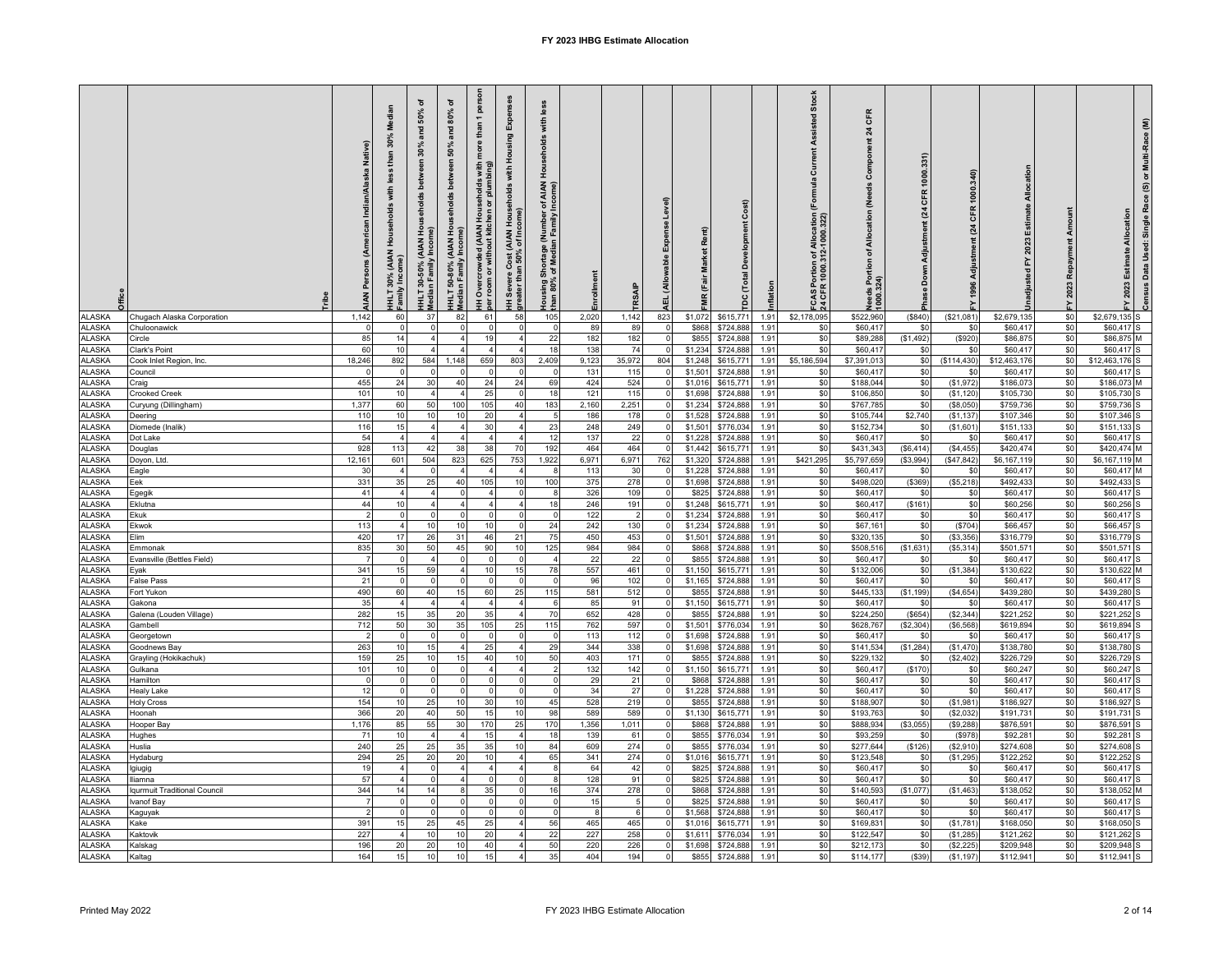| <b>ALASKA</b>                  | ribe<br>Kanatak                    | Indian/Alaska Native)<br>(American<br><b>NAN Persons</b> | Medi<br>than $30\%$<br>less<br>with<br><b>House</b><br><b>AIAN</b><br>HHLT 30% (<br>amily Inco<br>$\mathbf 0$ | ৳<br>$50\%$<br>and<br>30%<br>between<br>seholds<br>휻<br>Income)<br><b>AIAN</b><br>HHLT 30-50% ( <i>J</i><br>Median Family I<br>$^{\circ}$ | ৳<br>80%<br>and<br>್ತಿ<br>훞<br>Income)<br><b>AIAN</b><br>HHLT 50-80% ( <i>i</i><br>Median Family I<br>$\circ$ | persor<br>g<br>with<br>room or without kitchen or plumbing)<br><b>INAIAN</b><br><b>IH Overcrowded</b> | 핏<br>Housing<br>with<br><del>I</del> H Severe Cost (AIAN Households<br>rreater than 50% of Income) | less<br>with<br>Households<br><b>AIAIA</b><br>호르<br>Housing Shortage (Number<br>han 80% of Median Family<br>$\overline{0}$ | inrollmen<br>133 | 57           | jeve)           | Rent)<br>Market<br>MR (Fair<br>\$0 | Cost<br>Development<br>DC (Tota<br>\$724,888 | nflation<br>1.91 | Assisted Stock<br>Current<br>(Formula<br>f Allocation (<br>2-1000.322)<br>$\frac{1}{3}$<br>FCAS Portion<br>\$0 | CFR<br>$\overline{24}$<br>Component<br>(Needs<br>of Allocation<br>tion<br><b>Jeeds Port</b><br>000.324)<br>\$60,417 | 80<br><b>GFR</b><br>\$0 | 1000<br>CFR<br>24<br>1996<br>\$0 | Allocation<br>Estimate<br>2023<br>고<br>adjusted<br>\$60,417 | مع<br>2023<br>\$0 | Census Data Used: Single Race (S) or Multi-Race (M)<br>2023 Estimate Allocation<br>\$60,417 |
|--------------------------------|------------------------------------|----------------------------------------------------------|---------------------------------------------------------------------------------------------------------------|-------------------------------------------------------------------------------------------------------------------------------------------|---------------------------------------------------------------------------------------------------------------|-------------------------------------------------------------------------------------------------------|----------------------------------------------------------------------------------------------------|----------------------------------------------------------------------------------------------------------------------------|------------------|--------------|-----------------|------------------------------------|----------------------------------------------|------------------|----------------------------------------------------------------------------------------------------------------|---------------------------------------------------------------------------------------------------------------------|-------------------------|----------------------------------|-------------------------------------------------------------|-------------------|---------------------------------------------------------------------------------------------|
| <b>ALASKA</b>                  | Karluk                             | 34                                                       |                                                                                                               |                                                                                                                                           |                                                                                                               |                                                                                                       |                                                                                                    |                                                                                                                            | 83               | 44           |                 | \$1,568                            | \$724,888                                    | 1.91             | \$0                                                                                                            | \$60,417                                                                                                            | \$0                     | \$0                              | \$60,417                                                    | \$0               | \$60,417                                                                                    |
| <b>ALASKA</b>                  | Kasaan                             | 22                                                       | 4                                                                                                             | $\Omega$                                                                                                                                  | 8                                                                                                             | $\circ$                                                                                               |                                                                                                    | 12                                                                                                                         | 28               | 28           | $\Omega$        | \$1,016                            | \$615,771                                    | 1.91             | \$0                                                                                                            | \$60,417                                                                                                            | \$0                     | \$0                              | \$60,417                                                    | \$0               | \$60,417                                                                                    |
| <b>ALASKA</b>                  | Kasigluk                           | 617                                                      | 35                                                                                                            | 25                                                                                                                                        | 25                                                                                                            | 70                                                                                                    | 10                                                                                                 | 80                                                                                                                         | 607              | 603          | <sup>n</sup>    | \$1,698                            | \$724,888                                    | 1.91             | \$0                                                                                                            | \$387,113                                                                                                           | \$0                     | ( \$4,059)                       | \$383,055                                                   | \$0               | \$383,055                                                                                   |
| <b>ALASKA</b>                  | Kenaitze                           | 2,275                                                    | 170                                                                                                           | 140                                                                                                                                       | 190                                                                                                           | 120                                                                                                   | 160                                                                                                | 476                                                                                                                        | 1,670            | 3,512        | $\Omega$        | \$1,072                            | \$615,771                                    | 1.91             | \$0                                                                                                            | \$1,370,999                                                                                                         | \$0                     | (\$14,374)                       | \$1,356,625                                                 | \$0               | \$1,356,625                                                                                 |
| <b>ALASKA</b><br><b>ALASKA</b> | Ketchikan<br>Kiana                 | 2,662<br>341                                             | 196<br>20                                                                                                     | 131                                                                                                                                       | 196                                                                                                           | 91<br>30                                                                                              | 221<br>10                                                                                          | 523<br>37                                                                                                                  | 4,660<br>683     | 3,100<br>356 |                 | \$1,334                            | \$615,771<br>\$724,88                        | 1.91<br>1.91     | \$0<br>\$0                                                                                                     | \$1,172,704                                                                                                         | \$0<br>\$0              | (\$12,295                        | \$1,160,409                                                 | \$0               | \$1,160,409<br>\$192,68                                                                     |
| <b>ALASKA</b>                  |                                    | 393                                                      | 16                                                                                                            | 25                                                                                                                                        | 20<br>29                                                                                                      | 43                                                                                                    | 19                                                                                                 | 70                                                                                                                         | 615              | 424          |                 | \$1,528<br>\$1,501                 | \$724,888                                    | 1.91             | \$0                                                                                                            | \$194,73<br>\$299,688                                                                                               | \$0                     | (\$2,042<br>( \$3, 142           | \$192,68<br>\$296,546                                       | \$0<br>\$0        | \$296,546                                                                                   |
| <b>ALASKA</b>                  | King Island<br>King Salmon         | 79                                                       | $\mathbf{a}$                                                                                                  | 12                                                                                                                                        | 10                                                                                                            |                                                                                                       |                                                                                                    | 30                                                                                                                         | 85               | 85           |                 | \$985                              | \$724,888                                    | 1.91             | \$0                                                                                                            | \$62,819                                                                                                            | \$0                     | (\$659                           | \$62,161                                                    | \$0               | \$62,16                                                                                     |
| <b>ALASKA</b>                  | Kipnuk                             | 714                                                      | 50                                                                                                            | 40                                                                                                                                        | 35                                                                                                            | 155                                                                                                   | 10                                                                                                 | 125                                                                                                                        | 809              | 784          |                 | \$1,698                            | \$724,888                                    | 1.91             | \$0                                                                                                            | \$706,228                                                                                                           | (\$3,282                | (\$7,370                         | \$695,57                                                    | \$0               | \$695,577                                                                                   |
| <b>ALASKA</b>                  | Kivalina                           | 369                                                      | 25                                                                                                            | 25                                                                                                                                        | 20                                                                                                            | 110                                                                                                   |                                                                                                    | 70                                                                                                                         | 389              | 370          |                 | \$1,528                            | \$724,888                                    | 1.91             | \$0                                                                                                            | \$458,839                                                                                                           | (\$1,603)               | (S4, 794)                        | \$452,442                                                   | \$0               | \$452,442                                                                                   |
| <b>ALASKA</b>                  | Klawock                            | 393                                                      | 19                                                                                                            | 29                                                                                                                                        | 29                                                                                                            | 19                                                                                                    |                                                                                                    | 24                                                                                                                         | 497              | 497          |                 | \$1,016                            | \$615,771                                    | 1.91             | \$0                                                                                                            | \$121,226                                                                                                           | \$0                     | (\$1,271]                        | \$119,955                                                   | \$0               | \$119,955                                                                                   |
| <b>ALASKA</b>                  | Kluti Kaah (Copper Center)         | 175                                                      | 15                                                                                                            |                                                                                                                                           | 10                                                                                                            | $\overline{4}$                                                                                        |                                                                                                    | $\overline{7}$                                                                                                             | 302              | 326          |                 | \$1,150                            | \$615,771                                    | 1.91             | \$0                                                                                                            | \$60,417                                                                                                            | $($ \$858)              | \$0                              | \$59,55                                                     | \$0               | \$59,559                                                                                    |
| <b>ALASKA</b>                  | Knik                               | 4,518                                                    | 148                                                                                                           | 152                                                                                                                                       | 165                                                                                                           | 173                                                                                                   | 169                                                                                                | 465                                                                                                                        | 2,259            | 4,228        | $\Omega$        | \$1,035                            | \$615,771                                    | 1.91             | \$0                                                                                                            | \$1,602,515                                                                                                         | \$0                     | (\$16,802                        | \$1,585,714                                                 | \$0               | \$1,585,714                                                                                 |
| <b>ALASKA</b>                  | Kobuk                              | 141                                                      | $\overline{4}$                                                                                                |                                                                                                                                           | 10                                                                                                            | 15                                                                                                    |                                                                                                    | 18                                                                                                                         | 172              | 74           |                 | \$1,528                            | \$776,034                                    | 1.91             | \$0                                                                                                            | \$94,48                                                                                                             | \$0                     | (\$991                           | \$93,49                                                     | \$0               | \$93,490                                                                                    |
| <b>ALASKA</b>                  | Kokhanok                           | 131                                                      | 15                                                                                                            | 10                                                                                                                                        | 10                                                                                                            | 25                                                                                                    |                                                                                                    | 32                                                                                                                         | 190              | 174          |                 | \$825                              | \$724,888                                    | 1.91             | \$0                                                                                                            | \$141,238                                                                                                           | \$0                     | (\$1,481                         | \$139,75                                                    | \$0               | \$139,757                                                                                   |
| <b>ALASKA</b>                  | Kongiganak                         | 481                                                      | 20<br>51                                                                                                      | 20<br>24                                                                                                                                  | 35<br>59                                                                                                      | 80                                                                                                    | 56                                                                                                 | 75<br>51                                                                                                                   | 490              | 349          |                 | \$1,698                            | \$724,888                                    | 1.91             | \$0                                                                                                            | \$376,434<br>\$485,600                                                                                              | (\$425)                 | (\$3,942                         | \$372,067                                                   | \$0               | \$372,067                                                                                   |
| <b>ALASKA</b><br><b>ALASKA</b> | Koniag, Incorporated<br>Kotlik     | 511<br>638                                               | 55                                                                                                            | 40                                                                                                                                        | 25                                                                                                            | 52<br>110                                                                                             | 15                                                                                                 | 101                                                                                                                        | 3,300<br>590     | 1,882<br>590 | 802<br>$\Omega$ | \$1,568<br>\$868                   | \$724,888<br>\$724,888                       | 1.91<br>1.91     | \$3,765,805<br>\$0                                                                                             | \$567,544                                                                                                           | (\$820)<br>\$0          | (\$34, 166<br>(\$5,950           | \$4,216,41<br>\$561,594                                     | \$0<br>\$0        | \$4,216,418<br>\$561,594                                                                    |
| <b>ALASKA</b>                  | Kotzebue                           | 2,331                                                    | 85                                                                                                            | 120                                                                                                                                       | 80                                                                                                            | 230                                                                                                   | 55                                                                                                 | 222                                                                                                                        | 2,712            | 1,575        | $\Omega$        | \$1,528                            | \$724,888                                    | 1.91             | \$0                                                                                                            | \$1,328,797                                                                                                         | (\$2, 133)              | (\$13,909                        | \$1,312,755                                                 | \$0               | \$1,312,755                                                                                 |
| <b>ALASKA</b>                  | <b>Koyuk</b>                       | 323                                                      | 20                                                                                                            | 25                                                                                                                                        | 15                                                                                                            | 40                                                                                                    |                                                                                                    | 41                                                                                                                         | 552              | 345          |                 | \$1,501                            | \$724,888                                    | 1.91             | \$0                                                                                                            | \$220,850                                                                                                           | (\$917)                 | (\$2,306                         | \$217,627                                                   | \$0               | \$217,627                                                                                   |
| <b>ALASKA</b>                  | Koyukuk                            | 88                                                       | 15                                                                                                            | 4                                                                                                                                         | -4                                                                                                            | 30                                                                                                    | $\Delta$                                                                                           | 23                                                                                                                         | 280              | 92           | <sup>n</sup>    | \$855                              | \$724,888                                    | 1.91             | \$0                                                                                                            | \$141,255                                                                                                           | (\$1,218)               | (\$1,468)                        | \$138,569                                                   | \$0               | \$138,569                                                                                   |
| <b>ALASKA</b>                  | Kwethluk                           | 777                                                      | 30                                                                                                            | 45                                                                                                                                        | 40                                                                                                            | 100                                                                                                   | 10                                                                                                 | 115                                                                                                                        | 1,285            | 881          | $\Omega$        | \$1,698                            | \$724,888                                    | 1.91             | \$0                                                                                                            | \$523,828                                                                                                           | \$0                     | (\$5,492                         | \$518,336                                                   | \$0               | \$518,336                                                                                   |
| <b>ALASKA</b>                  | Kwigillingok                       | 349                                                      | 15                                                                                                            | 15                                                                                                                                        | 25                                                                                                            | 55                                                                                                    |                                                                                                    | 35                                                                                                                         | 408              | 266          |                 | \$1,698                            | \$724,888                                    | 1.91             | \$0                                                                                                            | \$257,928                                                                                                           | \$0                     | (\$2,704                         | \$255,22                                                    | \$0               | \$255,22                                                                                    |
| <b>ALASKA</b>                  | Kwinhagak (Quinhagak)              | 716                                                      | 50                                                                                                            | 45                                                                                                                                        | 25                                                                                                            | 110                                                                                                   | 15                                                                                                 | 120                                                                                                                        | 808              |              |                 | \$1,698                            | \$724,888                                    | 1.91             | \$0                                                                                                            | \$580,171                                                                                                           | (\$266)                 | (\$6,080                         | \$573,824                                                   | \$0               | \$573,82                                                                                    |
| LASKA                          | arsen Bay.                         | 66                                                       | 8                                                                                                             |                                                                                                                                           |                                                                                                               |                                                                                                       |                                                                                                    |                                                                                                                            | 484              | 51           |                 | \$1,568                            | \$724,888                                    | 1.91             | \$0                                                                                                            | \$60,417                                                                                                            | \$0                     | \$0                              | \$60,417                                                    | \$0               | \$60,41                                                                                     |
| <b>ALASKA</b>                  | evelock                            | 56                                                       | 10                                                                                                            | 10                                                                                                                                        |                                                                                                               | 15                                                                                                    |                                                                                                    | 24                                                                                                                         | 209              | 124          |                 | \$825                              | \$724,888                                    | 1.91             | \$0                                                                                                            | \$94,088                                                                                                            | \$0                     | (\$986)                          | \$93,102                                                    | \$0               | \$93,102                                                                                    |
| <b>ALASKA</b><br><b>ALASKA</b> | ime Village                        | 32<br>298                                                | 30                                                                                                            | $\overline{0}$<br>10                                                                                                                      | 10                                                                                                            | 65                                                                                                    |                                                                                                    | 12<br>50                                                                                                                   | $44\,$<br>294    | 43<br>259    |                 | \$1,698<br>\$1,698                 | \$776,034<br>\$724,888                       | 1.91             | \$0<br>\$0                                                                                                     | \$60,417<br>\$295,893                                                                                               | \$0<br>\$0              | \$0<br>(\$3,102                  | \$60,417<br>\$292,791                                       | \$0<br>\$0        | \$60,417<br>\$292,791                                                                       |
| <b>ALASKA</b>                  | ower Kalskag<br>Manley Hot Springs | 24                                                       | $\Omega$                                                                                                      |                                                                                                                                           |                                                                                                               |                                                                                                       |                                                                                                    | $\overline{4}$                                                                                                             | 77               | 17           |                 | \$855                              | \$724,888                                    | 1.91<br>1.91     | \$0                                                                                                            | \$60,417                                                                                                            | \$0                     | \$0                              | \$60,417                                                    | \$0               | \$60,417                                                                                    |
| <b>ALASKA</b>                  | Manokotak                          | 458                                                      | 30                                                                                                            | 40                                                                                                                                        | 40                                                                                                            | 95                                                                                                    | 15                                                                                                 | 110                                                                                                                        | 515              | 404          |                 | \$1,234                            | \$724,888                                    | 1.91             | \$0                                                                                                            | \$500,981                                                                                                           | $($ \$614)              | ( \$5,246)                       | \$495,121                                                   | \$0               | \$495,121                                                                                   |
| <b>ALASKA</b>                  | Marshall (Fortuna Ledge)           | 446                                                      | 20                                                                                                            | 20                                                                                                                                        | 15                                                                                                            | 50                                                                                                    |                                                                                                    | 55                                                                                                                         | 377              | 377          | <sup>n</sup>    | \$868                              | \$724,888                                    | 1.91             | \$0                                                                                                            | \$261,060                                                                                                           | \$0                     | (\$2,737)                        | \$258,32                                                    | \$0               | \$258,32                                                                                    |
| <b>ALASKA</b>                  | Mary's Igloo                       |                                                          | $\Omega$                                                                                                      |                                                                                                                                           |                                                                                                               |                                                                                                       |                                                                                                    | $\mathsf 0$                                                                                                                | 108              | 61           | $\Omega$        | \$1,501                            | \$724,888                                    | 1.91             | \$0                                                                                                            | \$60,417                                                                                                            | \$0                     | \$0                              | \$60,417                                                    | \$0               | \$60,417                                                                                    |
| <b>ALASKA</b>                  | McGrath                            | 181                                                      | 14                                                                                                            |                                                                                                                                           | 19                                                                                                            | 14                                                                                                    |                                                                                                    | 37                                                                                                                         | 456              | 176          |                 | \$855                              | \$776,034                                    | 1.91             | \$0                                                                                                            | \$108,562                                                                                                           | \$0                     | (\$1,138)                        | \$107,42                                                    | \$0               | \$107,424                                                                                   |
| <b>LASKA</b>                   | Mekoryuk                           | 204                                                      | 20                                                                                                            | 25                                                                                                                                        | 10                                                                                                            | 40                                                                                                    |                                                                                                    | 37                                                                                                                         | 454              | 170          |                 | \$1,698                            | \$724,888                                    | 1.91             | \$0                                                                                                            | \$209,580                                                                                                           | (\$556)                 | (\$2, 192                        | \$206,83                                                    | \$0               | \$206,83                                                                                    |
| <b>ALASKA</b>                  | Mentasta                           | 89                                                       | 20                                                                                                            |                                                                                                                                           | 10                                                                                                            | 20                                                                                                    |                                                                                                    | 20                                                                                                                         | 500              | 90           |                 | \$1,150                            | \$724,888                                    | 1.91             | \$0                                                                                                            | \$118,153                                                                                                           | (\$145)                 | (\$1,237                         | \$116,770                                                   | \$0               | \$116,770                                                                                   |
| <b>ALASKA</b>                  | Metlakatla (Annette Island)        | 1,289                                                    | 70                                                                                                            | 65                                                                                                                                        | 90                                                                                                            | 30                                                                                                    | 20                                                                                                 | 163                                                                                                                        | 2,292            | 1,230        | 771             | \$1,016                            | \$615,771                                    | 1.91             | \$1,096,656                                                                                                    | \$407,777                                                                                                           | (\$813]                 | (\$15,765                        | \$1,487,85                                                  | \$0               | \$1,487,85                                                                                  |
| <b>ALASKA</b><br><b>ALASKA</b> | Minto<br>Naknek                    | 179<br>256                                               | 25<br>8                                                                                                       | 10<br>10                                                                                                                                  | 10<br>19                                                                                                      | 35<br>8                                                                                               |                                                                                                    | 45<br>37                                                                                                                   | 424<br>642       | 237<br>335   | $\Omega$        | \$855<br>\$985                     | \$724,888<br>\$724,888                       | 1.91<br>1.91     | \$0<br>\$0                                                                                                     | \$191,065<br>\$86,909                                                                                               | \$0<br>\$0              | (\$2,003<br>(S911)               | \$189,062<br>\$85,998                                       | \$0<br>\$0        | \$189,062<br>\$85,998                                                                       |
| <b>ALASKA</b>                  | <b>NANA Corporation</b>            | 196                                                      | $\overline{1}$                                                                                                |                                                                                                                                           | $\Omega$                                                                                                      | $\Omega$                                                                                              |                                                                                                    | 8                                                                                                                          | 10,406           | $\Omega$     | 933             | \$1,528                            | \$776,034                                    | 1.91             | \$2,661,934                                                                                                    | \$42,193                                                                                                            | \$0                     | (\$11,928)                       | \$2,692,199                                                 | \$0               | \$2,692,199                                                                                 |
| <b>ALASKA</b>                  | Nanwelek (English Bay)             | 232                                                      | 10                                                                                                            | 10                                                                                                                                        | 10                                                                                                            | 15                                                                                                    | $\Delta$                                                                                           | 30                                                                                                                         | 288              | 295          | $\mathsf{r}$    | \$1,072                            | \$615,771                                    | 1.91             | \$0                                                                                                            | \$93,510                                                                                                            | (\$379)                 | (S976)                           | \$92,155                                                    | \$0               | \$92,155                                                                                    |
| <b>ALASKA</b>                  | Napaimute                          |                                                          | $\Omega$                                                                                                      |                                                                                                                                           |                                                                                                               |                                                                                                       |                                                                                                    | $\Omega$                                                                                                                   | 84               | 90           |                 | \$1,698                            | \$724,888                                    | 1.91             | \$0                                                                                                            | \$60,417                                                                                                            | \$0                     | -SC                              | \$60,417                                                    | \$0               | \$60,41                                                                                     |
| <b>ALASKA</b>                  | Napakiak                           | 394                                                      | 45                                                                                                            | 30                                                                                                                                        | 20                                                                                                            | 75                                                                                                    | 10                                                                                                 | 95                                                                                                                         | 510              | 303          |                 | \$1,698                            | \$724,888                                    | 1.91             | \$0                                                                                                            | \$409,576                                                                                                           | (\$850)                 | (\$4,285)                        | \$404,44                                                    | \$0               | \$404,44                                                                                    |
| LASKA                          | Napaskial                          | 445                                                      | 35                                                                                                            | 10                                                                                                                                        |                                                                                                               | 70                                                                                                    |                                                                                                    | 49                                                                                                                         | 642              | 399          |                 | \$1,698                            | \$724,888                                    | 1.91             | \$0                                                                                                            | \$319,758                                                                                                           | \$0                     | (\$3,352                         | \$316,40                                                    | \$0               | \$316,40                                                                                    |
| <b>ALASKA</b>                  | Nelson Lagoon                      | 30                                                       | $\Omega$                                                                                                      |                                                                                                                                           |                                                                                                               |                                                                                                       |                                                                                                    |                                                                                                                            | 50               | 47           |                 | \$1,165                            | \$724,888                                    | 1.91             | \$0                                                                                                            | \$60,417                                                                                                            | \$0                     | \$0                              | \$60,417                                                    | \$0               | \$60,41                                                                                     |
| ALASKA                         | Nenana                             | 134                                                      | 20                                                                                                            | 20                                                                                                                                        |                                                                                                               | 10                                                                                                    | 10                                                                                                 | 29                                                                                                                         | 717              | 165          |                 | \$855                              | \$724,888                                    | 1.91             | \$0                                                                                                            | \$121,660                                                                                                           | \$0                     | (\$1,276)                        | \$120,384                                                   | \$0               | \$120,384                                                                                   |
| <b>ALASKA</b>                  | New Koliganek                      | 216                                                      | 10                                                                                                            |                                                                                                                                           | 15                                                                                                            | 20                                                                                                    |                                                                                                    | 20                                                                                                                         | 262              | 174          |                 | \$1,234                            | \$776,03                                     | 1.91             | \$0                                                                                                            | \$125,809                                                                                                           | \$0                     | (\$1,319                         | \$124,490                                                   | \$0               | \$124,490                                                                                   |
| <b>ALASKA</b><br><b>ALASKA</b> | New Stuyahok                       | 516<br>147                                               | 25<br>$\Delta$                                                                                                | 30<br>$\mathbf{A}$                                                                                                                        | 25<br>15                                                                                                      | 70<br>10                                                                                              | 10                                                                                                 | 80                                                                                                                         | 598              | 400          |                 | \$1,234                            | \$776,034                                    | 1.91             | \$0                                                                                                            | \$401,910                                                                                                           | \$0                     | (\$4,214<br>(\$684               | \$397,696                                                   | \$0               | \$397,696<br>\$64,573                                                                       |
| <b>ALASKA</b>                  | Newhalen<br>Newtok                 | 389                                                      | 25                                                                                                            | 15                                                                                                                                        | 20                                                                                                            | 70                                                                                                    |                                                                                                    | 21<br>60                                                                                                                   | 219<br>429       | 219<br>421   | $\overline{0}$  | \$825<br>\$1,698                   | \$724,888<br>\$724,888                       | 1.91<br>1.91     | \$0<br>\$0                                                                                                     | \$65,836<br>\$325,759                                                                                               | ( \$580)<br>(\$1,882    | (\$3,396                         | \$64,573<br>\$320,481                                       | \$0<br>\$0        | \$320,481                                                                                   |
|                                |                                    |                                                          |                                                                                                               |                                                                                                                                           |                                                                                                               |                                                                                                       |                                                                                                    |                                                                                                                            |                  |              |                 |                                    |                                              |                  |                                                                                                                |                                                                                                                     |                         |                                  |                                                             |                   |                                                                                             |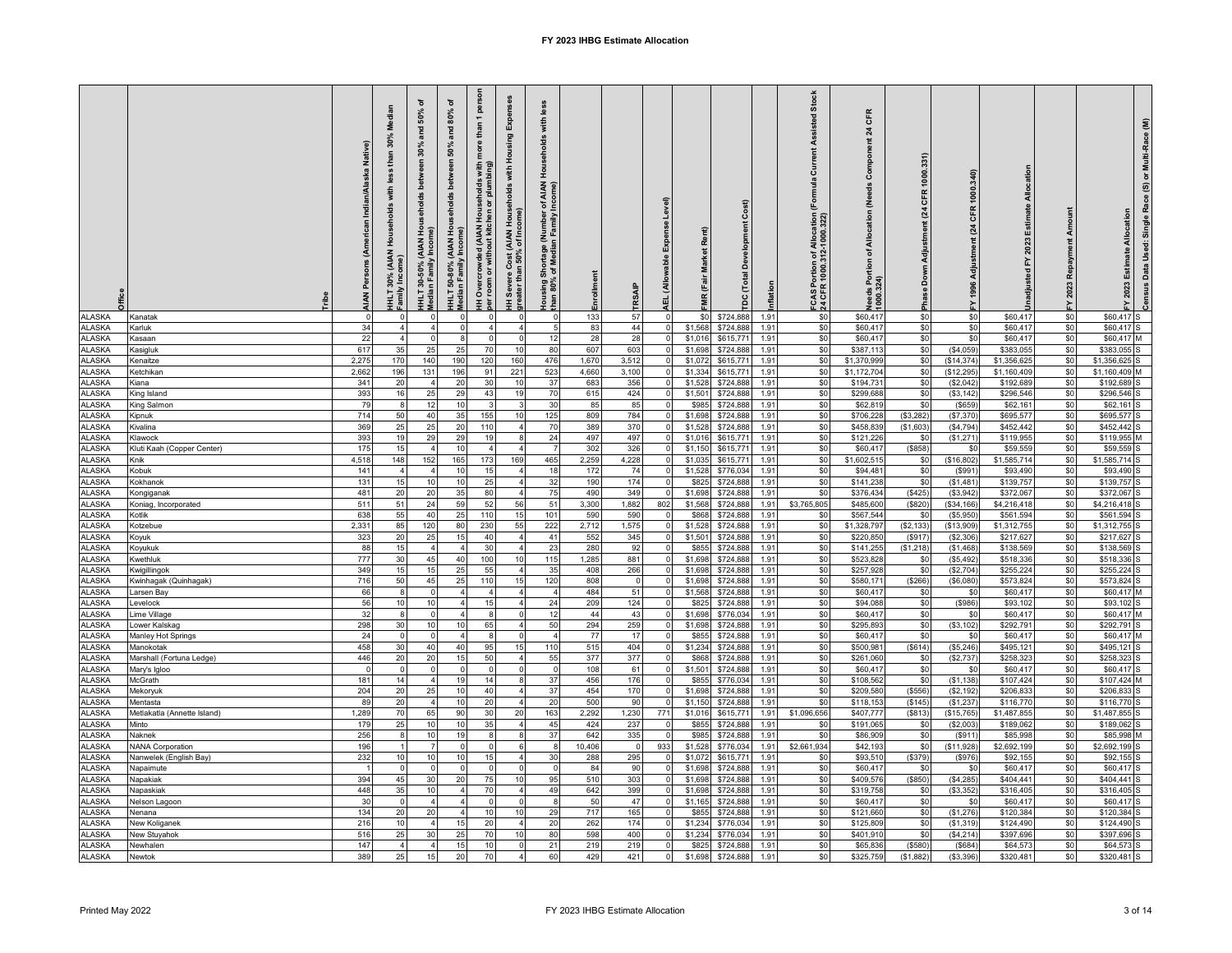|                                | e4i•                                 | AIAN Persons (American Indian/Alaska Native) | Median<br>than $30\%$<br>less<br>with<br>nolds<br><b>House</b><br><b>AIAN</b><br>HHLT 30% (<br>Family Inco | ৳<br>50%<br>and<br>30%<br>ತಿ<br>운<br>၉<br>Incon<br><b>AIAN</b><br>HHLT 30-50% ( <i>J</i><br>Median Family I | ৳<br>80%<br>and<br>50%<br>between<br>Households<br>ာ<br>AIAN)<br>Theom<br>HHLT 50-80% ( <i>i</i><br>Median Family I | person<br>than<br>more<br>with<br>৽<br>kitchen<br><del>I</del> H Overcrowded (AIAN<br>oer room or without kitc | 贝<br>Housing<br>with<br>Severe Cost (AIAN Households<br>ater than 50% of Income)<br>족 | less<br>with<br>Households<br><b>AIAN</b><br>호르<br>Housing Shortage (Number<br>han 80% of Median Family | Enrollmen    |              | Leve-<br>alle        | Rent)<br><b>Market</b><br>(Fair<br>g | Cost<br>DC (Tota       | nflation     | Assisted Stock<br>Current<br>[Formula<br>f Allocation (<br>2-1000.322)<br>흐읐<br>FCAS Portion<br>24 CFR 1000.3 | CFR<br>$\overline{24}$<br>Component<br>(Needs<br>of Allocation<br>tion<br>Needs Port<br>1000.324) | 1000                 | 1000<br>CFR<br>$^{24}$<br>1996 | Allocation<br>Estimate<br>2023<br>F۲.<br>ladjusted | 2023       | Census Data Used: Single Race (S) or Multi-Race (M)<br>2023 Estimate Allocation |
|--------------------------------|--------------------------------------|----------------------------------------------|------------------------------------------------------------------------------------------------------------|-------------------------------------------------------------------------------------------------------------|---------------------------------------------------------------------------------------------------------------------|----------------------------------------------------------------------------------------------------------------|---------------------------------------------------------------------------------------|---------------------------------------------------------------------------------------------------------|--------------|--------------|----------------------|--------------------------------------|------------------------|--------------|---------------------------------------------------------------------------------------------------------------|---------------------------------------------------------------------------------------------------|----------------------|--------------------------------|----------------------------------------------------|------------|---------------------------------------------------------------------------------|
| <b>ALASKA</b><br><b>ALASKA</b> | Nightmute<br>Nikolai                 | 294<br>72                                    | 15<br>10                                                                                                   | 10<br>$\overline{4}$                                                                                        | 15<br>10                                                                                                            | 40<br>15                                                                                                       | $\Omega$                                                                              | 40<br>24                                                                                                | 221<br>167   | 188<br>81    | $\Omega$<br>$\Omega$ | \$1,698<br>\$855                     | \$724,888<br>\$776.034 | 1.91<br>1.91 | \$0<br>\$0                                                                                                    | \$190,174<br>\$87,516                                                                             | (\$1,243)<br>(\$140) | (S1, 981)<br>(\$916)           | \$186,950<br>\$86,460                              | \$0<br>\$0 | \$186,950<br>\$86,460                                                           |
| <b>ALASKA</b>                  | Nikolski                             | 14                                           | $\overline{4}$                                                                                             | $\overline{4}$                                                                                              | $\boldsymbol{\Delta}$                                                                                               | $\overline{4}$                                                                                                 |                                                                                       | $\overline{7}$                                                                                          | 85           | 19           | $\Omega$             | \$1,651                              | \$724,888              | 1.91         | \$0                                                                                                           | \$60,417                                                                                          | \$0                  | \$0                            | \$60,417                                           | \$0        | \$60,417                                                                        |
| <b>ALASKA</b>                  | Ninilchik                            | 1,253                                        | 75                                                                                                         | 55                                                                                                          | 100                                                                                                                 | 90                                                                                                             | 70                                                                                    | 220                                                                                                     | 976          | 992          | $\Omega$             | \$1,072                              | \$615,771              | 1.91         | \$0                                                                                                           | \$577,406                                                                                         | (\$4,480)            | (\$6,007]                      | \$566,919                                          | \$0        | \$566,919<br>м                                                                  |
| <b>ALASKA</b>                  | Noatak                               | 506                                          | 15                                                                                                         | 15                                                                                                          | 20                                                                                                                  | 55                                                                                                             | $\overline{4}$                                                                        | 34                                                                                                      | 558          | 564          | $\Omega$             | \$1,528                              | \$776,034              | 1.91         | \$0                                                                                                           | \$280,92                                                                                          | \$0                  | (\$2,945)                      | \$277,97                                           | \$0        | \$277,97                                                                        |
| <b>ALASKA</b><br><b>ALASKA</b> | Nome Eskimo Community                | 1,594<br>131                                 | 66<br>10                                                                                                   | 100                                                                                                         | 119<br>8                                                                                                            | 174                                                                                                            | 78                                                                                    | 240<br>14                                                                                               | 2,229<br>445 | 1,720<br>332 |                      | \$1,501<br>\$825                     | \$724,888<br>\$724,888 | 1.91         | \$0<br>\$0                                                                                                    | \$1,189,945<br>\$60,417                                                                           | \$0<br>\$0           | (\$12,476                      | \$1,177,469<br>\$60,417                            | \$0        | \$1,177,469<br>\$60,41                                                          |
| <b>ALASKA</b>                  | Nondalton<br>Noorvik                 | 613                                          | 30                                                                                                         | 25                                                                                                          | 20                                                                                                                  | 75                                                                                                             | 10                                                                                    | 58                                                                                                      | 1,018        | 1,071        | $\overline{0}$       | \$1,528                              | \$724,888              | 1.91<br>1.91 | \$0                                                                                                           | \$382,391                                                                                         | (\$2,137)            | \$0<br>(\$3,987                | \$376,268                                          | \$0<br>\$0 | \$376,268                                                                       |
| <b>ALASKA</b>                  | Northway                             | 347                                          | 17                                                                                                         | 14                                                                                                          | 24                                                                                                                  | 18                                                                                                             | 22                                                                                    | 55                                                                                                      | 470          | 199          |                      | \$1,31                               | \$724,88               | 1.91         | \$0                                                                                                           | \$166,283                                                                                         | (\$116)              | (\$1,742                       | \$164,42                                           | \$0        | \$164,42                                                                        |
| <b>ALASKA</b>                  | Nuigsut (Nooiksut)                   | 374                                          |                                                                                                            |                                                                                                             | 20                                                                                                                  | 50                                                                                                             |                                                                                       | 25                                                                                                      | 349          | 419          | $\Omega$             | \$1,611                              | \$776,034              | 1.91         | \$0                                                                                                           | \$231,397                                                                                         | \$0                  | (\$2,426                       | \$228,971                                          | \$0        | \$228,97                                                                        |
| <b>ALASKA</b>                  | Nulato                               | 235                                          | 20                                                                                                         | 15                                                                                                          | 20                                                                                                                  | 30                                                                                                             |                                                                                       | 55                                                                                                      | 769          | 672          |                      | \$855                                | \$724,888              | 1.91         | \$0                                                                                                           | \$188,747                                                                                         | \$0                  | (\$1,979                       | \$186,768                                          | \$0        | \$186,768                                                                       |
| <b>ALASKA</b>                  | Nunakauyarmiut (Toksook Bay)         | 593                                          | 35                                                                                                         | 25                                                                                                          | 25                                                                                                                  | 95                                                                                                             |                                                                                       | 85                                                                                                      | 732          | 567          | $\Omega$             | \$1,698                              | \$724,888              | 1.91         | \$0                                                                                                           | \$446,021                                                                                         | (\$1,522)            | (\$4,660                       | \$439,838                                          | \$0        | \$439,838                                                                       |
| <b>ALASKA</b>                  | Nunam Iqua (Sheldon's Point)         | 194                                          | 10                                                                                                         | 20                                                                                                          | $\overline{4}$                                                                                                      | 20                                                                                                             |                                                                                       | 34                                                                                                      | 263          | 198          | $\Omega$             | \$868                                | \$724,888              | 1.91         | \$0                                                                                                           | \$129,22                                                                                          | \$0                  | (\$1,355                       | \$127,86                                           | \$0        | \$127,866                                                                       |
| <b>ALASKA</b>                  | Nunapitchuk                          | 544                                          | 40                                                                                                         | 30                                                                                                          | 35                                                                                                                  | 100                                                                                                            |                                                                                       | 105                                                                                                     | 755          | 480          | $\Omega$             | \$1,698                              | \$724,88               | 1.91         | \$0                                                                                                           | \$484,067                                                                                         | (\$107)              | (\$5,074)                      | \$478,88                                           | \$0        | \$478,887                                                                       |
| <b>ALASKA</b>                  | Ohogamiut                            | 4,315                                        | $\Omega$                                                                                                   | 150                                                                                                         | 140                                                                                                                 | 390                                                                                                            | 150                                                                                   | 438                                                                                                     | 150          | 81<br>3,631  |                      | \$868<br>\$1,698                     | \$724,888              | 1.91         | \$0<br>\$0                                                                                                    | \$60,417                                                                                          | \$0                  | \$0                            | \$60,41                                            | \$0        | \$60,41                                                                         |
| ALASKA<br><b>ALASKA</b>        | Orutsararmuit (Bethel)<br>Oscarville | 73                                           | 180                                                                                                        |                                                                                                             |                                                                                                                     | 10                                                                                                             |                                                                                       |                                                                                                         | 2,454<br>54  | 59           | $\Omega$             | \$1,698                              | \$724,888<br>\$724,888 | 1.91<br>1.91 | \$0                                                                                                           | \$2,475,21<br>\$60,417                                                                            | ( \$6, 103)<br>\$0   | (\$25,887)<br>\$0              | \$2,443,22<br>\$60,417                             | \$0<br>\$0 | \$2,443,222<br>\$60,417                                                         |
| <b>ALASKA</b>                  | Ouzinkie                             | 129                                          | 15                                                                                                         | 10                                                                                                          |                                                                                                                     |                                                                                                                |                                                                                       | 18                                                                                                      | 562          | 428          | $\mathbf 0$          | \$1,568                              | \$724,888              | 1.91         | \$0                                                                                                           | \$66,495                                                                                          | (\$382               | $($ \$693)                     | \$65,420                                           | \$0        | \$65,420                                                                        |
| <b>ALASKA</b>                  | Paimiut                              | $\mathbf 0$                                  |                                                                                                            | $\Omega$                                                                                                    |                                                                                                                     |                                                                                                                |                                                                                       | $\Omega$                                                                                                | 78           | 78           | $\circ$              | \$868                                | \$724,888              | 1.91         | \$0                                                                                                           | \$60,417                                                                                          | \$0                  | \$0                            | \$60,417                                           | \$0        | \$60,417                                                                        |
| <b>ALASKA</b>                  | Pauloff Harbor Village               | 10                                           |                                                                                                            |                                                                                                             | $\Omega$                                                                                                            | $\Omega$                                                                                                       |                                                                                       |                                                                                                         | 51           | 51           | $\Omega$             | \$1,165                              | \$724,888              | 1.91         | \$0                                                                                                           | \$60,417                                                                                          | \$0                  | \$0                            | \$60,417                                           | \$0        | \$60,417                                                                        |
| <b>ALASKA</b>                  | Pedro Bay                            | 27                                           | $\mathbf{A}$                                                                                               | $\Omega$                                                                                                    | $\boldsymbol{\Delta}$                                                                                               | $\boldsymbol{\Delta}$                                                                                          |                                                                                       | 8                                                                                                       | 135          | 130          | $\Omega$             | \$825                                | \$724,888              | 1.91         | \$0                                                                                                           | \$60,417                                                                                          | \$0                  | \$0                            | \$60,417                                           | \$0        | \$60,417                                                                        |
| <b>ALASKA</b>                  | Perryville                           | 104                                          | $\overline{4}$                                                                                             | 10                                                                                                          | $\boldsymbol{\Lambda}$                                                                                              | 10                                                                                                             | $\mathbf{A}$                                                                          | 18                                                                                                      | 269          | 110          | $\Omega$             | \$825                                | \$724,888              | 1.91         | \$0                                                                                                           | \$72,145                                                                                          | (\$412)              | (\$752)                        | \$70,981                                           | \$0        | \$70,981                                                                        |
| <b>ALASKA</b>                  | Petersburg                           | 414                                          | 15                                                                                                         |                                                                                                             | 40                                                                                                                  | 14                                                                                                             | 19                                                                                    | 46                                                                                                      | 417          | 417          | $\Omega$             | \$1,195                              | \$615,771              | 1.91         | \$0                                                                                                           | \$129,068                                                                                         | \$7,163              | (\$1,428)                      | \$134,803                                          | \$0        | \$134.80                                                                        |
| ALASKA                         | Pilot Point                          | 55                                           | $\mathbf{a}$<br>55                                                                                         |                                                                                                             | 10<br>15                                                                                                            |                                                                                                                |                                                                                       | 22                                                                                                      | 156<br>711   | 96           | $\Omega$<br>$\Omega$ | \$825                                | \$724,888              | 1.91         | \$0<br>\$0                                                                                                    | \$60,417                                                                                          | \$0                  | \$0                            | \$60,417                                           | \$0        | \$60,41<br>\$432.124                                                            |
| ALASKA<br><b>ALASKA</b>        | Pilot Station<br>Pitka's Point       | 633<br>121                                   | 10                                                                                                         | 25                                                                                                          | 10                                                                                                                  | 85<br>20                                                                                                       |                                                                                       | 95<br>24                                                                                                | 137          | 663<br>136   | $\Omega$             | \$868<br>\$868                       | \$724,888<br>\$724,888 | 1.91<br>1.91 | \$0                                                                                                           | \$437,400<br>\$111,672                                                                            | $($ \$697<br>(\$480) | (\$4,579)<br>(\$1, 166)        | \$432,124<br>\$110,026                             | \$0<br>\$0 | \$110,026                                                                       |
| <b>ALASKA</b>                  | Platinum                             | 59                                           |                                                                                                            |                                                                                                             |                                                                                                                     |                                                                                                                |                                                                                       |                                                                                                         | 70           | 71           |                      | \$1,698                              | \$724,88               | 1.91         | \$0                                                                                                           | \$60,417                                                                                          | (\$193)              | \$0                            | \$60,22                                            | \$0        | \$60,224                                                                        |
| <b>ALASKA</b>                  | Point Hope                           | 644                                          | 15                                                                                                         | 15                                                                                                          | 30                                                                                                                  | 65                                                                                                             | 10                                                                                    | 58                                                                                                      | 873          | 859          | $\Omega$             | \$1.611                              | \$776,034              | 1.91         | \$0                                                                                                           | \$360,562                                                                                         | \$0                  | (\$3,780)                      | \$356,782                                          | \$0        | \$356,782                                                                       |
| <b>ALASKA</b>                  | Point Lay                            | 178                                          | $\overline{4}$                                                                                             | $\overline{4}$                                                                                              | 15                                                                                                                  | 40                                                                                                             | $\overline{4}$                                                                        | $20\,$                                                                                                  | 184          | 184          | $\Omega$             | \$1,611                              | \$776,034              | 1.91         | \$0                                                                                                           | \$182,071                                                                                         | \$0                  | (\$1,909)                      | \$180,162                                          | \$0        | \$180,162                                                                       |
| <b>ALASKA</b>                  | Port Graham                          | 143                                          | 15                                                                                                         | 15                                                                                                          | $\boldsymbol{\Lambda}$                                                                                              | 15                                                                                                             |                                                                                       | 16                                                                                                      | 296          | 99           | $\Omega$             | \$1,072                              | \$615,771              | 1.91         | \$0                                                                                                           | \$87,875                                                                                          | \$0                  | (\$921                         | \$86,954                                           | \$0        | \$86,954                                                                        |
| <b>ALASKA</b>                  | Port Heiden                          | 82                                           | $\overline{4}$                                                                                             |                                                                                                             |                                                                                                                     |                                                                                                                |                                                                                       | 12                                                                                                      | 118          | 116          | $\Omega$             | \$825                                | \$724,888              | 1.91         | \$0                                                                                                           | \$60,417                                                                                          | \$0                  | \$0                            | \$60,417                                           | \$0        | \$60,417                                                                        |
| <b>ALASKA</b>                  | Port Lions                           | 118                                          | 15                                                                                                         |                                                                                                             |                                                                                                                     |                                                                                                                |                                                                                       | 26                                                                                                      | 354          | 139          |                      | \$1,568                              | \$724,888              | 1.91         | \$0                                                                                                           | \$60,417                                                                                          | \$0                  | \$0                            | \$60,41                                            | \$0        | \$60,41                                                                         |
| <b>ALASKA</b><br>ALASKA        | Portage Creek                        | 291                                          | 25                                                                                                         | 40                                                                                                          | 40                                                                                                                  | 15                                                                                                             | 20                                                                                    | 100                                                                                                     | 60<br>775    | 33<br>629    |                      | \$1,234<br>\$1,165                   | \$724,888<br>\$724,888 | 1.91<br>1.91 | \$0<br>\$0                                                                                                    | \$60,417<br>\$254,653                                                                             | \$0<br>\$0           | \$0<br>(\$2,670                | \$60,41<br>\$251,98                                | \$0<br>\$0 | \$60,41<br>\$251,983                                                            |
| <b>ALASKA</b>                  | Qawalangin (Unalaska)                | 276                                          | 15                                                                                                         | 14                                                                                                          | 19                                                                                                                  | 8                                                                                                              | 14                                                                                    | 23                                                                                                      | 657          | 659          | $\Omega$             | \$1,651                              | \$724,888              | 1.91         | \$0                                                                                                           | \$103,372                                                                                         | \$0                  | (\$1,084)                      | \$102,288                                          | \$0        | \$102,288                                                                       |
| <b>ALASKA</b>                  | Rampart                              | 22                                           |                                                                                                            | $\Omega$                                                                                                    |                                                                                                                     | 15                                                                                                             |                                                                                       | 12                                                                                                      | 322          | 40           | $\Omega$             | \$855                                | \$724,888              | 1.91         | \$0                                                                                                           | \$64,367                                                                                          | \$0                  | (\$675                         | \$63,692                                           | \$0        | \$63,692                                                                        |
| <b>ALASKA</b>                  | <b>Red Devil</b>                     | 11                                           | $\Omega$                                                                                                   |                                                                                                             | $\Omega$                                                                                                            |                                                                                                                |                                                                                       | $\overline{4}$                                                                                          | 26           | 22           | $\overline{0}$       | \$1,698                              | \$724,888              | 1.91         | \$0                                                                                                           | \$60,417                                                                                          | \$0                  | \$0                            | \$60,417                                           | \$0        | \$60.417                                                                        |
| <b>ALASKA</b>                  | Ruby                                 | 139                                          | 15                                                                                                         | 25                                                                                                          | 10                                                                                                                  | 40                                                                                                             |                                                                                       | 50                                                                                                      | 418          | 156          | $\Omega$             | \$855                                | \$776,034              | 1.91         | \$0                                                                                                           | \$222,518                                                                                         | (\$705)              | (\$2,326)                      | \$219,487                                          | \$0        | \$219,487                                                                       |
| <b>ALASKA</b>                  | Saint George Island                  | 73                                           | $\Omega$                                                                                                   | $\Omega$                                                                                                    | 10                                                                                                                  | $\boldsymbol{\Lambda}$                                                                                         | $\Omega$                                                                              |                                                                                                         | 131          | 110          | $\Omega$             | \$1,651                              | \$724,888              | 1.91         | \$0                                                                                                           | \$60,417                                                                                          | \$0                  | \$0                            | \$60,417                                           | \$0        | \$60,417                                                                        |
| <b>ALASKA</b>                  | Saint Michael                        | 392                                          | 30                                                                                                         | 30                                                                                                          | 30                                                                                                                  | 85                                                                                                             | 10                                                                                    | 90                                                                                                      | 430          | 429          | $\Omega$             | \$1,501                              | \$724,888              | 1.91         | \$0                                                                                                           | \$427,939                                                                                         | (\$397)              | (\$4,483)                      | \$423,06                                           | \$0        | \$423,06                                                                        |
| <b>ALASKA</b><br><b>ALASKA</b> | Saint Paul Island<br>Salamatof       | 305<br>266                                   | 15<br>19                                                                                                   | 20<br>-8                                                                                                    | 15                                                                                                                  | 10                                                                                                             | 10<br>8                                                                               | 24<br>35                                                                                                | 653<br>380   | 450<br>149   |                      | \$1,651<br>\$1,072                   | \$724,88<br>\$615,771  | 1.91<br>1.91 | \$0<br>\$0                                                                                                    | \$129,415<br>\$66,815                                                                             | \$23,918<br>\$C      | (\$1,608<br>(\$701             | \$151,72<br>\$66,11                                | \$0<br>\$0 | \$151,72<br>\$66,11                                                             |
| ALASKA                         | Savoonga                             | 694                                          | 65                                                                                                         | 55                                                                                                          | 50                                                                                                                  | 150                                                                                                            | 25                                                                                    | 170                                                                                                     | 803          | 815          |                      | \$1,501                              | \$776,034              | 1.91         | \$0                                                                                                           | \$851,087                                                                                         | (\$483)              | (\$8,918                       | \$841,685                                          | \$0        | \$841,685                                                                       |
| <b>ALASKA</b>                  | Saxman                               | 277                                          | 24                                                                                                         | 24                                                                                                          | 14                                                                                                                  | 14                                                                                                             | 14                                                                                    | 50                                                                                                      | 324          | 203          |                      | \$1,334                              | \$615,771              | 1.91         | \$0                                                                                                           | \$120,340                                                                                         | (\$675]              | (\$1,255                       | \$118,411                                          | \$0        | \$118,411                                                                       |
| <b>ALASKA</b>                  | Scammon Bay                          | 536                                          | 45                                                                                                         | 30                                                                                                          | 30                                                                                                                  | 100                                                                                                            |                                                                                       | 105                                                                                                     | 619          | 619          | $\Omega$             | \$868                                | \$724,888              | 1.91         | \$0                                                                                                           | \$485,725                                                                                         | (\$1,590)            | (\$5,076                       | \$479,059                                          | \$0        | \$479,059                                                                       |
| ALASKA                         | Selawik                              | 735                                          | 65                                                                                                         | 30                                                                                                          | 40                                                                                                                  | 120                                                                                                            | 25                                                                                    | 115                                                                                                     | 1,057        | 1,057        | $\Omega$             | \$1,528                              | \$724,888              | 1.91         | \$0                                                                                                           | \$652,409                                                                                         | (\$2,045)            | (\$6, 819                      | \$643,546                                          | \$0        | \$643,546                                                                       |
| <b>ALASKA</b>                  | Seldovia                             | 133                                          | $\overline{4}$                                                                                             | 8                                                                                                           | $\overline{4}$                                                                                                      | -8                                                                                                             |                                                                                       | $\Omega$                                                                                                | 603          | 110          | $\Omega$             | \$1,072                              | \$615,771              | 1.91         | \$0                                                                                                           | \$60,417                                                                                          | \$ <sub>0</sub>      | \$0                            | \$60,417                                           | \$0        | \$60,417                                                                        |
| <b>ALASKA</b>                  | Shageluk                             | 71                                           | 15                                                                                                         |                                                                                                             | $\cap$                                                                                                              | 25                                                                                                             | $\boldsymbol{\Lambda}$                                                                | 19                                                                                                      | 249          | 125          | $\Omega$             | \$855                                | \$724,888              | 1.91         | \$0                                                                                                           | \$120,699                                                                                         | (\$186)              | (\$1,264)                      | \$119,249                                          | \$0        | \$119,249                                                                       |
| <b>ALASKA</b>                  | Shaktoolik                           | 264                                          | 10                                                                                                         | 15                                                                                                          | 15                                                                                                                  | 35                                                                                                             |                                                                                       | 33                                                                                                      | 380          | 338          | $\Omega$             | \$1,50'                              | \$724,888              | 1.91         | \$0                                                                                                           | \$180,638                                                                                         | \$0                  | (S1,894)                       | \$178,745                                          | \$0        | \$178,745                                                                       |
| <b>ALASKA</b>                  | Shishmaret                           | 584                                          | 45                                                                                                         | 20                                                                                                          | 30                                                                                                                  | 110                                                                                                            | 20                                                                                    | 95                                                                                                      | 729          | 698          |                      | \$1,501                              | \$724,88               | 1.91         | \$0                                                                                                           | \$554,500                                                                                         | \$1,954              | (\$5,793                       | \$546,75                                           | \$0        | \$546,753                                                                       |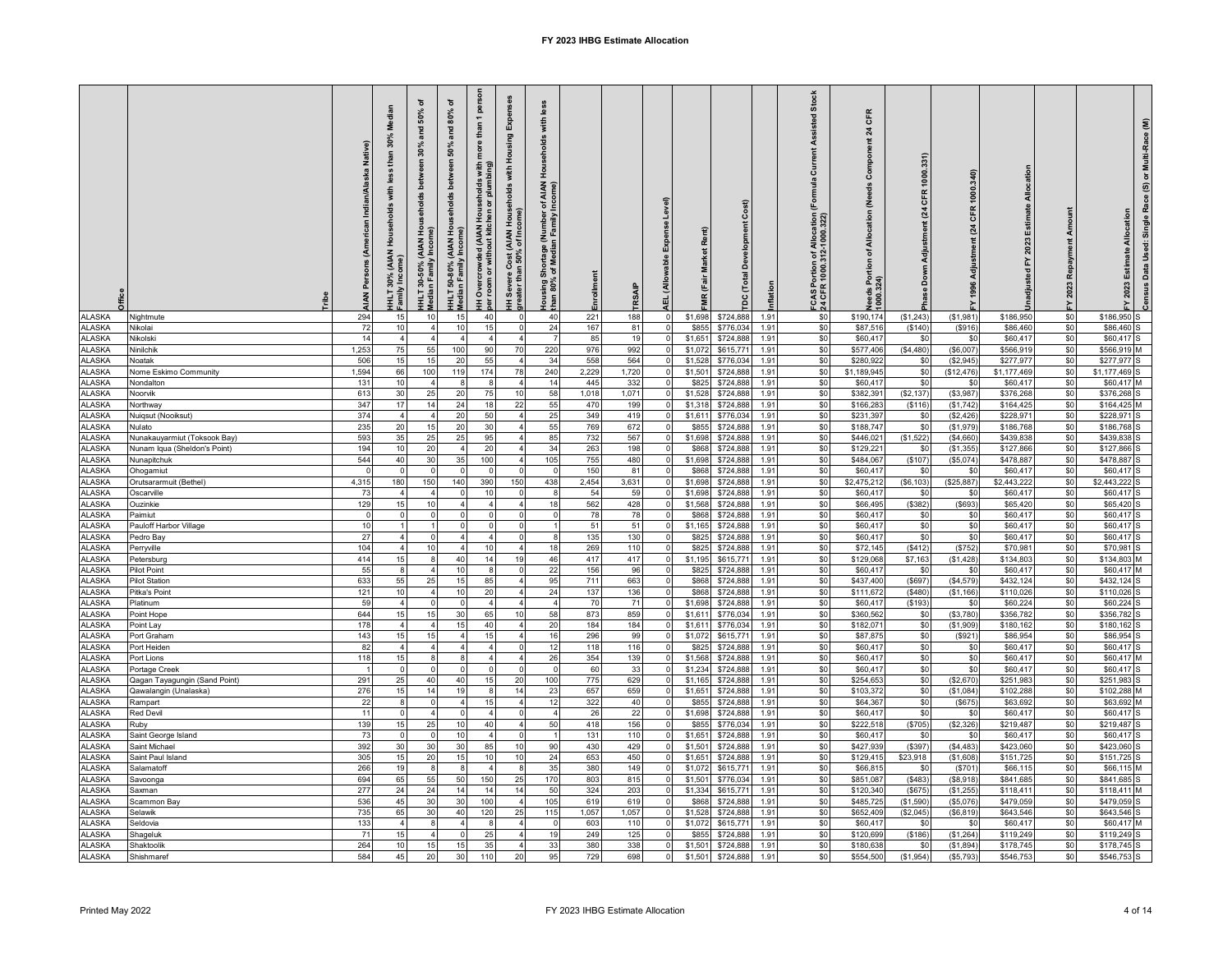| ္မီ                            |                                                  | Native)<br>Indian/Alaska<br>rican<br>(Ame<br>Persons<br>Š | an<br>ž<br>30%<br>than<br>less<br>with<br>(AIAN Households<br>HHLT 30%<br>Family Inco | ৽<br>50%<br>and<br>30%<br>betwe<br>seholds<br>H <sub>ou</sub><br>(AIAN<br><b>Incor</b><br>HHLT 30-50% ( <i>i</i><br>Median Family I | ৳<br>80%<br>and<br>50%<br>bety<br>seholds<br>HHLT 50-80% (AIAN Ho<br>Median Family Income) | <b>B</b><br>g<br><del>1</del> H Overcrowded (AIAN Households with<br>oer room or without kitchen or plumbing) | Expenses<br>Housing<br>with<br><del>I</del> H Severe Cost (AIAN Households<br>jreater than 50% of Income) | less<br>with<br>Households<br>of AIAN<br>Income)<br>Housing Shortage (Number<br>han 80% of Median Family |              |            | Level) | Rent)<br>Market<br>(Fair<br>χ | velopment<br>DC (Total | nflation     | Assisted Stock<br>ā<br>(Formula<br>FCAS Portion of Allocation<br>24 CFR 1000.312-1000.322) | CFR<br>শ্ৰ<br>Component<br>(Needs<br>Allocation<br>৳<br>Needs Portion<br>1000.324) | <b>CFR</b><br>$\overline{a}$ | $\dot{a}$<br>1000.<br>CFR<br>$\mathbb{Z}$<br>1996 | Allocation<br>Estimate<br>2023<br>adj | Amoun<br>Repayment<br>2023 | Estimate Allocation<br>2023 | Census Data Used: Single Race (S) or Multi-Race (M) |
|--------------------------------|--------------------------------------------------|-----------------------------------------------------------|---------------------------------------------------------------------------------------|-------------------------------------------------------------------------------------------------------------------------------------|--------------------------------------------------------------------------------------------|---------------------------------------------------------------------------------------------------------------|-----------------------------------------------------------------------------------------------------------|----------------------------------------------------------------------------------------------------------|--------------|------------|--------|-------------------------------|------------------------|--------------|--------------------------------------------------------------------------------------------|------------------------------------------------------------------------------------|------------------------------|---------------------------------------------------|---------------------------------------|----------------------------|-----------------------------|-----------------------------------------------------|
| <b>ALASKA</b>                  | Shungnak                                         | 256                                                       | 10                                                                                    | 20                                                                                                                                  | 15                                                                                         | 30                                                                                                            |                                                                                                           | 37                                                                                                       | 266          | 253        |        | \$1,528                       | \$776,03               | 1.91         | \$0                                                                                        | \$182,998                                                                          | (\$1,431)                    | (S1,904)                                          | \$179,663                             | \$0                        | \$179,663 S                 |                                                     |
| <b>ALASKA</b>                  | Sitka Tribe (Baranof Island)                     | 1,906                                                     | 165                                                                                   | 95                                                                                                                                  | 165                                                                                        | 95                                                                                                            | 175                                                                                                       | 391                                                                                                      | 4,521        | 3,834      | 1,000  | \$1,229                       | \$615,77               | 1.91         | \$585,015                                                                                  | \$972,937                                                                          | (\$2,896                     | (\$14, 873                                        | \$1,540,184                           | \$0                        | \$1,540,184 M               |                                                     |
| ALASKA<br>ALASKA               | Skagway                                          | 125                                                       | 10                                                                                    | 10                                                                                                                                  |                                                                                            | 11                                                                                                            |                                                                                                           | 25                                                                                                       | 83           | 26         |        | \$1,188                       | \$615,77               | 1.91         | \$0                                                                                        | \$63,351                                                                           | (\$130                       | ( \$663]                                          | \$62,55                               | \$0                        | \$62,557                    |                                                     |
|                                | Sleetmute                                        | 76                                                        | 10                                                                                    | $\overline{4}$                                                                                                                      | $\overline{4}$                                                                             | 15                                                                                                            | $\overline{4}$                                                                                            | 18                                                                                                       | 126          | 111        |        | \$1,698                       | \$724,888              | 1.91         | \$0                                                                                        | \$87,410                                                                           | \$0                          | (S916)                                            | \$86,494                              | \$0                        | \$86,494 S                  |                                                     |
| <b>ALASKA</b>                  | Solomon                                          |                                                           |                                                                                       |                                                                                                                                     | $\Omega$                                                                                   | $\Omega$                                                                                                      |                                                                                                           | $\Omega$                                                                                                 | 131          | 68         |        | \$1,501                       | \$724,888              | 1.91         | \$0                                                                                        | \$60,417                                                                           | \$0                          | \$0                                               | \$60,417                              | \$0                        | \$60,417 S                  |                                                     |
| <b>ALASKA</b><br><b>ALASKA</b> | South Naknek                                     | 60                                                        |                                                                                       |                                                                                                                                     |                                                                                            | $\overline{4}$                                                                                                | $\Omega$                                                                                                  | 11                                                                                                       | 245          | 137        |        | \$985                         | \$724,888              | 1.91         | \$0                                                                                        | \$60,417                                                                           | \$0                          | \$0                                               | \$60,417                              | \$0                        | \$60,417 S                  |                                                     |
| <b>ALASKA</b>                  | Stebbins Community Association                   | 580<br>62                                                 | 40<br>$\overline{4}$                                                                  | $25\,$                                                                                                                              | $25\,$<br>$\Omega$                                                                         | 110<br>$\overline{4}$                                                                                         | 20<br>$\overline{4}$                                                                                      | 90                                                                                                       | 1,037<br>364 | 701<br>109 |        | \$1,501                       | \$724,888<br>\$724,888 | 1.91<br>1.91 | \$0<br>\$0                                                                                 | \$547,309                                                                          | (\$700)                      | (\$5,731)                                         | \$540,87                              | \$0<br>\$0                 | \$540,878 S<br>\$60,417 S   |                                                     |
| <b>ALASKA</b>                  | Stevens Village                                  | 52                                                        |                                                                                       | $\overline{4}$<br>$\mathbf{A}$                                                                                                      | $\mathbf{A}$                                                                               | 10                                                                                                            | $\Omega$                                                                                                  | 12                                                                                                       | 63           | 39         |        | \$855<br>\$1,698              | \$776,034              | 1.91         | \$0                                                                                        | \$60,417<br>\$60,417                                                               | \$0<br>\$0                   | \$0<br>\$0                                        | \$60,417<br>\$60,417                  | \$0                        | \$60,417 S                  |                                                     |
| <b>ALASKA</b>                  | Stony River<br>Sun'aq Tribe of Kodiak (Shoonaq') | 514                                                       | 51                                                                                    | 24                                                                                                                                  | 59                                                                                         | 52                                                                                                            | 56                                                                                                        | 135                                                                                                      | 1,379        | 1,892      |        | \$1,568                       | \$615,77               | 1.91         | \$0                                                                                        | \$451,873                                                                          | (\$854)                      | (S4, 729)                                         | \$446,29                              | \$0                        | \$446,291 S                 |                                                     |
| <b>ALASKA</b>                  | Takotna                                          | 11                                                        |                                                                                       | $\overline{0}$                                                                                                                      | $\mathbf{A}$                                                                               | $\overline{4}$                                                                                                |                                                                                                           |                                                                                                          | 42           | 21         |        | \$855                         | \$776,034              | 1.91         | \$0                                                                                        | \$60,417                                                                           | \$0                          | \$0                                               | \$60,41                               | \$0                        | \$60,417 S                  |                                                     |
| <b>ALASKA</b>                  | Tanacross                                        | 116                                                       | 10                                                                                    | 20                                                                                                                                  |                                                                                            | 10                                                                                                            |                                                                                                           | 34                                                                                                       | 169          | 124        |        | \$1,228                       | \$724,88               | 1.91         | \$0                                                                                        | \$94,820                                                                           | \$3,916                      | (\$1,035)                                         | \$97,700                              | \$0                        | \$97,700                    |                                                     |
| <b>ALASKA</b>                  | "anana                                           | 201                                                       | 15                                                                                    | 20                                                                                                                                  | 15                                                                                         | 35                                                                                                            |                                                                                                           | 50                                                                                                       | 1,014        | 183        |        | \$855                         | \$776,034              | 1.91         | \$0                                                                                        | \$208,911                                                                          | \$0                          | (\$2,190)                                         | \$206,72                              | \$0                        | \$206,721                   |                                                     |
|                                | Tangirnaq (Lesnoi)                               | 14                                                        |                                                                                       |                                                                                                                                     |                                                                                            |                                                                                                               |                                                                                                           |                                                                                                          | 432          | 50         |        | \$1,568                       | \$724,888              | 1.91         | \$0                                                                                        | \$60,417                                                                           | \$0                          | \$0                                               | \$60,41                               | \$0                        | \$60,417 S                  |                                                     |
| ALASKA<br>ALASKA               | Tatitlek                                         | 55                                                        | $\Omega$                                                                              | $\overline{4}$                                                                                                                      | $\overline{4}$                                                                             | $\overline{4}$                                                                                                | $\Omega$                                                                                                  |                                                                                                          | 90           | 85         |        | \$1,150                       | \$615,771              | 1.91         | \$0                                                                                        | \$60,417                                                                           | \$0                          | \$0                                               | \$60,41                               | \$0                        | \$60,417 S                  |                                                     |
| <b>ALASKA</b>                  | Tazlina                                          | 136                                                       |                                                                                       |                                                                                                                                     |                                                                                            | $\overline{4}$                                                                                                |                                                                                                           |                                                                                                          | 147          | 159        |        | \$1,150                       | \$615,77               | 1.91         | \$0                                                                                        | \$60,417                                                                           | \$0                          | \$0                                               | \$60,417                              | \$0                        | \$60,417 M                  |                                                     |
| <b>ALASKA</b>                  | Telida                                           |                                                           |                                                                                       |                                                                                                                                     |                                                                                            | $\Omega$                                                                                                      |                                                                                                           |                                                                                                          |              |            |        | \$855                         | \$776,034              | 1.91         | \$0                                                                                        | \$60,417                                                                           | \$0                          | \$0                                               | \$60,41                               | \$0                        | \$60,417 S                  |                                                     |
| <b>ALASKA</b>                  | Teller                                           | 241                                                       | 15                                                                                    | 10                                                                                                                                  | 15                                                                                         | 45                                                                                                            |                                                                                                           | 40                                                                                                       | 202          | 312        |        | \$1,501                       | \$724,888              | 1.91         | \$0                                                                                        | \$214,759                                                                          | \$0                          | (\$2,252)                                         | \$212,507                             | \$0                        | \$212,507 S                 |                                                     |
| <b>ALASKA</b>                  | Tetlin                                           | 124                                                       | 15                                                                                    | $\overline{a}$                                                                                                                      | $\overline{a}$                                                                             | 35                                                                                                            | $\Omega$                                                                                                  | 23                                                                                                       | 281          | 109        |        | \$1,228                       | \$724,888              | 1.91         | \$0                                                                                        | \$146,109                                                                          | \$0                          | (\$1,532                                          | \$144,57                              | \$0                        | \$144,577 S                 |                                                     |
| <b>ALASKA</b>                  | Tlingit and Haida Indian Tribes Central Council  | 5,599                                                     | 283                                                                                   | 244                                                                                                                                 | 225                                                                                        | 202                                                                                                           | 242                                                                                                       | 732                                                                                                      | 25,949       | 13,255     | 757    | \$1,442                       | \$615,771              | 1.91         | \$3,901,814                                                                                | \$1,774,939                                                                        | \$0                          | (\$37,978                                         | \$5,638,775                           | \$0                        | \$5,638,775 M               |                                                     |
| <b>ALASKA</b>                  | Togiak                                           | 689                                                       | 50                                                                                    | 30                                                                                                                                  | 35                                                                                         | 85                                                                                                            | 20                                                                                                        | 112                                                                                                      | 915          | 808        |        | \$1,234                       | \$724,888              | 1.91         | \$0                                                                                        | \$508,737                                                                          | \$0                          | (\$5,334)                                         | \$503,40                              | \$0                        | \$503,403 S                 |                                                     |
| <b>ALASKA</b>                  | Tuluksak                                         | 405                                                       | 40                                                                                    | 15                                                                                                                                  | 15                                                                                         | 80                                                                                                            | 4                                                                                                         | 70                                                                                                       | 464          | 504        |        | \$1,698                       | \$724,888              | 1.91         | \$0                                                                                        | \$374,452                                                                          | (\$618)                      | (\$3,919                                          | \$369,91                              | \$0                        | \$369,915 S                 |                                                     |
| <b>ALASKA</b>                  | Tuntutuliak                                      | 420                                                       | 55                                                                                    | 35                                                                                                                                  | 30                                                                                         | 135                                                                                                           | 10                                                                                                        | 120                                                                                                      | 602          | 425        |        | \$1,698                       | \$724,888              | 1.91         | \$0                                                                                        | \$626,049                                                                          | (\$1,773                     | (S6, 545)                                         | \$617,73                              | \$0                        | \$617,731                   |                                                     |
| <b>ALASKA</b>                  | <sup>-</sup> ununak                              | 354                                                       | 15                                                                                    | 20                                                                                                                                  | 20                                                                                         | 60                                                                                                            |                                                                                                           | 55                                                                                                       | 350          | 350        |        | \$1,698                       | \$724,888              | 1.91         | \$0                                                                                        | \$284,551                                                                          | (\$42                        | (\$2,983                                          | \$281,526                             | \$0                        | \$281,526 S                 |                                                     |
| <b>ALASKA</b>                  | Twin Hills                                       | 76                                                        |                                                                                       | 10                                                                                                                                  |                                                                                            | 20                                                                                                            |                                                                                                           | 18                                                                                                       | 96           | 70         |        | \$1,234                       | \$724,888              | 1.91         | \$0                                                                                        | \$100,999                                                                          | (\$312                       | (S1,056)                                          | \$99,632                              | \$0                        | \$99,632                    |                                                     |
| <b>ALASKA</b>                  | vonek                                            | 180                                                       | 25                                                                                    | 10                                                                                                                                  | 30                                                                                         | 25                                                                                                            | 20                                                                                                        | 65                                                                                                       | 674          | 185        |        | \$1,072                       | \$724,888              | 1.91         | \$0                                                                                        | \$232,114                                                                          | (\$167                       | (S2, 432)                                         | \$229,51                              | \$0                        | \$229,515 S                 |                                                     |
| <b>ALASKA</b><br><b>ALASKA</b> | Jgashik                                          |                                                           | $\Omega$                                                                              |                                                                                                                                     | $\Omega$                                                                                   | $\overline{4}$<br>$\overline{2}$                                                                              | $\Omega$                                                                                                  |                                                                                                          | 81           | 12         |        | \$825                         | \$724,888              | 1.91         | \$0                                                                                        | \$60,417                                                                           | \$0                          | \$0                                               | \$60,417                              | \$0                        | \$60,417 S                  |                                                     |
| <b>ALASKA</b>                  | Jmkumiut<br>Unalakleet                           | 57<br>580                                                 | 30 <sup>1</sup>                                                                       | $\overline{0}$<br>25                                                                                                                | $\Omega$<br>30                                                                             | 35                                                                                                            | 15                                                                                                        | 67                                                                                                       | 61<br>1,185  | 60<br>868  |        | \$1,698<br>\$1,501            | \$724,888<br>\$724,888 | 1.91<br>1.91 | \$0<br>\$0                                                                                 | \$60,417<br>\$285,431                                                              | \$0<br>\$0                   | \$0<br>(S2,993)                                   | \$60,417<br>\$282,438                 | \$0<br>\$0                 | \$60,417 S<br>\$282,438 S   |                                                     |
| <b>ALASKA</b>                  |                                                  | 17                                                        |                                                                                       | $\overline{2}$                                                                                                                      | $\Omega$                                                                                   | $\Omega$                                                                                                      | $\Omega$                                                                                                  |                                                                                                          | 87           | 87         |        |                               |                        | 1.91         | \$0                                                                                        |                                                                                    | \$0                          |                                                   |                                       | \$0                        | \$60,417 S                  |                                                     |
| <b>ALASKA</b>                  | Jnga<br>/enetie                                  | 127                                                       | 20                                                                                    | $\overline{4}$                                                                                                                      | $\overline{4}$                                                                             | 45                                                                                                            |                                                                                                           | 28                                                                                                       | 237          | 237        |        | \$1,165<br>\$855              | \$724,888<br>\$724,888 | 1.91         | \$0                                                                                        | \$60,417<br>\$196,519                                                              | (\$138                       | \$0<br>(\$2,059)                                  | \$60,41<br>\$194,322                  | \$0                        | \$194,322 S                 |                                                     |
| <b>ALASKA</b>                  | Wainwright                                       | 535                                                       | 20                                                                                    | 10                                                                                                                                  | 25                                                                                         | 65                                                                                                            | 10                                                                                                        | 53                                                                                                       | 593          | 613        |        | \$1,61                        | \$776,03               | 1.91         | \$0                                                                                        | \$349,90                                                                           | \$0                          | (\$3,669                                          | \$346,234                             | \$0                        | \$346,234 S                 |                                                     |
| <b>ALASKA</b>                  | Wales                                            | 135                                                       | 15                                                                                    | 20                                                                                                                                  | 15                                                                                         | 55                                                                                                            | $\Delta$                                                                                                  | 50                                                                                                       | 236          | 215        |        | \$1,501                       | \$724,888              | 1.91         | \$0                                                                                        | \$252,418                                                                          | \$326                        | (\$2,643                                          | \$249,449                             | \$0                        | \$249,449 S                 |                                                     |
| <b>ALASKA</b>                  | White Mountain                                   | 170                                                       | 20                                                                                    | 10                                                                                                                                  | 15                                                                                         | 30                                                                                                            |                                                                                                           | 45                                                                                                       | 316          | 316        |        | \$1,501                       | \$724,888              | 1.91         | \$0                                                                                        | \$173,323                                                                          | \$0                          | (S1, 817)                                         | \$171,506                             | \$0                        | \$171,506 S                 |                                                     |
| <b>ALASKA</b>                  | Wrangell                                         | 401                                                       | 40                                                                                    | 45                                                                                                                                  | 25                                                                                         | 14                                                                                                            | 30                                                                                                        | 92                                                                                                       | 538          | 538        |        | \$944                         | \$615,77               | 1.91         | \$0                                                                                        | \$194,676                                                                          | (\$778                       | (\$2,033                                          | \$191,865                             | \$0                        | \$191,865 M                 |                                                     |
| <b>ALASKA</b>                  | Yakutat                                          | 297                                                       | 10                                                                                    | 19                                                                                                                                  | 35                                                                                         | 14                                                                                                            |                                                                                                           | 64                                                                                                       | 435          | 352        |        | \$1,198                       | \$615,77               | 1.91         | \$0                                                                                        | \$103,385                                                                          | \$0                          | (\$1,084)                                         | \$102,30                              | \$0                        | \$102,301 M                 |                                                     |
| <b>ALASKA</b>                  | Yupiit of Andreafski                             | 90                                                        |                                                                                       | 10                                                                                                                                  | 10                                                                                         | 15                                                                                                            |                                                                                                           | 24                                                                                                       | 248          | 134        |        | \$868                         | \$724,888              | 1.91         | \$0                                                                                        | \$81,151                                                                           | \$22,875                     | (\$1,091                                          | \$102,935                             | \$0                        | \$102,935 S                 |                                                     |
| <b>ALASKA</b>                  | TOTAL                                            | 115,134                                                   | 6,784                                                                                 | 5,492                                                                                                                               |                                                                                            | 6,820 10,166                                                                                                  | 4,552                                                                                                     | 17,533                                                                                                   | 201,965      | 150,416    |        |                               |                        |              | \$30,125,578                                                                               | \$71,309,855                                                                       | (\$24,470)                   | \$1,927,031                                       | \$103,337,994                         | \$0                        | \$103,337,994               |                                                     |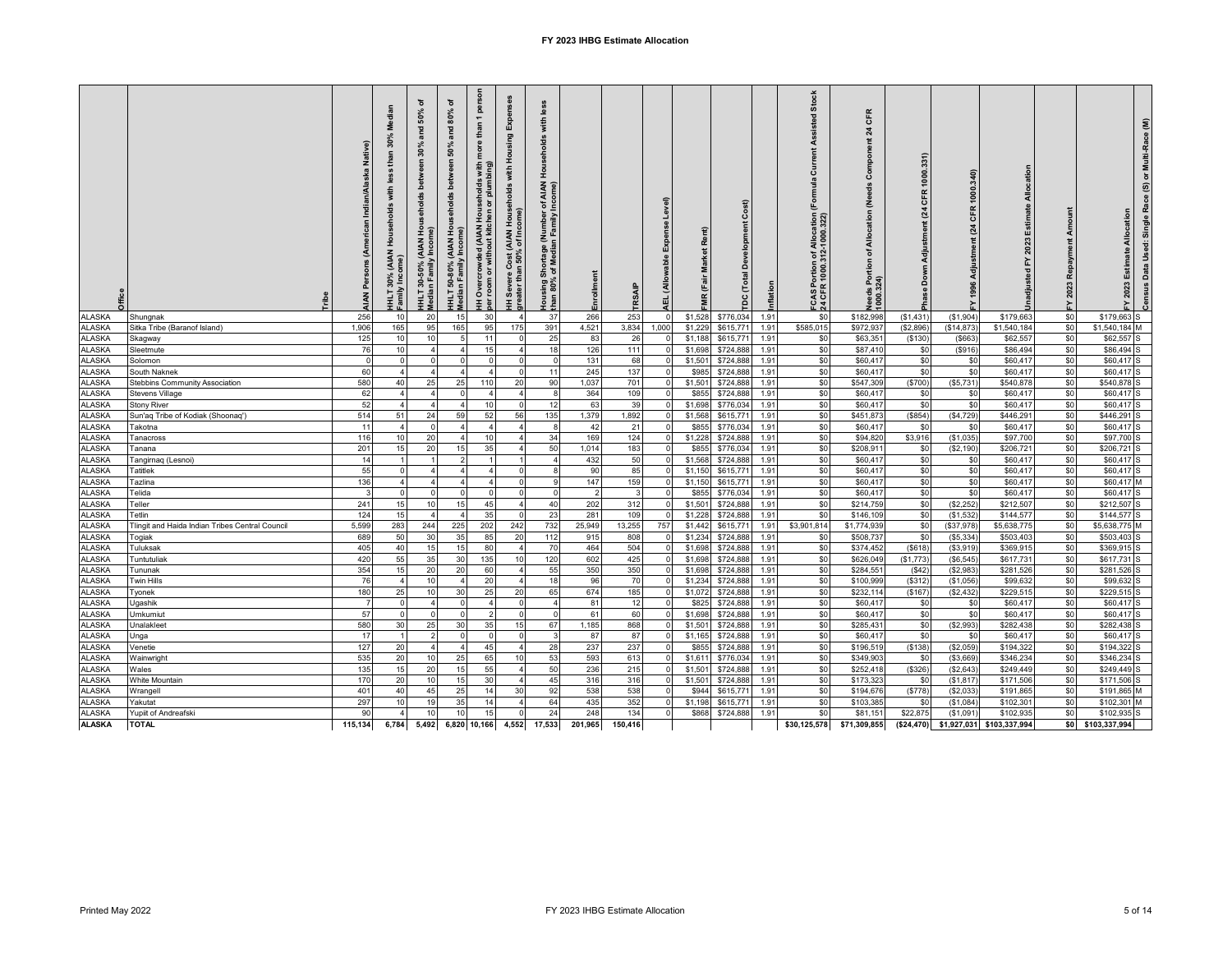| ငိ<br>CHICAGO                  | Aroostook Band of Micmacs                                                      | Native)<br>laska<br>Indian/Al<br>(Ame<br>Pers<br>¥ | Med<br>£<br>sith<br><b>AIAN</b><br>30%<br>204 | ৳<br>50%<br>꼳<br>30%<br>3<br>로<br>Incor<br>Aedian Family<br>HLT30-50%<br>75 | ৢ<br>80%<br>몯<br>-8<br>오<br>ଢ<br>lncon<br><b>AIAN</b><br><b>Median Family</b><br>50-80%<br>보<br>119 | 8<br>with<br>ŏ<br>kitch<br><b>AIAN</b><br>ŏ<br>Overcr<br>room<br>24 | 홍<br>呗<br><b>g</b><br>Hous<br>with<br>holds<br>Househ<br>AIAN)<br>Severe Cost (<br>ater than 50%<br>119 | less<br>with<br>holds<br>ठ<br>Family<br>৳<br>᠊ᅘ<br>80%<br>g<br>han<br>313 |                 | 999             |            | <u>ଝ</u><br>Market<br>(Fair<br>¥<br>\$781 | Cost)<br>\$404.043     | flation<br>1.91 | Assisted Stock<br>Current<br>호호<br>FCAS Portion<br>\$540,580 | CFR<br>$\frac{24}{2}$<br><b>Com</b><br>(Needs<br>Allocation<br>৳<br>tion<br><b>Jeeds Port</b><br>000.324)<br>\$431,266 | (\$1,497)            | CFR<br>$^{124}$<br>1996<br>(\$10, 174) | Estimate<br>2023<br>≿<br>ਵੰ<br>\$960,176 | 2023<br>\$0 | $\tilde{\mathbf{z}}$<br>Multi-Race<br>ā<br>ම<br>Single Race<br>Allocation<br>Used:<br>Estimate<br>Data<br>2023<br>Census<br>\$960,176 M |
|--------------------------------|--------------------------------------------------------------------------------|----------------------------------------------------|-----------------------------------------------|-----------------------------------------------------------------------------|-----------------------------------------------------------------------------------------------------|---------------------------------------------------------------------|---------------------------------------------------------------------------------------------------------|---------------------------------------------------------------------------|-----------------|-----------------|------------|-------------------------------------------|------------------------|-----------------|--------------------------------------------------------------|------------------------------------------------------------------------------------------------------------------------|----------------------|----------------------------------------|------------------------------------------|-------------|-----------------------------------------------------------------------------------------------------------------------------------------|
| CHICAGO                        | Bad River Band of the Lake Superior Tribe of Chippewa                          | 1,309<br>1,916                                     | 190                                           | 115                                                                         | 120                                                                                                 | 35                                                                  | 80                                                                                                      | 258                                                                       | 1,100<br>8,236  | 2,338           | 193<br>204 | \$757                                     | \$438,659              | 1.91            | \$1,230,287                                                  | \$568,411                                                                                                              | (\$4,562             | (\$11,242)                             | \$1,782,894                              | \$0         | \$1.782.894                                                                                                                             |
| <b>HICAGO</b>                  | <b>Bay Mills Indian Community</b>                                              | 1,026                                              | 60                                            | 66                                                                          | 69                                                                                                  | 14                                                                  | 54                                                                                                      | 79                                                                        | 1,646           | 1,216           | 194        | \$800                                     | \$407,375              | 1.91            | \$678,816                                                    | \$197,847                                                                                                              | (\$502"              | (S8, 474)                              | \$867,687                                | \$0         | \$867,687                                                                                                                               |
| <b>HICAGO</b>                  | Boise Forte Band, Minnesota Chippewa Tribe                                     | 669                                                | 70                                            | 44                                                                          | 40                                                                                                  | 15                                                                  | 30                                                                                                      | 106                                                                       | 2,988           | 1,996           | 231        | \$911                                     | \$457,083              | 1.91            | \$866,985                                                    | \$225,277                                                                                                              | (\$1, 142)           | (S641)                                 | \$1,090,479                              | \$0         | \$1,090,479                                                                                                                             |
| <b>HICAGO</b>                  | Catawba Indian Nation                                                          | 6,498                                              | 398                                           | 270                                                                         | 340                                                                                                 | 101                                                                 | 335                                                                                                     | 950                                                                       | 3,249           | 1,836           | $\Omega$   | \$1,033                                   | \$386,392              | 1.91            | \$374,758                                                    | \$1,589,241                                                                                                            | \$0                  | (\$20,592                              | \$1,943,407                              | \$0         | \$1,943,407                                                                                                                             |
| <b>HICAGO</b>                  | Cayuga Nation                                                                  | 950                                                | 93                                            | 51                                                                          | 47                                                                                                  | $\overline{2}$                                                      | 75                                                                                                      | 191                                                                       | 475             | 475             | $\Omega$   | \$962                                     | \$476,320              | 1.91            | -90                                                          | \$359,640                                                                                                              | \$0                  | (\$3,771                               | \$355,870                                | \$0         | \$355,870                                                                                                                               |
| <b>HICAGO</b>                  | Chickahominy Indian Tribe                                                      | 1,798                                              | 58                                            | 94                                                                          | 133                                                                                                 | 11                                                                  | 70                                                                                                      | 285                                                                       | 899             | 4,562           | $\Omega$   | \$1,190                                   | \$415,240              | 1.91            | \$0                                                          | \$310,140                                                                                                              | \$0                  | (\$3,252                               | \$306,888                                | \$0         | \$306,888                                                                                                                               |
| <b>HICAGO</b>                  | Chickahominy Indian Tribe-Eastern Division                                     | 350                                                | 11                                            | 18                                                                          | 26                                                                                                  | $\overline{2}$                                                      | 14                                                                                                      | 56                                                                        | 175             | 535             |            | \$1,190                                   | \$415,240              | 1.91            | \$0                                                          | \$60,960                                                                                                               | \$0                  | (\$639                                 | \$60,32                                  | \$0         | \$60,321<br>м                                                                                                                           |
| <b>HICAGO</b>                  | Coharie Tribe                                                                  | 2,077<br>7.59                                      | 104                                           | 147                                                                         | 159                                                                                                 | 12                                                                  | 134                                                                                                     | 390                                                                       | 1,600           | 1,600           | 170        | \$798                                     | \$388,378              | 1.91<br>191     | \$138,307                                                    | \$437,113                                                                                                              | \$0                  | (\$368                                 | \$575,05                                 | \$0         | \$575,053<br>\$3,514,449                                                                                                                |
| <b>HICAGO</b><br><b>HICAGO</b> | Eastern Band of Cherokee Indians<br>ond Du Lac Band, Minnesota Chippewa Tribe  | 6,357                                              | 360<br>615                                    | 250<br>325                                                                  | 650<br>440                                                                                          | 95<br>240                                                           | 195<br>475                                                                                              | 1,018<br>1,141                                                            | 15,705<br>3,902 | 13,562<br>3,379 | 219<br>203 | \$726<br>\$936                            | \$399,141<br>\$471,098 | 1.91            | \$2,017,053<br>\$1,943,851                                   | \$1,519,707<br>\$2,757,84                                                                                              | (\$9,633<br>(\$9,500 | (\$12,679<br>(\$39,257                 | \$3,514,449<br>\$4,652,935               | \$0<br>\$0  | \$4,652,93                                                                                                                              |
| <b>HICAGO</b>                  | Forest County Potawatomi Community                                             | 732                                                | 77                                            | 46                                                                          | 44                                                                                                  | 21                                                                  | 41                                                                                                      | 148                                                                       | 1,295           | 1,352           | 195        | \$757                                     | \$433,987              | 1.91            | \$131,540                                                    | \$266,543                                                                                                              | (\$2,339)            | (S3, 468)                              | \$392,275                                | \$0         | \$392,275                                                                                                                               |
| <b>HICAGO</b>                  | Grand Portage Band, Minnesota Chippewa Tribe                                   | 484                                                | 30                                            | 40                                                                          | 70                                                                                                  | 15                                                                  | 20                                                                                                      | 120                                                                       | 1,107           | 477             | 175        | \$757                                     | \$471,098              | 1.91            | \$208,583                                                    | \$194,174                                                                                                              | (\$1,955]            | (\$2,612                               | \$398,189                                | \$0         | \$398,189                                                                                                                               |
| <b>HICAGO</b>                  | Grand Traverse Band of Ottawa and Chippewa Indians                             | 4,951                                              | 309                                           | 287                                                                         | 395                                                                                                 | 79                                                                  | 274                                                                                                     | 918                                                                       | 4,101           | 3,204           | 175        | \$910                                     | \$408,319              | 1.91            | \$512,193                                                    | \$1,124,358                                                                                                            | \$0                  | (\$17, 131                             | \$1,619,420                              | \$0         | \$1,619,420                                                                                                                             |
| <b>HICAGO</b>                  | Haliwa-Saponi Indian Tribe                                                     | 2,614                                              | 230                                           | 169                                                                         | 160                                                                                                 | 40                                                                  | 235                                                                                                     | 529                                                                       | 3,719           | 3,604           | 170        | \$783                                     | \$394,961              | 1.91            | \$207,143                                                    | \$932,128                                                                                                              | (\$5,508)            | (\$11,887                              | \$1,121,876                              | \$0         | \$1,121,876                                                                                                                             |
| <b>HICAGO</b>                  | Hannahville Indian Community                                                   | 480                                                | 29                                            | 25                                                                          | 50                                                                                                  | 30                                                                  | 14                                                                                                      | 89                                                                        | 780             | 611             |            | \$757                                     | \$400,604              | 1.91            | \$102,53                                                     | \$157,616                                                                                                              | (\$252               | (S2, 725)                              | \$257,169                                | \$0         | \$257,169                                                                                                                               |
| <b>HICAGO</b>                  | <b>Ho-Chunk Nation</b>                                                         | 15,646                                             | 980                                           | 842                                                                         | 929                                                                                                 | 270                                                                 | 809                                                                                                     | 2,592                                                                     | 7,823           | 6,611           | 237        | \$939                                     | \$443,330              | 1.91            | \$1,248,679                                                  | \$3,629,350                                                                                                            | (\$10,742            | (\$41,732                              | \$4.825.55                               | \$0         | \$4,825.55                                                                                                                              |
| <b>HICAGO</b>                  | Houlton Band of Maliseet Indians                                               | 616                                                | 96                                            | 35                                                                          | 56                                                                                                  | 11                                                                  | 56                                                                                                      | 115                                                                       | 1,800           | 470             | 193        | \$781                                     | \$404,043              | 1.91            | \$491,049                                                    | \$196,173                                                                                                              | (\$669               | (\$4,275                               | \$682,278                                | \$0         | \$682,278                                                                                                                               |
| <b>HICAGO</b>                  | Geweenaw Bay Indian Community                                                  | 2,387                                              | 140                                           | 153                                                                         | 160                                                                                                 | 33                                                                  | 125                                                                                                     | 205                                                                       | 3,315           | 2,829           | 161        | \$801                                     | \$407,611              | 1.91            | \$1,759,334                                                  | \$464,486                                                                                                              | (\$1,228)            | (\$16,693                              | \$2,205,899                              | \$0         | \$2,205,899<br>м                                                                                                                        |
| <b>HICAGO</b>                  | ac Courte Oreilles Band of Lake Superior Chippewa                              | 3,026                                              | 335                                           | 315                                                                         | 270                                                                                                 | 140                                                                 | 100                                                                                                     | 580                                                                       | 6,230           | 8,062           | 159        | \$818                                     | \$438,659              | 1.91            | \$2,528,169                                                  | \$1,171,134                                                                                                            | (\$4,741             | (\$21,625                              | \$3,672,938                              | \$0         | \$3,672,938                                                                                                                             |
| <b>HICAGO</b>                  | ac Du Flambeau Band of Lake Superior Chippewa                                  | 2,517                                              | 270                                           | 235                                                                         | 180                                                                                                 | 10                                                                  | 160                                                                                                     | 521                                                                       | 3,432           | 2,178           | 160        | \$777                                     | \$433,987              | 1.91            | \$1,182,769                                                  | \$889,08                                                                                                               | (\$8,941             | (\$9,052                               | \$2,053,85                               | \$0         | \$2,053,857                                                                                                                             |
| <b>HICAGO</b><br><b>HICAGO</b> | ac Vieux Desert Band of Lake Superior Chippewa Indians                         | 141<br>7,055                                       | 20<br>649                                     | 15<br>452                                                                   | 15<br>512                                                                                           | 10<br>292                                                           | 10<br>369                                                                                               | 15<br>1,287                                                               | 672<br>8,937    | 310             | 180<br>196 | \$757<br>\$851                            | \$407,611<br>\$427,688 | 1.91<br>1.91    | \$241,346<br>\$2,382,601                                     | \$66,446<br>\$2,574,409                                                                                                | \$4,722<br>(\$7,130) | (\$2,438)                              | \$310,07<br>\$4,913,65                   | \$0<br>\$0  | \$310,076<br>\$4.913.652                                                                                                                |
| <b>HICAGO</b>                  | eech Lake Band, Minnesota Chippewa Tribe<br>ittle River Band of Ottawa Indians | 1.38                                               | 74                                            | 82                                                                          | 97                                                                                                  | 28                                                                  | 10 <sub>5</sub>                                                                                         | 25                                                                        | 3,396           | 8,875<br>1,540  |            | \$779                                     | \$408,319              | 1.91            | \$ <sub>6</sub>                                              | \$354,032                                                                                                              | \$0                  | (\$36,228<br>(\$3,712                  | \$350,32                                 | \$0         | \$350,320                                                                                                                               |
| <b>HICAGO</b>                  | ittle Traverse Bay Band of Odawa Indians                                       | 3,60                                               | 225                                           | 209                                                                         | 287                                                                                                 | 57                                                                  | 199                                                                                                     | 72                                                                        | 4,07            | 2,333           |            | \$840                                     | \$416,718              | 1.91            | \$0                                                          | \$847,91                                                                                                               | \$0                  | (\$8,890                               | \$839,02                                 | \$0         | \$839,02                                                                                                                                |
| <b>HICAGO</b>                  | ower Sioux Indian Community                                                    | 758                                                | 90                                            | 50                                                                          | 60                                                                                                  |                                                                     | $\Delta f$                                                                                              | 200                                                                       | 1,084           | 729             | 232        | \$757                                     | \$439,131              | 1.91            | $\mathbf{s}$                                                 | \$262,419                                                                                                              | \$0                  | (\$2,436                               | \$259,98                                 | \$0         | \$259,983                                                                                                                               |
| <b>HICAGO</b>                  | umbee Tribe of North Carolina.                                                 | 68,731                                             | 4,491                                         | 3,341                                                                       | 4,006                                                                                               | 960                                                                 | 2,995                                                                                                   | 11,726                                                                    | 62,610          | 32,076          | 170        | \$752                                     | \$388,378              | 1.91            | \$751,251                                                    | \$16,757,401                                                                                                           | ( \$60,480)          | (\$182,935)                            | \$17,265,23                              | \$0         | \$17,265,236                                                                                                                            |
| <b>HICAGO</b>                  | Mashantucket Pequot Indian Tribe                                               | 24:                                                |                                               |                                                                             |                                                                                                     |                                                                     |                                                                                                         | 16                                                                        | 1,082           | 796             |            | \$1,260                                   | \$469,523              | 1.91            | \$0                                                          | \$60,41                                                                                                                | \$ <sub>6</sub>      | \$ <sub>6</sub>                        | \$60,41                                  | \$0         | \$60,417                                                                                                                                |
| <b>HICAGO</b>                  | Mashpee Wampanoag Tribe                                                        | 2,736                                              | 220                                           | 345                                                                         | 120                                                                                                 | 45                                                                  | 385                                                                                                     | 685                                                                       | 2,830           | $\sqrt{ }$      |            | \$1,879                                   | \$478,918              | 1.91            | \$0                                                          | \$1,181,930                                                                                                            | (\$3,693)            | (\$12,353)                             | \$1,165,884                              | \$0         | \$1,165,884                                                                                                                             |
| <b>HICAGO</b>                  | Match-e-be-nash-she-wish Band of Pottawatomi Indians                           | 83                                                 | 50                                            | 55                                                                          | 67                                                                                                  | 21                                                                  | 54                                                                                                      | 172                                                                       | 418             | 192             |            | \$971                                     | \$411,102              | 1.91            | \$ <sub>6</sub>                                              | \$217,448                                                                                                              | (\$1,161             | (\$2,268                               | \$214.02                                 | \$0         | \$214,020                                                                                                                               |
| CHICAGO                        | Menominee Indian Tribe                                                         | 3,152                                              | 245                                           | 165                                                                         | 180                                                                                                 | 100                                                                 | 75                                                                                                      | 312                                                                       | 9,090           | 5,291           | 159        | \$757                                     | \$467,582              | 1.91            | \$2,292,035                                                  | \$866,776                                                                                                              | (\$715               | (\$17,497                              | \$3.140.599                              | \$0         | \$3,140,599                                                                                                                             |
| <b>HICAGO</b><br><b>HICAGO</b> | Aiccosukee Tribe<br>Ville Lacs Band, Minnesota Chippewa Tribe                  | 4,593                                              | 218                                           | 208                                                                         | - 0<br>215                                                                                          | - 0<br>76                                                           | 123                                                                                                     | 532                                                                       | 400<br>3,800    | 589<br>2,337    | 228        | \$1,230<br>\$914                          | \$379,485<br>\$467,135 | 1.91<br>1.91    | .sn<br>\$884,271                                             | \$60,417<br>\$829,615                                                                                                  | \$C<br>(\$5,257      | \$0<br>(\$12,780)                      | \$60,417<br>\$1,695,849                  | \$0<br>\$0  | \$60,417<br>\$1,695,849                                                                                                                 |
| <b>HICAGO</b>                  | Mississippi Band of Choctaw Indians                                            | 11,883                                             | 623                                           | 480                                                                         | 709                                                                                                 | 780                                                                 | 384                                                                                                     | 1,558                                                                     | 11,047          | 8,313           | 152        | \$729                                     | \$362,771              | 1.91            | \$1,529,149                                                  | \$2,609,669                                                                                                            | (\$3,677)            | (\$25,371)                             | \$4,109,769                              | \$0         | \$4,109,769<br>м                                                                                                                        |
| <b>HICAGO</b>                  | Mohegan Tribe of Indians of Connecticut                                        | 29                                                 | $\Delta$                                      |                                                                             | $\overline{a}$                                                                                      | - 0                                                                 | $\overline{A}$                                                                                          | 12                                                                        | 1,611           | 1,611           | $\Omega$   | \$1,260                                   | \$469,523              | 1.91            | \$0                                                          | \$60,417                                                                                                               | \$0                  | \$0                                    | \$60,417                                 | \$0         | \$60,417                                                                                                                                |
| <b>HICAGO</b>                  | Monacan Indian Nation                                                          | 2,330                                              | 140                                           | 77                                                                          | 179                                                                                                 | 14                                                                  | 140                                                                                                     | 396                                                                       | 2,400           | 2,330           | $\Omega$   | \$866                                     | \$389,949              | 1.91            | \$0                                                          | \$454,803                                                                                                              | \$0                  | (\$4,768)                              | \$450,035                                | \$0         | \$450,035<br>м                                                                                                                          |
| <b>HICAGO</b>                  | MOWA Band of Choctaw Indians                                                   | 13,189                                             | 603                                           | 778                                                                         | 984                                                                                                 | 193                                                                 | 575                                                                                                     | 2.314                                                                     | 7,699           | 3,011           | 161        | \$829                                     | \$366,73               | 1.91            | \$343,384                                                    | \$2,366,989                                                                                                            | \$0                  | (\$26, 288)                            | \$2,684,08                               | \$0         | \$2,684,085                                                                                                                             |
| <b>HICAGO</b>                  | Nansemond Indian Tribe                                                         | 74                                                 | 24                                            | 31                                                                          | 40                                                                                                  |                                                                     | 47                                                                                                      | 95                                                                        | 37(             | 6.494           |            | \$1.193                                   | \$397,15               | 1.91            | \$0                                                          | \$177.024                                                                                                              | \$0                  | (\$1,856                               | \$175,168                                | \$0         | \$175.168                                                                                                                               |
| <b>HICAGO</b>                  | <b>Narragansett Indian Tribe</b>                                               | 2,04                                               | 160                                           | 145                                                                         | 30                                                                                                  | 45                                                                  | 11f                                                                                                     | 33!                                                                       | 3,102           | 2,732           |            | \$1,242                                   | \$467,42               | 191             | $\mathsf{S}$                                                 | \$525,78                                                                                                               | \$0                  | (\$5,513                               | \$520,26                                 | \$0         | \$520.26                                                                                                                                |
| <b>HICAGO</b>                  | Nottawaseppi Huron Band of Potawatomi                                          | 2,25                                               | 155                                           | 170                                                                         | 130                                                                                                 | 50                                                                  | 175                                                                                                     | 455                                                                       | 1,575           | 372             |            | \$841                                     | \$413,910              | 1.91            | \$0                                                          | \$618,688                                                                                                              | (\$2,594)            | (\$6,459                               | \$609,635                                | \$0         | \$609,635                                                                                                                               |
| <b>HICAGO</b><br><b>HICAGO</b> | Oneida Indian Nation of New York                                               | 1,896                                              | 148                                           | 71                                                                          | $117$                                                                                               | 25                                                                  | 126                                                                                                     | 306                                                                       | 948             | 650             | 251        | \$934                                     | \$454,825              | 1.91            | \$249,861                                                    | \$625,292                                                                                                              | (\$4,850)            | (\$8,601                               | \$861,702                                | \$0         | \$861,702<br>\$5,384,294                                                                                                                |
| <b>HICAGO</b>                  | Oneida Nation, Wisconsin<br>Onondaga Natior                                    | 15,291                                             | 1,015                                         | 810                                                                         | 1,295<br>$\Omega$                                                                                   | 275<br>$\Omega$                                                     | 719                                                                                                     | 2,926                                                                     | 17,129          | 5,382           | 184        | \$877<br>\$966                            | \$467,582<br>\$454,825 | 1.91<br>1.91    | \$1,541,928<br>\$0                                           | \$3,904,617<br>\$60,417                                                                                                | (\$11,911]<br>\$0    | (\$50,340)<br>\$0                      | \$5,384,294<br>\$60,41                   | \$0<br>\$0  | \$60,417                                                                                                                                |
| <b>HICAGO</b>                  | 'amunkev Indian Tribe                                                          | 41                                                 | 10                                            |                                                                             | 14                                                                                                  |                                                                     |                                                                                                         | 32                                                                        | 398             | 38              |            | \$1.189                                   | \$415,240              | 1.91            | \$ <sub>6</sub>                                              | \$60,417                                                                                                               | \$C                  | \$C                                    | \$60,417                                 | \$0         | \$60,417                                                                                                                                |
| <b>HICAGO</b>                  | assamaquoddy Tribe                                                             | 61                                                 | 75                                            | 30                                                                          | 40                                                                                                  | 10                                                                  | 15                                                                                                      | 58                                                                        | 1,364           | 707             | 193        | \$841                                     | \$413,27               | 1.91            | \$848,962                                                    | \$149,92                                                                                                               | (\$1,146)            | (S7, 394)                              | \$990,341                                | \$0         | \$990,341                                                                                                                               |
| <b>HICAGO</b>                  | Penobscot Nation                                                               | 3,414                                              | 460                                           | 180                                                                         | 265                                                                                                 | 60                                                                  | 355                                                                                                     | 854                                                                       | 2,367           | 640             | 181        | \$980                                     | \$413,27               | 1.91            | \$405,178                                                    | \$1,158,24                                                                                                             | (\$5,412             | (\$15,214                              | \$1,542,795                              | \$0         | \$1,542,795                                                                                                                             |
| <b>HICAGO</b>                  | Pleasant Point                                                                 | 1,112                                              | 115                                           | 75                                                                          | 65                                                                                                  | -5                                                                  | 40                                                                                                      | 187                                                                       | 2.014           | 906             | 181        | \$841                                     | \$413,272              | 1.91            | \$557,435                                                    | \$289,315                                                                                                              | \$0                  | (S4, 934)                              | \$841,816                                | \$0         | \$841,816                                                                                                                               |
| <b>HICAGO</b>                  | Poarch Band of Creeks                                                          | 5,850                                              | 267                                           | 345                                                                         | 436                                                                                                 | 86                                                                  | 255                                                                                                     | 964                                                                       | 2,925           | 1,567           | 157        | \$918                                     | \$366,735              | 1.91            | \$552,980                                                    | \$1,037,589                                                                                                            | (\$2,954)            | (\$12,203                              | \$1,575,412                              | \$0         | \$1,575,412<br>м                                                                                                                        |
| <b>HICAGO</b>                  | Pokagon Band of Potawatomi Indians                                             | 11,824                                             | 701                                           | 780                                                                         | 949                                                                                                 | 294                                                                 | 760                                                                                                     | 2,414                                                                     | 5,912           | 1,712           | 238        | \$867                                     | \$455,941              | 1.91            | \$72,398                                                     | \$3,396,438                                                                                                            | (\$12,480)           | (\$36,238)                             | \$3,420,117                              | \$0         | \$3.420.117<br>м                                                                                                                        |
| <b>HICAGO</b>                  | Prairie Island Indian Community                                                | 199                                                | 15                                            |                                                                             | 10                                                                                                  |                                                                     |                                                                                                         | 29                                                                        | 715             | 725             | 232        | \$851                                     | \$495,611              | 1.91            | <b>S</b>                                                     | \$60,417                                                                                                               | \$0                  | \$0                                    | \$60,417                                 | \$0         | \$60.417                                                                                                                                |
| CHICAGO                        | Rappahannock Tribe, Inc.                                                       | 434                                                | 14                                            | 23                                                                          | 32                                                                                                  |                                                                     | 17                                                                                                      | 69                                                                        | 217             | 884             |            | \$886                                     | \$415,240              | 1.91            | \$0                                                          | \$75,416                                                                                                               | \$0                  | (S791)                                 | \$74,625                                 | \$0         | \$74,625 M                                                                                                                              |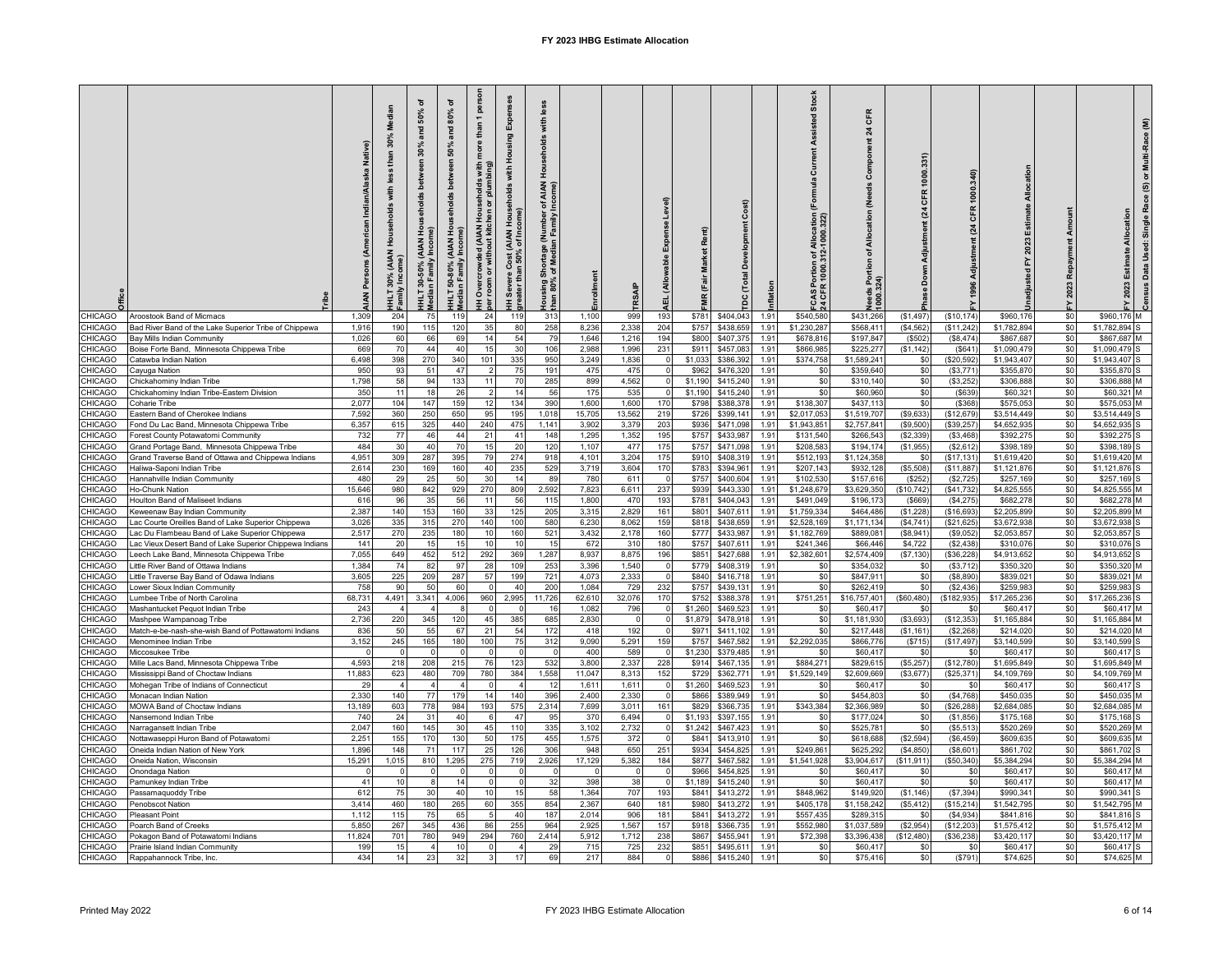|                           |                                                         |            | $\overline{30}$<br>$F_{\overline{a}}$ | ৽<br>50%<br>ಾ<br>္က<br>å<br>£<br>n Family<br>30-50%<br>E<br>THET | ৳<br>80%<br>ъ<br>និ<br>r 50-80% (AIAN Hou<br>an Family Income)<br>HHLT<br>Media | ō<br>holds with<br>plumbing)<br>৯<br><b>Dvercrowded (AIAN Hou</b><br>room or without kitchen<br>ò<br>$\equiv$ $\frac{1}{2}$ | g<br>sehold<br>Cost (AIAN Hous<br>n 50% of Income)<br>ere<br>thai<br>ທີ∺<br>ΞÅ | with<br>holds<br>운<br>AIAN<br>ome)<br>(Number<br>n Family<br>ortage<br>Media<br>통호<br>$\frac{3}{6}$ |              |            |            |                    |                       |              | ह<br>衁<br>25<br>਼ੇ ਤ | CFR<br>Ñ<br>Need<br>1000. |                 | $\tilde{a}$<br><b>z</b><br>1000.<br>$\circ$ | Allocation<br>Estimate<br>ន          |                   | Multi-Ra<br>ិ<br>ග<br>$\alpha$<br>Allocation<br>Single<br>Data Used:<br>Estimate<br>2023 |
|---------------------------|---------------------------------------------------------|------------|---------------------------------------|------------------------------------------------------------------|---------------------------------------------------------------------------------|-----------------------------------------------------------------------------------------------------------------------------|--------------------------------------------------------------------------------|-----------------------------------------------------------------------------------------------------|--------------|------------|------------|--------------------|-----------------------|--------------|----------------------|---------------------------|-----------------|---------------------------------------------|--------------------------------------|-------------------|------------------------------------------------------------------------------------------|
| <b>CHICAGO</b>            | Red Cliff Band of Lake Superior Chippewa                | 1.273      | 170                                   | 74                                                               | 92                                                                              | 76                                                                                                                          | 50                                                                             | 219                                                                                                 | 7,556        | 2,504      | 144        | \$796              | \$438,659             | 1.91         | \$947,699            | \$415,088                 | (\$1,547        | (S8, 482)                                   | \$1,352,758                          | \$0               | \$1,352,758 M                                                                            |
| <b>CHICAGO</b>            | Red Lake Band of Chippewa Indians                       | 8,408      | 565                                   | 428                                                              | 488                                                                             | 233                                                                                                                         | 305                                                                            | 1,186                                                                                               | 11,806       | 10,338     | 186        | \$908              | \$427,688             | 1.91         | \$2,277,267          | \$2,293,841               | (\$2,245)       | (\$32,634)                                  | \$4,536,228                          | \$0               | \$4,536,228                                                                              |
| <b>CHICAGO</b>            | Sac & Fox Tribe of the Mississippi, IA                  | 1,008      | 30                                    | 35                                                               | 55                                                                              | 40                                                                                                                          |                                                                                | 102                                                                                                 | 1,334        | 1,384      | 196        | \$768              | \$433,279             | 1.91         | \$128,981            | \$197,657                 | \$0             | (S3, 199)                                   | \$323,439                            | \$0               | \$323,439 S                                                                              |
| <b>CHICAGO</b>            | Saginaw Chippewa Indian Tribe                           | 7,028      | 384                                   | 301                                                              | 335                                                                             | 23                                                                                                                          | 393                                                                            | 968                                                                                                 | 3,514        | 1,799      | 188        | \$800              | \$424,880             | 1.91         | \$368,96             | \$1,321,006               | (\$20,694       | (\$16,235                                   | \$1,653,038                          | \$0               | \$1,653,038                                                                              |
| <b>CHICAGO</b>            | Saint Croix Chippewa Indians                            | 1,461      | 178                                   | 82                                                               | 102                                                                             | 18                                                                                                                          | 114                                                                            | 192                                                                                                 | 1,054        | 2,909      | 171        | \$833              | \$438,659             | 1.91         | \$1,275,660          | \$411,504                 | (\$4,257        | (\$14,784)                                  | \$1,668,123                          | \$0               | \$1,668,123 M                                                                            |
| <b>CHICAGO</b>            | Sault Ste. Marie Tribe of Chippewa Indians              | 13,850     | 810                                   | 891                                                              | 927                                                                             | 189                                                                                                                         | 726                                                                            | 2,209                                                                                               | 44,655       | 16,415     | 238        | \$787              | \$405,196             | 1.91         | \$3,118,558          | \$2,902,946               | (\$7,922        | (\$50,329                                   | \$5,963,252                          | \$0               | \$5,963,252                                                                              |
| <b>CHICAGO</b>            | Seminole Tribe of Florida                               | 1,803      | 115                                   | 32                                                               | 74                                                                              | 28                                                                                                                          | 74                                                                             | 221                                                                                                 | 3,991        | 3,165      | 196        | \$1,071            | \$370,077             | 1.91         | \$0                  | \$361,097                 | ( \$3,543)      | \$642,653                                   | \$1,000,208                          | \$0               | \$1,000,208                                                                              |
| <b>CHICAGO</b>            | Seneca Nation of New York                               | 4,038      | 400                                   | 280                                                              | 325                                                                             | 55                                                                                                                          | 180                                                                            | 824                                                                                                 | 8,124        | 3,794      | 159        | \$848              | \$476,320             | 1.91         | \$1,428,859          | \$1,428,750               | \$0             | (\$27,927                                   | \$2,829,682                          | \$0               | \$2,829,682                                                                              |
| <b>CHICAGO</b>            | Shakopee Mdewakanton Sioux Community                    | 549        | 54                                    | 14                                                               | 19<br>$\Omega$                                                                  | $\Omega$<br>$\Omega$                                                                                                        | 65                                                                             | 87                                                                                                  | 391<br>1,292 | 655<br>368 | 232        | \$1,329<br>\$2,065 | \$495,375<br>\$578,05 | 1.91<br>1.91 | \$0<br>\$0           | \$178,943<br>\$60,417     | \$0<br>\$21,094 | (S1, 876)<br>\$0                            | \$177,067<br>\$81,511                | \$0               | \$177,067<br>\$81,511                                                                    |
| CHICAGO<br><b>CHICAGO</b> | Shinnecock Indian Nation<br>Sokaogon Chippewa Community | 573<br>690 | 73                                    | 44                                                               | 41                                                                              | 19                                                                                                                          | 39                                                                             | 48                                                                                                  | 1,541        | 1,274      | 205        | \$757              | \$433,987             | 1.91         | \$807,574            | \$222,369                 | (\$974          | (\$7,175                                    | \$1,021,795                          | \$0<br>(\$24,996) | \$996,799 S                                                                              |
| <b>CHICAGO</b>            |                                                         | 6,034      | 445                                   | 245                                                              | 295                                                                             | 79                                                                                                                          | 230                                                                            | 934                                                                                                 | 16,157       | 11,702     |            | \$795              | \$426,534             | 1.91         | \$540,621            | \$1,175,180               | (\$12,243       | (\$16,644)                                  | \$1,686,913                          |                   | \$1,686,913 M                                                                            |
| CHICAGO                   | St. Regis Mohawk Tribe<br>Stockbridge-Munsee Community  | 577        | 50                                    | 30                                                               | 65                                                                              | 15                                                                                                                          | 15                                                                             | 112                                                                                                 | 1,569        | 681        | 228<br>162 | \$757              | \$438,186             | 1.91         | \$356,882            | \$177,775                 | (\$534          | (\$1,755)                                   | \$532,368                            | \$0<br>\$0        | \$532,368 S                                                                              |
| <b>CHICAGO</b>            | Tonawanda Band of Seneca                                |            |                                       |                                                                  | $\Omega$                                                                        | $\Omega$                                                                                                                    | $\Omega$                                                                       |                                                                                                     |              |            |            | \$842              | \$476,320             | 1.91         | \$0                  | \$60,417                  | \$0             | \$0                                         | \$60,417                             | \$0               | \$60,417 M                                                                               |
| <b>CHICAGO</b>            | <b>Tuscarora Nation</b>                                 |            |                                       |                                                                  | $\Omega$                                                                        | $\Omega$                                                                                                                    |                                                                                |                                                                                                     |              |            |            | \$963              | \$450,792             | 1.91         | \$0                  | \$60,417                  | \$0             | \$0                                         | \$60,417                             | \$0               | \$60,417                                                                                 |
| <b>CHICAGO</b>            | Upper Mattaponi Tribe                                   | 1,210      | 39                                    | 63                                                               | 90                                                                              | $\mathbf{R}$                                                                                                                | 47                                                                             | 192                                                                                                 | 605          | 1,383      |            | \$1,164            | \$415,240             | 1.91         | \$0                  | \$208,954                 | \$0             | (S2, 191)                                   | \$206,763                            | \$0               | \$206,763                                                                                |
| <b>CHICAGO</b>            | Upper Sioux Indian Community                            | 966        | 42                                    | 61                                                               | 60                                                                              | 47                                                                                                                          | 31                                                                             | 156                                                                                                 | 483          | 439        | 232        | \$757              | \$483,696             | 1.91         | \$35,292             | \$264,624                 | \$4,428         | (\$3,191                                    | \$301,153                            | \$0               | \$301,153                                                                                |
| <b>CHICAGO</b>            | Waccamaw Siouan Tribe                                   | 1,352      | 85                                    | 30                                                               | 85                                                                              | 10                                                                                                                          | 50                                                                             | 200                                                                                                 | 1,450        | 1,450      | 17(        | \$724              | \$388,378             | 1.91         | \$0                  | \$278,445                 | \$0             | (\$2,919)                                   | \$275,525                            | \$0               | \$275,525 S                                                                              |
| <b>CHICAGO</b>            | Wampanoag Tribe of Gay Head (Aquinnah)                  | 413        |                                       | 14                                                               | -я                                                                              |                                                                                                                             |                                                                                |                                                                                                     | 1,065        | 304        | 644        | \$2,213            | \$601,687             | 1.91         | \$396,056            | \$52,101                  | \$12,654        | (S2, 171)                                   | \$458,639                            | \$0               | \$458,639 M                                                                              |
| CHICAGO                   | White Earth Band, Minnesota Chippewa Tribe              | 6,14       | 430                                   | 370                                                              | 315                                                                             | 130                                                                                                                         | 205                                                                            | 837                                                                                                 | 19,506       | 7,926      | 19         | \$782              | \$435,168             | 1.91         | \$2,144,363          | \$1,612,917               | (\$9,094        | (\$28,932                                   | \$3,719,253                          | \$0               | \$3,719,253 S                                                                            |
| <b>CHICAGO</b>            | <b>TOTAL</b>                                            | 287,753    | 19,348 15,532 18,698                  |                                                                  |                                                                                 |                                                                                                                             | 5,608 14,036                                                                   | 48,015                                                                                              | 359,855      | 223,528    |            |                    |                       |              | \$42,642,179         | \$72,877,606              | (\$206, 830)    |                                             | (\$307,584) \$115,005,372 (\$24,996) |                   | \$114.980.376                                                                            |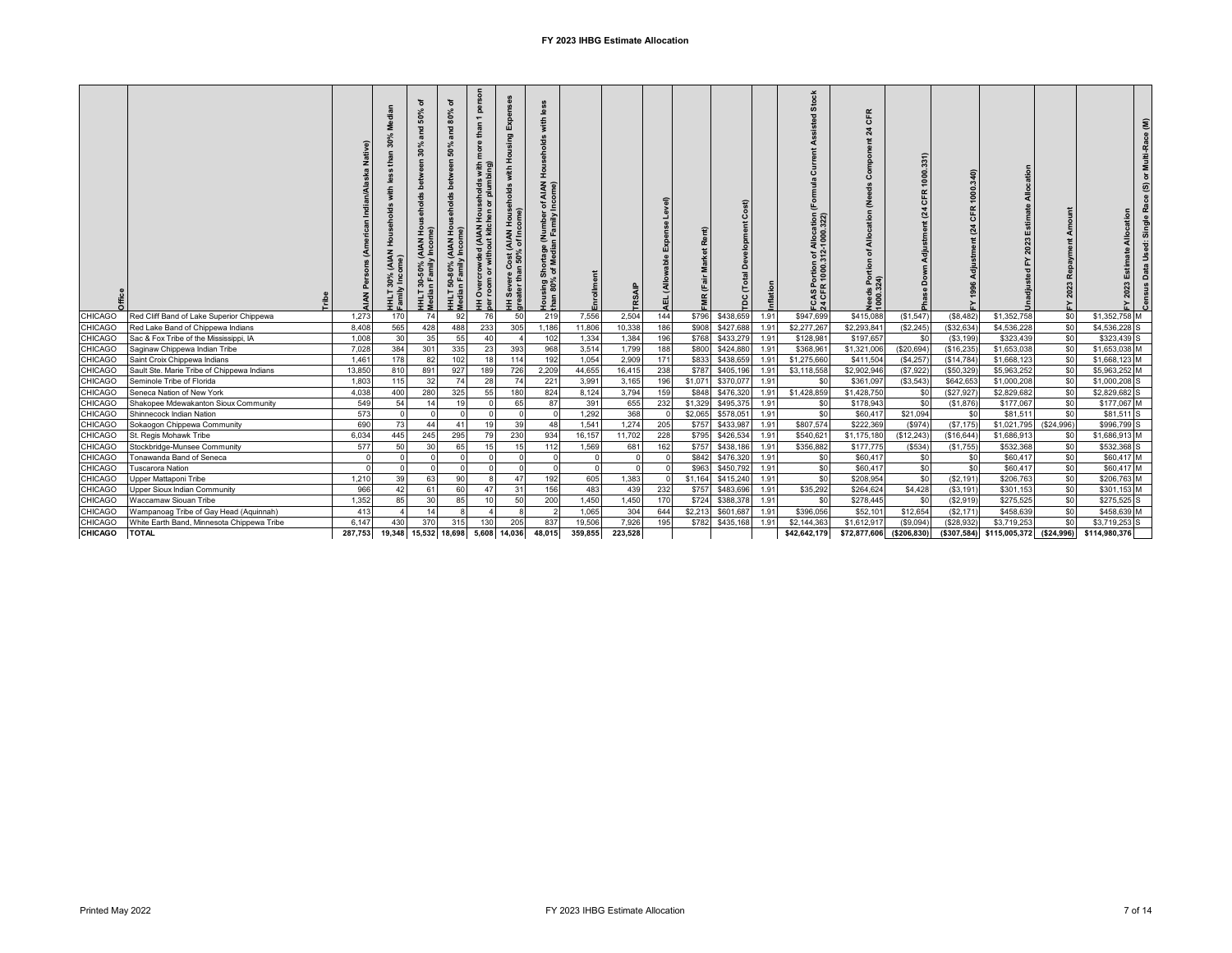|               |                                                      |         | amily<br>보 | ৽<br>50%<br>na<br>ana<br>£<br><b>Incor</b><br>-<br>HLT 30-50% (ال<br>Median Family | ৳<br>80%<br>오<br>Income)<br>HHLT 50-80% ( <i>J</i><br>Median Family I | g<br>$\widehat{\mathbf{e}}$<br>ŏ<br>or without kitchen<br>Overci<br>er room | with<br>Households<br>come)<br>:ost (AIAN I<br>50% of Inco<br>ere<br>tha<br><b>H</b> Sevier | less<br>with<br>seholds<br>Ĩ.<br>'চ ≧<br>ੇ<br><b>P</b><br>ξ Σ<br>৳<br>눎<br>$\frac{36}{10}$<br>nan |         |         | $\widehat{\mathbf{a}}$ |         |           |      | Stoch<br>g<br>ō<br>of Allocation<br>312-1000.322)<br>ECAS<br>24 CFF | CFR<br>24<br>⋷<br>৳ |              | ă<br>1000<br>ت | Estimate                  |             | $\widehat{\epsilon}$<br>Multi-Race<br>ិ<br>ø<br>Race<br>Estimate Allocation<br>Single<br>Data Used:<br>2023 |
|---------------|------------------------------------------------------|---------|------------|------------------------------------------------------------------------------------|-----------------------------------------------------------------------|-----------------------------------------------------------------------------|---------------------------------------------------------------------------------------------|---------------------------------------------------------------------------------------------------|---------|---------|------------------------|---------|-----------|------|---------------------------------------------------------------------|---------------------|--------------|----------------|---------------------------|-------------|-------------------------------------------------------------------------------------------------------------|
| <b>DENVER</b> | Apsaalooke Nation (Crow)                             | 7,619   | 350        | 345                                                                                | 250                                                                   | 500                                                                         | 135                                                                                         | 762                                                                                               | 11,407  | 8,058   | 206                    | \$798   | \$428.37  | 1.91 | \$1,336,034                                                         | \$2,063,738         | \$0          | (\$16,668      | \$3,383,103               | \$0         | \$3,383,103                                                                                                 |
| <b>DENVER</b> | Arapaho Tribe of the Wind River Reservation          | 5,80    | 301        | 227                                                                                | 361                                                                   | 299                                                                         | 140                                                                                         | 724                                                                                               | 10,450  | 6,068   | 149                    | \$843   | \$404,154 | 1.91 | \$1,203,62                                                          | \$1,511,951         | \$0          | (\$17,594      | \$2,697,978               | \$0         | \$2,697,978                                                                                                 |
| <b>DENVER</b> | Assiniboine & Sioux Tribes of Ft. Peck               | 7,360   | 540        | 350                                                                                | 305                                                                   | 170                                                                         | 114                                                                                         | 641                                                                                               | 13,509  | 7,656   | 145                    | \$780   | \$415,78  | 1.91 | \$3,853,662                                                         | \$1,481,104         | \$0          | (\$15,439)     | \$5,319,328               | \$0         | \$5,319,328                                                                                                 |
| <b>DENVER</b> | <b>Blackfeet Tribe</b>                               | 9,444   | 940        | 410                                                                                | 405                                                                   | 210                                                                         | 265                                                                                         | 1,106                                                                                             | 17,138  | 9,088   | 148                    | \$757   | \$425,903 | 1.91 | \$5,055,804                                                         | \$2,367,581         | (\$6,100)    | (\$35,202      | \$7,382,083 (\$116,382    |             | \$7,265,701                                                                                                 |
| <b>DENVER</b> | Cheyenne River Sioux                                 | 6,597   | 500        | 235                                                                                | 335                                                                   | 260                                                                         | 180                                                                                         | 372                                                                                               | 22,230  | 15,376  | 153                    | \$757   | \$383,570 | 1.91 | \$4,668,812                                                         | \$1,463,773         | \$0          | (\$24,933      | \$6,107,653               | \$0         | \$6,107,653                                                                                                 |
| <b>DENVER</b> | Chippewa Cree Indians of the Rocky Boy's Reservation | 3,537   | 280        | 145                                                                                | 225                                                                   | 95                                                                          | 50                                                                                          | 354                                                                                               | 6,880   | 3,379   | 217                    | \$775   | \$402,807 | 1.91 | \$2,151,904                                                         | \$745,897           | \$0          | (\$12,329      | \$2,885,472               | \$0         | \$2,885,472                                                                                                 |
| <b>DENVER</b> | Crow Creek Sioux Tribe                               | 1,895   | 184        | 69                                                                                 | 99                                                                    | 90                                                                          | 74                                                                                          | 154                                                                                               | 3,507   | 3,002   | 158                    | \$760   | \$387,297 | 1.91 | \$1,333,542                                                         | \$522,914           | \$0          | (\$8, 126      | \$1,848,330               | \$0         | \$1,848,330                                                                                                 |
| <b>DENVER</b> | Eastern Shoshone Tribe of the Wind River Reservation | 3,110   | 162        | 122                                                                                | 194                                                                   | 160                                                                         | 75                                                                                          | 320                                                                                               | 3,994   | 4,036   | 149                    | \$843   | \$404,154 | 1.91 | \$1,017,081                                                         | \$791,062           | \$0          | (S8,080)       | \$1,800,063               | \$0         | \$1,800,063                                                                                                 |
| <b>DENVER</b> | Flandreau Santee Sioux Tribe                         | 363     | 30         | 35                                                                                 | 35                                                                    | 15                                                                          | 20                                                                                          | 50                                                                                                | 723     | 1,922   | 204                    | \$757   | \$424,408 | 1.91 | \$361,747                                                           | \$135,253           | (\$270)      | (\$3,402       | \$493,329                 | \$0         | \$493,329                                                                                                   |
| <b>DENVER</b> | Fort Belknap Indian Community                        | 2,981   | 234        | 160                                                                                | 114                                                                   | 124                                                                         | 59                                                                                          | 266                                                                                               | 6,304   | 6,035   | 184                    | \$757   | \$402,807 | 1.91 | \$1,658,736                                                         | \$711,265           | \$0          | (\$5,995       | \$2,364,007               | \$0         | \$2,364,007                                                                                                 |
| <b>DENVER</b> | <b>Goshute Reservation Confederated Tribes</b>       | 774     | 53         | 38                                                                                 | 53                                                                    | 16                                                                          | 47                                                                                          | 117                                                                                               | 530     | 185     | 402                    | \$1,094 | \$433,488 | 1.91 | \$291,283                                                           | \$243,310           | \$0          | (\$4,707       | \$529,886                 | \$0         | \$529,886                                                                                                   |
| <b>DENVER</b> | ittle Shell Tribe of Chippewa Indians                | 6,873   | 855        | 335                                                                                | 645                                                                   | 190                                                                         | 695                                                                                         | 1,835                                                                                             | 5,375   | 6,873   |                        | \$815   | \$404,154 | 1.91 | \$0                                                                 | \$3,082,815         | \$0          | (\$32,322      | \$3,050,493               | \$0         | \$3,050,493                                                                                                 |
| <b>DENVER</b> | Lower Brule Sioux Tribe                              | 1,484   | 100        | 75                                                                                 | 95                                                                    | 70                                                                          | 40                                                                                          | 94                                                                                                | 3,036   | 1,496   | 177                    | \$758   | \$412,493 | 1.91 | \$1,179,091                                                         | \$385,828           | \$0          | (S6, 012)      | \$1,558,908               | \$0         | \$1,558,908                                                                                                 |
| <b>DENVER</b> | Northern Cheyenne Tribe                              | 5,027   | 240        | 170                                                                                | 180                                                                   | 200                                                                         | 155                                                                                         | 306                                                                                               | 10,496  | 4,986   | 148                    | \$770   | \$428,379 | 1.91 | \$2,025,479                                                         | \$1,172,010         | \$0          | (S4, 794)      | \$3,192,696               | \$0         | \$3,192,696                                                                                                 |
| <b>DENVER</b> | Northwestern Band of the Shoshone Nation             | 572     | 45         |                                                                                    | 30                                                                    | 10                                                                          | 25                                                                                          | 64                                                                                                | 466     | 357     |                        | \$904   | \$443,768 | 1.91 | \$117,961                                                           | \$145,661           | \$0          | (S2, 764)      | \$260,858                 | \$0         | \$260,858                                                                                                   |
| <b>DENVER</b> | Oglala Lakota Sioux Tribe                            | 17,508  | 1,260      | 510                                                                                | 590                                                                   | 1,325                                                                       | 410                                                                                         | 1.119                                                                                             | 43,146  | 43.146  | 151                    | \$757   | \$406,902 | 1.91 | \$8,329,390                                                         | \$4.934.918         | \$0          | (\$78,891      | \$13,185,417              | \$0         | \$13,185,417                                                                                                |
| <b>DENVER</b> | Omaha Tribe                                          | 2,572   | 155        | 95                                                                                 | 110                                                                   | 165                                                                         | 80                                                                                          | 197                                                                                               | 5,853   | 1,634   | 194                    | \$757   | \$406,194 | 1.91 | \$1,124,565                                                         | \$716,462           | \$0          | (S7,796)       | \$1,833,231               | \$0         | \$1,833,23                                                                                                  |
| <b>DENVER</b> | Paiute Indian Tribe of Utah                          | 1,682   | 75         | 68                                                                                 | 89                                                                    | 110                                                                         | 52                                                                                          | - 72                                                                                              | 841     | 841     | 218                    | \$952   | \$421,109 | 1.91 | \$1,533,445                                                         | \$464,300           | (\$1,952     | (\$10,247      | \$1,985,546               | \$0         | \$1,985,546                                                                                                 |
| <b>DENVER</b> | Ponca Tribe of Nebraska                              | 9.014   | 612        | 373                                                                                | 495                                                                   | 190                                                                         | 466                                                                                         | 1,442                                                                                             | 4,507   | 1,059   | 256                    | \$917   | \$406,194 | 1.91 | \$303,750                                                           | \$2,480,551         | (\$5,955     | (\$29,130      | \$2,749,216               | \$0         | \$2,749,216                                                                                                 |
| <b>DENVER</b> | Rosebud Sioux Tribe                                  | 10,729  | 1,230      | 370                                                                                | 319                                                                   | 620                                                                         | 270                                                                                         | 1.108                                                                                             | 35,589  | 22,293  | 127                    | \$757   | \$412,493 | 1.91 | \$5,597,162                                                         | \$3,169,449         | \$0          | (\$53,973      | \$8,712,639               | (\$132,714) | \$8,579,925                                                                                                 |
| <b>DENVER</b> | Salish and Kootenai Tribes                           | 8,550   | 779        | 420                                                                                | 505                                                                   | 199                                                                         | 355                                                                                         | 1,290                                                                                             | 8,078   | 9,924   | 211                    | \$811   | \$411,205 | 1.91 | \$3,272,835                                                         | \$2,396,210         | (\$13,755)   | (\$32,420      | \$5,622,870               | \$0         | \$5,622,870                                                                                                 |
| <b>DENVER</b> | Santee Sioux Nation                                  | 761     | 65         | 25                                                                                 | 60                                                                    | 45                                                                          | 20                                                                                          | 48                                                                                                | 2,766   | 732     | 169                    | \$757   | \$395,696 | 1.91 | \$789,149                                                           | \$210,132           | (\$223       | (S517)         | \$998,540                 | \$0         | \$998,540                                                                                                   |
| <b>DENVER</b> | Sisseton-Wahpeton Oyate                              | 4.782   | 375        | 179                                                                                | 250                                                                   | 85                                                                          | 195                                                                                         | 326                                                                                               | 11,763  | 11,763  | 133                    | \$757   | \$391,733 | 1.91 | \$3,230,924                                                         | \$1,049,258         | (\$757)      | (\$22,721      | \$4,256,704               | \$0         | \$4,256,704                                                                                                 |
| <b>DENVER</b> | Skull Valley Band of Goshute Indians                 | 32      |            |                                                                                    |                                                                       |                                                                             |                                                                                             |                                                                                                   | 162     | 26      |                        | \$1,034 | \$438,440 | 1.91 | \$0                                                                 | \$60,417            | \$0          | \$0            | \$60,417                  | \$0         | \$60,417                                                                                                    |
| <b>DENVER</b> | Southern Ute Indian Tribe                            | 1,925   | 130        | 95                                                                                 | 135                                                                   | 10                                                                          | 75                                                                                          | 249                                                                                               | 1,420   | 2,780   | 16                     | \$1,403 | \$398,450 | 1.91 | \$1,120,617                                                         | \$426,926           | (\$3,413     | (S8,983)       | \$1,535,147               | \$0         | \$1,535,147                                                                                                 |
| <b>DENVER</b> | Spirit Lake Tribe                                    | 3.900   | 390        | 165                                                                                | 155                                                                   | 185                                                                         | 70                                                                                          | 390                                                                                               | 5,927   | 5,759   | 166                    | \$757   | \$424,880 | 1.91 | \$2,254,118                                                         | \$1,054,409         | (\$272       | (\$17,604      | \$3,290,651               | \$0         | \$3,290,651                                                                                                 |
| <b>DENVER</b> | Standing Rock Sioux Tribe                            | 6.395   | 630        | 275                                                                                | 250                                                                   | 270                                                                         | 180                                                                                         | 443                                                                                               | 14,170  | 11,054  | 164                    | \$757   | \$427,216 | 1.91 | \$4,724,22'                                                         | \$1,729,716         | (\$5,326     | (\$34,089      | \$6,414,523               | \$0         | \$6,414,523                                                                                                 |
| <b>DENVER</b> | Three Affiliated Tribes of Fort Berthold             | 5,603   | 245        | 170                                                                                | 209                                                                   | 114                                                                         | 60                                                                                          | 177                                                                                               | 15,013  | 8,773   | 159                    | \$892   | \$407,61  | 1.91 | \$3,262,402                                                         | \$797,379           | - \$0        | (\$20,462      | \$4,039,319               | \$0         | \$4,039,319                                                                                                 |
| <b>DENVER</b> | Turtle Mountain Band of Chippewa Indians             | 13,609  | 1,248      | 614                                                                                | 569                                                                   | 289                                                                         | 484                                                                                         | 1,715                                                                                             | 29,852  | 34,398  | 188                    | \$787   | \$419,277 | 1.91 | \$5,060,825                                                         | \$3,493,134         | (\$7, 143)   | (\$41,620      | \$8,505,196               | \$0         | \$8,505,196                                                                                                 |
| <b>DENVER</b> | Ute Indian Tribe of the Uintah & Ouray Reservation   | 3,394   | 270        | 95                                                                                 | 105                                                                   | 105                                                                         | 135                                                                                         | 361                                                                                               | 3,174   | 3,174   | 136                    | \$849   | \$438,440 | 1.91 | \$907,648                                                           | \$911,445           | \$0          | (\$11,070      | \$1,808,023               | \$0         | \$1,808,023                                                                                                 |
| <b>DENVER</b> | Ute Mountain Ute Tribe                               | 1,950   | 200        | 140                                                                                | 140                                                                   | 14                                                                          | 55                                                                                          | 330                                                                                               | 2,070   | 1,855   | 167                    | \$1,025 | \$408,948 | 1.91 | \$1,216,360                                                         | \$496,601           | \$0          | (\$9,230       | \$1,703,731               | \$0         | \$1,703,731                                                                                                 |
| <b>DENVER</b> | Winnebago Tribe                                      | 1.906   | 110        | 90                                                                                 | 80                                                                    | 90                                                                          | 35                                                                                          | 95                                                                                                | 5,300   | 1.490   | 140                    | \$757   | \$406,194 | 1.91 | \$1,273,539                                                         | \$424,915           | \$0          | (\$10.975      | \$1,687,479               | \$0         | \$1,687,479                                                                                                 |
| <b>DENVER</b> | Yankton Sioux Tribe                                  | 3.140   | 235        | 100                                                                                | 170                                                                   | 80                                                                          | 75                                                                                          | 254                                                                                               | 8,300   | 2,800   | 189                    | \$757   | \$401.312 | 1.91 | \$1,717,198                                                         | \$657,002           | \$0          | (\$12.130      | \$2,362,070               | \$0         | \$2,362,070                                                                                                 |
| <b>DENVER</b> | <b>TOTAL</b>                                         | 160.889 | 12,828     | 6,508                                                                              | 7,560                                                                 | 6,304                                                                       | 5,091                                                                                       | 16,793                                                                                            | 313,976 | 242.018 |                        |         |           |      | \$71,972,907                                                        | \$42,297,387        | ( \$45, 166) | (\$600, 223)   | \$113,624,905 (\$249,096) |             | \$113,375,809                                                                                               |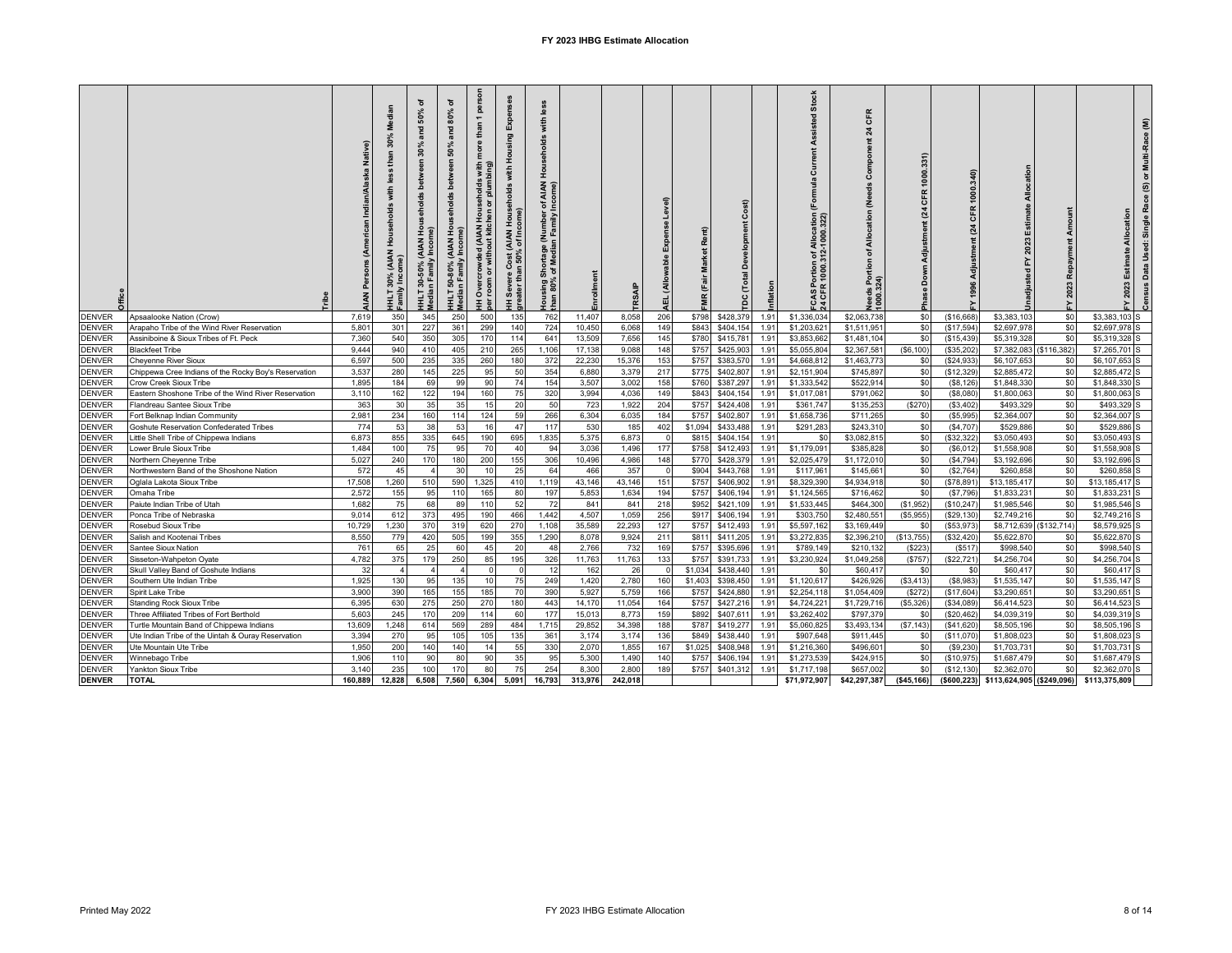|                             |                                                        | Native)<br>Indian/Alaska<br><b>American</b><br>Persons | Medi<br>than $30\%$<br>less<br>with<br><b>AIAN</b><br>Ь | ৳<br>50%<br>몯<br>$\bar{a}$<br>30%<br>betwe<br>훋<br><b>IAIAN</b><br>Incor<br>HHLT 30-50% (,<br>Median Family | ৳<br>80%<br>꼳<br>50%<br>betw<br>holds<br>훞<br>Income)<br>(AIAN<br><b>Median Family</b><br>$80 - 80%$<br>₩, | person<br>€<br>plumbing)<br>₹<br>rowded (AIAN House<br>or without kitchen or<br>Overcr<br>room<br>Ξ | 핏<br>Hous<br>with<br>(AIAN Households<br>6 of Income)<br>Cost (<br>I Severe (<br>eater than<br>Ŧ | less<br>with<br>seholds<br>윤<br><b>AIAN</b><br>호<br>Short<br>of Me<br>%08 ustra<br>han |                |                | evel)<br>able<br>₹ | Rent)<br><b>Market</b><br>(Fair |                        | lation       | Assisted Stock<br>Current<br>Formula<br>FCAS Portion of Allocation<br>24 CFR 1000.312-1000.322) | CFR<br>$\overline{a}$<br>Compon<br>(Needs<br>Allocation<br>৳<br>tion<br>Needs Port<br>1000.324) | 뜡                    | CFR<br>24            | Allocation<br>Estimate<br>2023<br>노<br>ā | ۴ž           | $\widehat{\mathbf{g}}$<br>(S) or Multi-Race<br>Race<br>2023 Estimate Allocation<br>Data Used: Single<br><b>Census</b> |
|-----------------------------|--------------------------------------------------------|--------------------------------------------------------|---------------------------------------------------------|-------------------------------------------------------------------------------------------------------------|------------------------------------------------------------------------------------------------------------|-----------------------------------------------------------------------------------------------------|--------------------------------------------------------------------------------------------------|----------------------------------------------------------------------------------------|----------------|----------------|--------------------|---------------------------------|------------------------|--------------|-------------------------------------------------------------------------------------------------|-------------------------------------------------------------------------------------------------|----------------------|----------------------|------------------------------------------|--------------|-----------------------------------------------------------------------------------------------------------------------|
|                             | OKLAHOMA Absentee-Shawnee Tribe                        | 8.708                                                  | 322                                                     | 338                                                                                                         | 515                                                                                                        | 216                                                                                                 | 304                                                                                              | 938                                                                                    | 4.354          | 25.583         | 138                | \$897                           | \$365.584              | 1.91         | \$1,542,520                                                                                     | \$1,725,598                                                                                     | \$0                  | (\$21,037            | \$3,247,080                              | \$0          | \$3.247.080                                                                                                           |
|                             | OKLAHOMA Alabama-Coushatta Tribe of Texas              | 702                                                    | 30                                                      | 15                                                                                                          | 40                                                                                                         | 10                                                                                                  |                                                                                                  | 62                                                                                     | 1,371          | 511            |                    | \$788                           | \$356,261              | 1.91         | \$88,034                                                                                        | \$87,969                                                                                        | (\$548)              | (\$1,495             | \$173,959                                | \$0          | \$173,959                                                                                                             |
|                             | OKLAHOMA Alabama-Quassarte Tribal Town                 | 846                                                    | 36                                                      | 36                                                                                                          | 53                                                                                                         | 14                                                                                                  | 28                                                                                               | 125                                                                                    | 461            | 988            |                    | \$925                           | \$363,655              | 1.91         | \$0                                                                                             | \$168,115                                                                                       | (\$115)              | (S1,761)             | \$166,238                                | \$0          | \$166,238                                                                                                             |
| OKLAHOMA<br><b>OKLAHOMA</b> | Apache Tribe<br>Caddo Nation                           | 1,971<br>3,25                                          | 112<br>184                                              | 103<br>170                                                                                                  | 101<br>166                                                                                                 | 54                                                                                                  | 78<br>129                                                                                        | 299<br>500                                                                             | 2,562<br>4.911 | 2,978<br>4.91  | 143                | \$756<br>\$742                  | \$356,59<br>\$356,593  | 1.91<br>1.91 | \$172,463<br>\$127,788                                                                          | \$354,93<br>\$586,090                                                                           | (\$391<br>(\$729     | \$619,810<br>(S6.701 | \$1,146,812<br>\$706,448                 | \$0<br>\$0   | \$1,146,812<br>\$706.448                                                                                              |
| <b>OKLAHOMA</b>             | <b>Cherokee Nation</b>                                 | 124,722                                                | 5,870                                                   | 6,406                                                                                                       | 8,672                                                                                                      | 88<br>2,363                                                                                         | 4,723                                                                                            | 19,818                                                                                 | 319,558        | 197,684        | 163                | \$793                           | \$363,655              | 1.91         | \$14,862,900                                                                                    | \$21,372,755                                                                                    | (\$16,086)           | (\$329,235           | \$35,890,334                             | (\$28,300)   | \$35,862,034<br>м                                                                                                     |
| <b>OKLAHOMA</b>             | Cheyenne and Arapaho Tribes                            | 21,052                                                 | 626                                                     | 772                                                                                                         | 1,001                                                                                                      | 285                                                                                                 | 368                                                                                              | 2,361                                                                                  | 12,945         | 7,440          |                    | \$852                           | \$355,434              | 1.91         | \$147,519                                                                                       | \$2,383,064                                                                                     | (\$52                | (\$18,940            | \$2,511,59                               | \$0          | \$2,511,592<br>м                                                                                                      |
| OKLAHOMA                    | Chickasaw Natior                                       | 46,82                                                  | 1,845                                                   | 1,919                                                                                                       | 3,135                                                                                                      | 752                                                                                                 | 1,411                                                                                            | 6,283                                                                                  | 38,740         | 38,740         | 171                | \$775                           | \$340,702              | 1.91         | \$6,864,252                                                                                     | \$6,458,582                                                                                     | \$0                  | (\$107, 459          | \$13,215,37                              | \$0          | \$13,215,375                                                                                                          |
| OKLAHOMA                    | :hitimacha Tribe                                       | 980                                                    | 14                                                      | 14                                                                                                          | 65                                                                                                         | 35                                                                                                  | 19                                                                                               |                                                                                        | 1,10           | 565            |                    | \$828                           | \$376,400              | 1.91         | \$17,878                                                                                        | \$138,605                                                                                       | (\$2,025             | (\$1,314             | \$153,144                                | \$0          | \$153,144                                                                                                             |
| OKLAHOMA                    | <b>Choctaw Nation</b>                                  | 51,418                                                 | 2,759                                                   | 2,788                                                                                                       | 3,789                                                                                                      | 1,209                                                                                               | 2,124                                                                                            | 9,045                                                                                  | 234,249        | 99,371         | 137                | \$753                           | \$349,750              | 1.91         | \$3,673,374                                                                                     | \$9,361,500                                                                                     | (\$2,979)            | (\$102,304           | \$12,929,590                             | \$0          | \$12,929,590<br>м                                                                                                     |
| <b>OKLAHOMA</b>             | Citizen Potawatomi Nation                              | 18,297                                                 | 733                                                     | 699                                                                                                         | 1,154                                                                                                      | 392                                                                                                 | 730                                                                                              | 2,561                                                                                  | 34,145         | 24,786         |                    | \$897                           | \$365,584              | 1.91         | \$179,074                                                                                       | \$3,032,004                                                                                     | \$0                  | (\$33,667            | \$3,177,412                              | \$0          | \$3,177,412 M                                                                                                         |
| OKLAHOMA                    | Comanche Nation                                        | 10,136                                                 | 575                                                     | 530                                                                                                         | 517                                                                                                        | 276                                                                                                 | 403                                                                                              | 1,432                                                                                  | 12,514         | 15,312         |                    | \$756                           | \$354,607              | 1.91         | \$1,083,396                                                                                     | \$1,790,962                                                                                     | (\$2, 135)           | (\$22, 237           | \$2,849,987                              | \$0          | \$2,849,987                                                                                                           |
| <b>OKLAHOMA</b>             | Coushatta Tribe                                        | 72                                                     | 4                                                       | 10                                                                                                          | $\overline{\bf{4}}$                                                                                        | -4                                                                                                  | $\Delta$                                                                                         | -18                                                                                    | 924            | 805            |                    | \$696                           | \$376,400              | 1.91         | -90                                                                                             | \$60,417                                                                                        | \$0                  | -SO                  | \$60,417                                 | \$0          | \$60,417                                                                                                              |
| <b>OKLAHOMA</b>             | Delaware Nation (Western)                              | 390                                                    | 22                                                      | 20                                                                                                          | 20                                                                                                         | 11                                                                                                  | 16                                                                                               | 50                                                                                     | 1,462          | 589            |                    | \$742                           | \$356,593              | 1.91         | \$45,429                                                                                        | \$69,05                                                                                         | (\$81)               | (\$1,199)            | \$113,202                                | \$0          | \$113,202                                                                                                             |
| OKLAHOMA                    | Delaware Tribe of Indians (Eastern)                    |                                                        |                                                         |                                                                                                             |                                                                                                            |                                                                                                     |                                                                                                  |                                                                                        | 11,014         |                | 158                | \$745                           | \$363,655              | 1.91         | \$368,438                                                                                       | \$C                                                                                             | \$0                  | \$207,999            | \$576,437                                | \$0          | \$576,437                                                                                                             |
| <b>OKLAHOMA</b>             | Eastern Shawnee Tribe                                  | 221                                                    | 14                                                      | 8                                                                                                           | 19                                                                                                         |                                                                                                     |                                                                                                  | 36                                                                                     | 3,675          | 644            |                    | \$740                           | \$359,958              | 1.91         | \$19,064                                                                                        | \$60,417                                                                                        | \$0                  | \$0                  | \$79,481                                 | \$0          | \$79,481                                                                                                              |
| <b>OKLAHOMA</b>             | Fort Sill Apache Tribe                                 | 404                                                    | 23                                                      | 21                                                                                                          | 21                                                                                                         | 11                                                                                                  | 16                                                                                               | 57                                                                                     | 785            | 610            |                    | \$756                           | \$356,593              | 1.91         | \$30,393                                                                                        | \$72,357                                                                                        | (\$85)               | (\$1,076)            | \$101,588                                | \$0          | \$101,588                                                                                                             |
| OKLAHOMA                    | owa Tribe of Kansas and Nebraska                       | 857                                                    | 70                                                      | 32                                                                                                          | 86                                                                                                         |                                                                                                     | 30                                                                                               | 133                                                                                    | 4,455          | 2,729          | 170                | \$765                           | \$398,194              | 1.91         | \$352,719                                                                                       | \$162,084                                                                                       | \$0                  | (S4, 578)            | \$510,224                                | \$0          | \$510,224                                                                                                             |
| <b>OKLAHOMA</b>             | lowa Tribe of Oklahoma                                 | 420                                                    | 30                                                      | 14                                                                                                          | 44                                                                                                         |                                                                                                     | 20                                                                                               | 88                                                                                     | 748            | 2,824          | 131                | \$782                           | \$379,489              | 1.91         | \$0                                                                                             | \$110,025                                                                                       | (\$116)              | (\$1, 152            | \$108,757                                | \$0          | \$108,757                                                                                                             |
| <b>OKLAHOMA</b>             | Jena Band of Choctaw Indians                           |                                                        | $\Omega$                                                | $\Omega$                                                                                                    | $\Omega$                                                                                                   |                                                                                                     | $\Omega$                                                                                         |                                                                                        | 243            | 133            |                    | \$757                           | \$360,509              | 1.91         | \$0                                                                                             | \$60,417                                                                                        | \$0                  | \$0                  | \$60,417                                 | \$0          | \$60,417                                                                                                              |
| OKLAHOMA                    | Kaw Nation                                             | 3,087                                                  | 169                                                     | 88                                                                                                          | 222                                                                                                        | 95                                                                                                  | 105                                                                                              | 478                                                                                    | 3,403          | 4,295          |                    | \$740                           | \$351,46               | 1.91         | \$326,399                                                                                       | \$536,344                                                                                       | \$0                  | (\$2,484)            | \$860,259                                | \$0          | \$860,259<br>м                                                                                                        |
| OKLAHOMA                    | Kialegee Tribal Town                                   | 469                                                    | 22                                                      | 22                                                                                                          | 32                                                                                                         |                                                                                                     | 19                                                                                               | 77                                                                                     | 732            | 350            |                    | \$925                           | \$349,750              | 1.91         | \$0                                                                                             | \$77,534                                                                                        | (\$123               | (S812)               | \$76,600                                 | \$0          | \$76,600                                                                                                              |
| <b>OKLAHOMA</b>             | Kickapoo Traditional Tribe of Texas                    | 918<br>685                                             | 14<br>49                                                | 32<br>40                                                                                                    | 36                                                                                                         | 14<br>10                                                                                            | 39                                                                                               | 61<br>75                                                                               | 459            | 366            | 180                | \$779<br>\$745                  | \$348,648<br>\$392,234 | 1.91         | \$129,740                                                                                       | \$92,675                                                                                        | (\$1,952)<br>(\$918) | (\$1,876<br>(\$952)  | \$218,588                                | \$0<br>\$0   | \$218,588                                                                                                             |
| OKLAHOMA<br>OKLAHOMA        | Kickapoo Tribe of Kansas<br>Kickapoo Tribe of Oklahoma | 3,305                                                  | 119                                                     | 170                                                                                                         | 30<br>160                                                                                                  | 49                                                                                                  | 104                                                                                              | 431                                                                                    | 1,654<br>2,675 | 1,178<br>2,675 | 128                | \$756                           | \$352,012              | 1.91<br>1.91 | \$736,967<br>\$115,472                                                                          | \$175,189<br>\$459,997                                                                          | -90                  | (\$6,033             | \$910,285<br>\$569,43                    | \$0          | \$910,285<br>\$569,435                                                                                                |
| <b>OKLAHOMA</b>             | <b>Kiowa Indian Tribe</b>                              | 7.233                                                  | 410                                                     | 378                                                                                                         | 369                                                                                                        | 197                                                                                                 | 288                                                                                              | 1,136                                                                                  | 11.000         | 10.927         |                    | \$756                           | \$356,593              | 1.91         | \$151,935                                                                                       | \$1,307,766                                                                                     | (\$1,616)            | (S14.815)            | \$1,443,270                              | \$0          | \$1.443.270                                                                                                           |
| <b>OKLAHOMA</b>             | Miami Tribe                                            | 427                                                    | 20                                                      | 21                                                                                                          | 35                                                                                                         | -8                                                                                                  | 14                                                                                               | 77                                                                                     | 4,099          | 575            |                    | \$740                           | \$359,958              | 1.91         | \$0                                                                                             | \$73,312                                                                                        | (\$346)              | (S765)               | \$72,201                                 | \$0          | \$72,201                                                                                                              |
| OKLAHOMA Modoc Tribe        |                                                        | 143                                                    | -8                                                      | $\overline{4}$                                                                                              | $\overline{4}$                                                                                             | $\overline{4}$                                                                                      | - 8                                                                                              |                                                                                        | 181            | 181            | 152                | \$740                           | \$359,958              | 1.91         | \$96,145                                                                                        | \$60,417                                                                                        | \$0                  | -SC                  | \$156,562                                | \$0          | \$156,562<br>м                                                                                                        |
| OKLAHOMA                    | Muscogee (Creek) Nation                                | 74,787                                                 | 3,588                                                   | 3,572                                                                                                       | 5,167                                                                                                      | 1,205                                                                                               | 2,997                                                                                            | 11,990                                                                                 | 72,169         | 55,817         | 144                | \$868                           | \$363,655              | 1.91         | \$2,303,069                                                                                     | \$12,668,739                                                                                    | (\$30,805)           | (\$108, 647)         | \$14,832,356                             | \$0          | \$14,832,356                                                                                                          |
| <b>OKLAHOMA</b>             | Osage Nation                                           | 10,618                                                 | 535                                                     | 530                                                                                                         | 885                                                                                                        | 155                                                                                                 | 295                                                                                              | 1,950                                                                                  | 19,929         | 11,960         |                    | \$925                           | \$356,869              | 1.91         | \$0                                                                                             | \$1,705,885                                                                                     | (\$1, 174)           | (\$8,714             | \$1,695,997                              | \$0          | \$1,695,997                                                                                                           |
| OKLAHOMA                    | Otoe-Missouria Tribe                                   | 461                                                    | 23                                                      | 28                                                                                                          | 29                                                                                                         | 19                                                                                                  |                                                                                                  | 32                                                                                     | 3,283          | 1,903          | 146                | \$740                           | \$351,461              | 1.91         | \$310,273                                                                                       | \$69,608                                                                                        | \$0                  | (\$3,419             | \$376,461                                | \$0          | \$376,461<br>м                                                                                                        |
| <b>OKLAHOMA</b>             | )ttawa Tribe                                           | 1,398                                                  | 110                                                     | 80                                                                                                          | 130                                                                                                        | 40                                                                                                  | 100                                                                                              | 320                                                                                    | 2,536          | 91             |                    | \$740                           | \$359,958              | 1.91         | $$^{<}$                                                                                         | \$354,25                                                                                        | \$0                  | (\$3,714             | \$350,540                                | \$0          | \$350,540<br>м                                                                                                        |
| <b>OKLAHOMA</b>             | Pawnee Nation                                          | 3,139                                                  | 140                                                     | 135                                                                                                         | 215                                                                                                        | 75                                                                                                  | 90                                                                                               | 465                                                                                    | 3,637          | 1,36'          | 138                | \$740                           | \$361,393              | 1.91         | \$180,277                                                                                       | \$506,79                                                                                        | \$0                  | (S6, 580)            | \$680,488                                | \$0          | \$680,488                                                                                                             |
| OKLAHOMA                    | Peoria Tribe                                           | 2,052                                                  | 98                                                      | 102                                                                                                         | 168                                                                                                        | 36                                                                                                  | 69                                                                                               | 201                                                                                    | 2,761          | 2,761          | 137                | \$740                           | \$359,958              | 1.91         | \$1,247,738                                                                                     | \$316,391                                                                                       | (\$1,498)            | (\$9,604)            | \$1,553,027                              | \$0          | \$1,553,027<br>М                                                                                                      |
| <b>OKLAHOMA</b>             | Ponca Tribe of Indians of Oklahoma                     | 2,261<br>774                                           | 124                                                     | 64                                                                                                          | 162                                                                                                        | 70                                                                                                  | 77                                                                                               | 315                                                                                    | 3,195          | 3,146          | 129                | \$740                           | \$351,461              | 1.91<br>1.91 | \$601,351                                                                                       | \$386,434                                                                                       | \$0                  | (S9, 918)            | \$977,868                                | \$0          | \$977,868<br>м                                                                                                        |
| OKLAHOMA<br>OKLAHOMA        | Prairie Band Potawatomi Nation                         | 1,352                                                  | 50<br>60                                                | 45<br>60                                                                                                    | 45                                                                                                         | 35<br>35                                                                                            | 20<br>40                                                                                         | 123                                                                                    | 4,841<br>5,681 | 2,622          | 166                | \$844                           | \$392,234<br>\$359,958 | 1.91         | \$121,600<br>$$^{<}$                                                                            | \$208,491<br>\$228,83                                                                           | (\$1,037             | (\$835<br>(\$2,399   | \$328,220<br>\$226,434                   | \$0<br>\$0   | \$328,220<br>\$226,434                                                                                                |
| OKLAHOMA                    | Quapaw Tribe<br>Sac and Fox Nation of Missouri         | 66                                                     | $\overline{a}$                                          |                                                                                                             | 100                                                                                                        |                                                                                                     |                                                                                                  | 220                                                                                    | 482            | 1,76<br>442    | 163                | \$740<br>\$747                  | \$392,234              | 1.91         | \$180,058                                                                                       | \$60,417                                                                                        | \$0<br>\$0           | \$0                  | \$240,475                                | \$0          | \$240,475                                                                                                             |
| OKLAHOMA                    | Sac and Fox Nation, Oklahoma                           | 6,495                                                  | 325                                                     | 295                                                                                                         | 370                                                                                                        | 75                                                                                                  | 235                                                                                              | 917                                                                                    | 3,949          | 9,277          | 131                | \$773                           | \$365,584              | 1.91         | \$455,004                                                                                       | \$1,281,23                                                                                      | (\$6, 113)           | (\$10,377)           | \$1,719,748                              | \$0          | \$1,719,748                                                                                                           |
| <b>OKLAHOMA</b>             | Seminole Nation                                        | 4,362                                                  | 230                                                     | 230                                                                                                         | 265                                                                                                        | 150                                                                                                 | 135                                                                                              | 691                                                                                    | 15,123         | 4,504          | 157                | \$740                           | \$352,012              | 1.91         | \$1,087,459                                                                                     | \$983,239                                                                                       | ( \$440)             | (\$20,429)           | \$2,049,829                              | \$0          | \$2,049,829                                                                                                           |
| <b>OKLAHOMA</b>             | Seneca-Cayuga Nation                                   | 858                                                    | 33                                                      | 64                                                                                                          | 119                                                                                                        | 28                                                                                                  | 33                                                                                               | 216                                                                                    | 5,557          | 1,290          |                    | \$746                           | \$359,958              | 1.91         | -80                                                                                             | \$194,982                                                                                       | \$0                  | (\$2,044)            | \$192,938                                | \$0          | \$192,938                                                                                                             |
| <b>OKLAHOMA</b>             | Shawnee Tribe                                          |                                                        | $\Omega$                                                | $\Omega$                                                                                                    | $\Omega$                                                                                                   | $\Omega$                                                                                            | $\Omega$                                                                                         |                                                                                        | 2,113          | 912            |                    | \$0                             | \$357,696              | 1.91         | \$0                                                                                             | \$60,417                                                                                        | \$0                  | SC                   | \$60,417                                 | \$0          | \$60,417                                                                                                              |
| <b>OKLAHOMA</b>             | Thiopthiocco Tribal Town                               | 1,668                                                  | 72                                                      | 71                                                                                                          | 104                                                                                                        | 27                                                                                                  | 56                                                                                               | 247                                                                                    | 834            | 25,097         |                    | \$925                           | \$349,750              | 1.91         | \$0                                                                                             | \$318,178                                                                                       | (\$285)              | (S3, 333)            | \$314,56                                 | \$0          | \$314.561                                                                                                             |
| <b>OKLAHOMA</b>             | Tonkawa Tribe                                          | 655                                                    | 45                                                      | 35                                                                                                          | 40                                                                                                         | 14                                                                                                  | 40                                                                                               | 58                                                                                     | 576            | 959            | 169                | \$740                           | \$351,46               | 1.91         | \$458,792                                                                                       | \$123,174                                                                                       | \$0                  | (\$4,673             | \$577,293                                | \$0          | \$577.29                                                                                                              |
| OKLAHOMA                    | Funica-Biloxi Tribe                                    | 2,080                                                  | 223                                                     | 87                                                                                                          | 87                                                                                                         | 26                                                                                                  | 196                                                                                              | 397                                                                                    | 1,040          | 332            |                    | \$782                           | \$360,509              | 1.91         | \$0                                                                                             | \$507,804                                                                                       | \$0                  | (\$5,324             | \$502,480                                | \$0          | \$502,480                                                                                                             |
| OKLAHOMA                    | United Keetoowah Band of Cherokee Indians              | 9,029                                                  | 425                                                     | 464                                                                                                         | 628                                                                                                        | 171                                                                                                 | 342                                                                                              | 1,517                                                                                  | 14,034         | 14,311         |                    | \$740                           | \$363,65               | 1.91         | \$0                                                                                             | \$1,564,280                                                                                     | (\$1,240)            | (\$16,388)           | \$1,546,652                              | \$0          | \$1,546,652<br>м                                                                                                      |
| <b>OKLAHOMA</b>             | Wichita and Affiliated Tribes                          | 1,135                                                  | 64                                                      | 59                                                                                                          | 58                                                                                                         | 31                                                                                                  | 45                                                                                               | 129                                                                                    | 3,279          | 1,715          |                    | \$742                           | \$356,59               | 1.91         | \$304,792                                                                                       | \$196,125                                                                                       | (\$194               | (\$5,250             | \$495,473                                | \$0          | \$495.473                                                                                                             |
|                             | OKLAHOMA Wyandotte Nation                              | 3.107                                                  | 119                                                     | 145                                                                                                         | 214                                                                                                        | 114                                                                                                 | 139                                                                                              | 464                                                                                    | 4,279          | 2,179          |                    | \$761                           | \$359,958              | 1.91         | \$53,667                                                                                        | \$603,101                                                                                       | \$0                  | (S6, 886)            | \$649,882                                | \$0          | \$649.882<br>м                                                                                                        |
| OKLAHOMA TOTAL              |                                                        | 433,833                                                | 20,348                                                  | 20,720                                                                                                      | 29,080                                                                                                     | 8,425                                                                                               | 15,914                                                                                           | 66,487                                                                                 | 883,719        | 591,014        |                    |                                 |                        |              | \$38,435,978                                                                                    | \$73,176,556                                                                                    | ( \$73,082)          | (\$82,619)           | \$111,456,834                            | ( \$28, 300) | \$111,428,534                                                                                                         |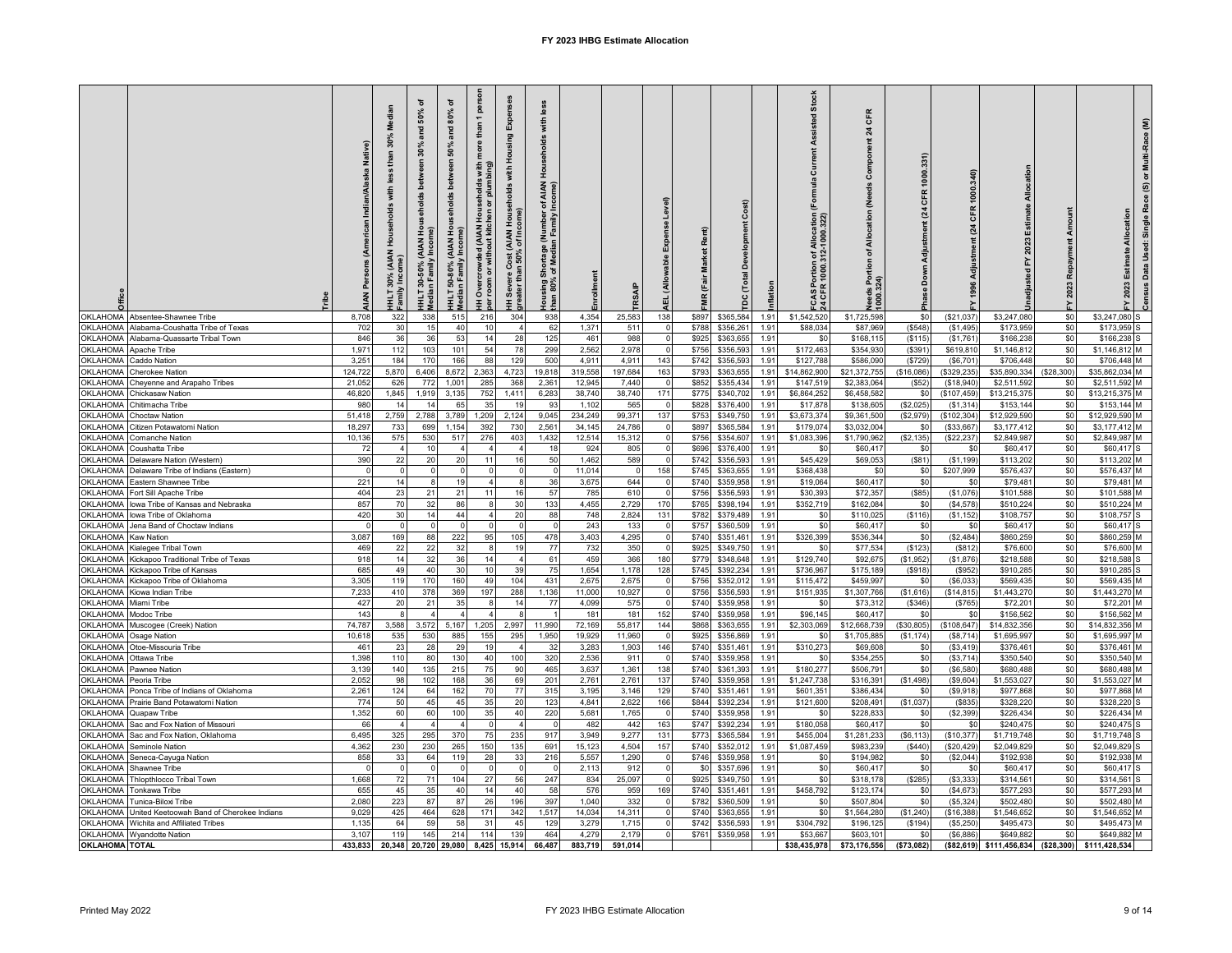| PHOENIX                        | Acoma Pueblo                                                     | Indian/Alaska Native)<br>₹<br>Pers<br>$\leq$<br>3,115 | Medi<br>than<br>₾<br>with<br>ᄛ<br><b>AIAN</b><br>30%<br>95 | ৳<br>50%<br>꼳<br>30%<br>ತಿ<br>£<br><b>AIAN</b><br>Median Family<br>HLT30-50%<br>55 | ৢ<br>80%<br>몯<br>-8<br>오<br>ଛ<br>Incor<br>Median Family<br>$50 - 80%$<br>Ë<br>170 | 8<br>₫<br>pluml<br>৯<br>kitcl<br><b>AIAN</b><br>ō<br>ŏ<br>Overcr<br>room<br>E<br>125 | ē<br>ă<br>gu<br>Housi<br>with<br>Households<br>(AIAN<br>% of Inc<br>Cost <sub>n</sub><br>Severe<br>ater than<br>25 | less<br>with<br>Households<br>ਨ<br>৳<br>あ<br>80%<br>han<br>239 | 4,819        | 4,762      | (leve<br>Expense<br>₹<br>面<br>278 | <b>Re</b><br>(Fair<br>g<br>\$726 | \$407,977              | 'latior<br>1.91 | Assisted Stock<br>ā<br>(Formula<br>$tion$<br>322)<br>ं हैं<br>CAS Portion<br>\$609,592 | CFR<br>$\overline{24}$<br>Com<br>(Needs<br>Allocation<br>৳<br>Por1<br>leeds<br>000.32<br>\$554,033 | $\tilde{q}$<br>\$0 | 1000<br>CFR<br>24<br>1996<br>(S7,903) | Allocation<br>Estimate<br>2023<br>ŗ,<br>adjust<br>\$1,155,722 | \$0        | $\tilde{\mathbf{z}}$<br>Multi-Race<br>ā<br>$\circledcirc$<br><b>Single Race</b><br>Allocation<br>Data Used:<br>Estimate<br>2023<br>Census<br>\$1,155,722 |
|--------------------------------|------------------------------------------------------------------|-------------------------------------------------------|------------------------------------------------------------|------------------------------------------------------------------------------------|-----------------------------------------------------------------------------------|--------------------------------------------------------------------------------------|--------------------------------------------------------------------------------------------------------------------|----------------------------------------------------------------|--------------|------------|-----------------------------------|----------------------------------|------------------------|-----------------|----------------------------------------------------------------------------------------|----------------------------------------------------------------------------------------------------|--------------------|---------------------------------------|---------------------------------------------------------------|------------|----------------------------------------------------------------------------------------------------------------------------------------------------------|
| PHOENIX                        | Agua Caliente Band of Cahuilla Indians                           | 538                                                   | 30                                                         | 40                                                                                 | 30                                                                                | 19                                                                                   | 55                                                                                                                 | 100                                                            | 418          | 418        | $\Omega$                          | \$1,509                          | \$507,810              | 1.91            | -90                                                                                    | \$208,109                                                                                          | (\$920)            | (\$2,172)                             | \$205,016                                                     | \$0        | \$205,016<br>м                                                                                                                                           |
| HOENIX                         | Ak-Chin Indian Community                                         | 938                                                   | 160                                                        | 60                                                                                 | 55                                                                                | 50                                                                                   | <b>C</b>                                                                                                           | 244                                                            | 730          | 984        | 329                               | \$1,311                          | \$414,057              | 1.91            | \$292,392                                                                              | \$326,407                                                                                          | (\$2,282)          | (\$5,508)                             | \$611,009                                                     | \$0        | \$611,009                                                                                                                                                |
| HOENIX                         | Alturas Indian Rancheria                                         |                                                       | $\Omega$                                                   | $\cap$                                                                             |                                                                                   | - 0                                                                                  | $\Omega$                                                                                                           | $\cap$                                                         | 11           | 11         | $\Omega$                          | \$801                            | \$540,292              | 1.91            | \$0                                                                                    | \$60,417                                                                                           | \$0                | \$0                                   | \$60,417                                                      | \$0        | \$60,417                                                                                                                                                 |
| <b>HOENIX</b>                  | Augustine Band of Cahuilla Indians                               |                                                       | $\Omega$                                                   |                                                                                    |                                                                                   |                                                                                      |                                                                                                                    |                                                                | 8            |            |                                   | \$1,509                          | \$507,810              | 1.91            | \$0                                                                                    | \$60,417                                                                                           | \$0                | \$0                                   | \$60,417                                                      | \$0        | \$60,417                                                                                                                                                 |
| HOENIX                         | Bear River Band of the Rohnerville Rancheria                     | 280                                                   |                                                            |                                                                                    |                                                                                   |                                                                                      |                                                                                                                    |                                                                | 291          | 231        |                                   | \$1,112                          | \$565,269              | 1.91            | \$0                                                                                    | \$60,41                                                                                            | \$0                | \$0                                   | \$60,41                                                       | \$0        | \$60,41                                                                                                                                                  |
| HOENIX                         | Berry Creek Rancheria of Maidu Indians                           | 1,252                                                 | 68                                                         | 105                                                                                | 95                                                                                | 22                                                                                   | 111                                                                                                                | 255                                                            | 626          | 427        | 380                               | \$1,177                          | \$542,391              | 1.91            | \$158,911                                                                              | \$464,549                                                                                          | (\$218)            | (\$4,972)                             | \$618,270                                                     | \$0        | \$618,270                                                                                                                                                |
| <b>HOENIX</b>                  | Big Lagoon Rancheria                                             | 19                                                    |                                                            |                                                                                    | $\Omega$                                                                          | $\Omega$                                                                             |                                                                                                                    |                                                                | 17           | 17         |                                   | \$1,112                          | \$565,269              | 1.91            | \$0                                                                                    | \$60,417                                                                                           | \$0                | <b>SC</b>                             | \$60,417                                                      | \$0        | \$60,417                                                                                                                                                 |
| <b>HOENIX</b>                  | Big Pine Paiute Tribe of the Owens Valley                        | 460                                                   | 20<br>33                                                   | 20<br>39                                                                           | 35<br>36                                                                          |                                                                                      |                                                                                                                    | 51                                                             | 627          | 414<br>405 | 233                               | \$1,077                          | \$531,893              | 1.91            | \$318,581                                                                              | \$97,287                                                                                           | (\$23)             | (\$1,162                              | \$414,68                                                      | \$0<br>\$0 | \$414,682<br>\$322,299                                                                                                                                   |
| <b>HOENIX</b><br><b>HOENIX</b> | Big Sandy Rancheria of Western Mono Indians                      | 1,032<br>1,746                                        | 132                                                        | 81                                                                                 |                                                                                   | 25<br>44                                                                             | 49<br>144                                                                                                          | 107<br>318                                                     | 516<br>1,200 | 382        |                                   | \$1,150<br>\$1,021               | \$562,57<br>\$552,890  | 1.91<br>1.91    | \$0<br>\$0                                                                             | \$325,714<br>\$640,091                                                                             | \$0<br>(\$810)     | (\$3,415<br>(\$6,703                  | \$322,299<br>\$632,579                                        | \$0        | \$632,579                                                                                                                                                |
| HOENIX                         | 3ig Valley Band of Pomo Indians<br>Bishop Paiute Tribe           | 1,242                                                 | 30                                                         | 85                                                                                 | 104<br>135                                                                        | 20                                                                                   | 10                                                                                                                 | 215                                                            | 1,895        | 1,651      | 233                               | \$1,077                          | \$531,893              | 1.91            | \$751,358                                                                              | \$327,051                                                                                          | \$236,487          | (\$7,098)                             | \$1,307,798                                                   | \$0        | \$1,307,798                                                                                                                                              |
| <b>HOENIX</b>                  | Blue Lake Rancheria                                              | 41                                                    | $\Omega$                                                   |                                                                                    |                                                                                   | $\Omega$                                                                             | $\Omega$                                                                                                           |                                                                | 51           | 84         |                                   | \$1,112                          | \$565,269              | 1.91            | - \$0                                                                                  | \$60,417                                                                                           | \$0                | \$0                                   | \$60,417                                                      | \$0        | \$60,417<br>м                                                                                                                                            |
| <b>HOENIX</b>                  | <b>Bridgeport Indian Colony</b>                                  | 38                                                    |                                                            |                                                                                    |                                                                                   |                                                                                      |                                                                                                                    |                                                                | 111          | 85         | 233                               | \$1,319                          | \$531,893              | 1.91            | \$209,625                                                                              | \$8,565                                                                                            | \$0                | (S1, 140)                             | \$217,05                                                      | \$0        | \$217,051                                                                                                                                                |
| <b>HOENIX</b>                  | Buena Vista Rancheria of Me-Wuk Indians                          | 16                                                    |                                                            |                                                                                    |                                                                                   |                                                                                      |                                                                                                                    |                                                                |              |            |                                   | \$1,148                          | \$552,89               | 1.91            | \$0                                                                                    | \$60,417                                                                                           | \$0                | \$0                                   | \$60,41                                                       | \$0        | \$60,417                                                                                                                                                 |
| HOENIX                         | Cabazon Band of Mission Indians                                  | 26                                                    | 10                                                         |                                                                                    |                                                                                   |                                                                                      | 10                                                                                                                 | 14                                                             | 30           | 46         |                                   | \$1,509                          | \$507,81               | 1.91            | \$0                                                                                    | \$60,417                                                                                           | \$0                | \$0                                   | \$60,41                                                       | \$0        | \$60,417                                                                                                                                                 |
| HOENIX                         | Cachil DeHe Band of Wintun Indians, Colusa Rancheria             | 58                                                    |                                                            |                                                                                    |                                                                                   |                                                                                      |                                                                                                                    | 12                                                             | 69           | 109        |                                   | \$944                            | \$542,391              | 1.91            | \$0                                                                                    | \$60,417                                                                                           | \$0                | \$0                                   | \$60,41                                                       | \$0        | \$60,417                                                                                                                                                 |
| HOENIX                         | Cahto Tribe of the Laytonville Rancheria                         | 262                                                   | 20                                                         | 12                                                                                 | 16                                                                                |                                                                                      | 22                                                                                                                 | 15                                                             | 131          | 293        | 380                               | \$1,245                          | \$552,890              | 1.91            | \$377,556                                                                              | \$86,63                                                                                            | (\$40)             | ( \$3,392)                            | \$460,753                                                     | \$0        | \$460,753                                                                                                                                                |
| <b>HOENIX</b>                  | Cahuilla Band of Indians                                         | 178                                                   |                                                            |                                                                                    | $\Omega$                                                                          | $\Omega$                                                                             |                                                                                                                    |                                                                | 397          | 293        | 395                               | \$1,509                          | \$507,810              | 1.91            | \$0                                                                                    | \$60,417                                                                                           | \$0                | \$0                                   | \$60,417                                                      | \$0        | \$60,417                                                                                                                                                 |
| <b>HOENIX</b>                  | California Valley Miwok Tribe                                    | 20                                                    |                                                            |                                                                                    |                                                                                   |                                                                                      |                                                                                                                    | $\overline{4}$                                                 | 10           |            | $\Omega$                          | \$1,094                          | \$542,391              | 1.91            | \$0                                                                                    | \$60,417                                                                                           | \$0                | \$0                                   | \$60,417                                                      | \$0        | \$60,417                                                                                                                                                 |
| <b>HOENIX</b>                  | Campo Band of Diegueno Mission Indians                           | 259                                                   | 40                                                         | 10                                                                                 | 15                                                                                |                                                                                      | 10                                                                                                                 | 50                                                             | 302          | 304        | 391                               | \$1,979                          | \$497,055              | 1.91            | \$320,740                                                                              | \$96,549                                                                                           | \$0                | \$250,966                             | \$668,255                                                     | \$0        | \$668,255                                                                                                                                                |
| HOENIX                         | Capitan Grande Band of Diegueno Mission Indians                  | 612                                                   | 20                                                         |                                                                                    | 15                                                                                | 10                                                                                   | 20                                                                                                                 | 39                                                             | 589          | 550        | 395                               | \$1,979                          | \$497,055              | 1.91            | \$0                                                                                    | \$121,310                                                                                          | (\$559)            | \$56,077                              | \$176,828                                                     | \$0        | \$176,828                                                                                                                                                |
| HOENIX                         | Cedarville Rancheria                                             |                                                       | $\Omega$                                                   |                                                                                    |                                                                                   |                                                                                      |                                                                                                                    |                                                                | 33           | 37         |                                   | \$801                            | \$540,292              | 1.91            | \$0                                                                                    | \$60,417                                                                                           | - \$0              | - \$0                                 | \$60,417                                                      | \$0        | \$60,417                                                                                                                                                 |
| <b>HOENIX</b>                  | Chemehuevi Indian Tribe                                          | 207                                                   | 25                                                         | 15                                                                                 | 25                                                                                |                                                                                      |                                                                                                                    | 10                                                             | 1,137        | 226        | 374                               | \$1,509                          | \$507,81               | 1.91            | \$850,312                                                                              | \$65,418                                                                                           | (\$443             | (\$545)                               | \$914,742                                                     | \$0        | \$914,742                                                                                                                                                |
| HOENIX                         | Cher-Ae Heights Indian Community (Trinidad Rancheria)            | 109                                                   | 14<br>66                                                   | 40                                                                                 | 20<br>52                                                                          | 22                                                                                   | 72                                                                                                                 | 38                                                             | 241<br>436   | 186<br>436 |                                   | \$1,112<br>\$2,038               | \$565,269<br>\$562,793 | 1.91            | \$0<br>\$0                                                                             | \$60,417<br>\$325,734                                                                              | $\mathbb{R}^6$     | <b>SC</b>                             | \$60,417                                                      | \$0<br>\$0 | \$60,417<br>\$321,931                                                                                                                                    |
| HOENIX<br><b>HOENIX</b>        | Cloverdale Rancheria of Pomo Indians<br>Cochiti Pueblo           | 872<br>984                                            |                                                            | 30                                                                                 | 30                                                                                | 20                                                                                   |                                                                                                                    | 159<br>62                                                      | 1,180        | 641        | 300                               | \$996                            | \$407,97               | 1.91<br>1.91    | \$175,652                                                                              | \$128,906                                                                                          | (\$392)<br>\$0     | (\$3,411<br>(\$2,277                  | \$321,931<br>\$302,28                                         | \$0        | \$302,280                                                                                                                                                |
| HOENIX                         | Cocopah Tribe                                                    | 665                                                   | 70                                                         | 50                                                                                 | 60                                                                                | 25                                                                                   | 15                                                                                                                 | 105                                                            | 940          | 1,081      | 376                               | \$968                            | \$417,881              | 1.91            | \$845,767                                                                              | \$206,349                                                                                          | \$0                | (\$8,646)                             | \$1,043,469                                                   | \$0        | \$1,043,469                                                                                                                                              |
| HOENIX                         | Cold Springs Rancheria of Mono Indians                           | 179                                                   |                                                            |                                                                                    | 10                                                                                | $\overline{4}$                                                                       | $\mathsf{r}$                                                                                                       |                                                                | 213          | 213        | 378                               | \$1,137                          | \$562,57               | 1.91            | \$442,608                                                                              | \$27,156                                                                                           | (\$6)              | (\$3,488                              | \$466,271                                                     | \$0        | \$466,271                                                                                                                                                |
| <b>HOENIX</b>                  | Colorado River Indian Tribes                                     | 2,883                                                 | 175                                                        | 100                                                                                | 150                                                                               | 130                                                                                  | 35                                                                                                                 | 174                                                            | 4,443        | 2,304      | 194                               | \$1,081                          | \$507,810              | 1.91            | \$2,208,500                                                                            | \$761,908                                                                                          | ( \$6,643)         | (\$17,646)                            | \$2,946,119                                                   | \$0        | \$2,946,119                                                                                                                                              |
| <b>HOENIX</b>                  | Coyote Valley Band of Pomo Indians                               | 746                                                   | 57                                                         | 35                                                                                 | 45                                                                                | 19                                                                                   | 61                                                                                                                 | 106                                                            | 373          | 320        | 222                               | \$1,811                          | \$552,890              | 1.91            | \$385,974                                                                              | \$264,760                                                                                          | -\$0               | (\$5,666                              | \$645,06                                                      | \$0        | \$645,068<br>м                                                                                                                                           |
| <b>HOENIX</b>                  | Death Valley Timba-sha Shoshone Tribe                            | 702                                                   | 13                                                         | 17                                                                                 | 36                                                                                |                                                                                      | 38                                                                                                                 | 66                                                             | 391          | 273        |                                   | \$1,077                          | \$531,893              | 1.91            | - \$0                                                                                  | \$143,984                                                                                          | (\$406)            | (\$1,505                              | \$142,07                                                      | \$0        | \$142,072                                                                                                                                                |
| HOENIX                         | Dry Creek Rancheria Band of Pomo Indians                         | 244                                                   | 185                                                        | 113                                                                                | 146                                                                               | 62                                                                                   | 201                                                                                                                | 444                                                            | 1,221        | 591        | 380                               | \$2,038                          | \$562,79               | 191             | $\mathbf{s}$                                                                           | \$910,890                                                                                          | (\$1, 143          | (\$9,536                              | \$900,20                                                      | \$0        | \$900,20                                                                                                                                                 |
| <b>HOENIX</b>                  | Ouck Valley Shoshone-Paiute Tribes                               | 4,060                                                 | 279                                                        | 199                                                                                | 276                                                                               | 82                                                                                   | 244                                                                                                                | 678                                                            | 2,030        | 1,427      | 377                               | \$1,099                          | \$485,167              | 1.91            | \$1,190,232                                                                            | \$1,447,237                                                                                        | \$0                | (\$19,516                             | \$2,617,95                                                    | \$0        | \$2,617,953                                                                                                                                              |
| <b>HOENIX</b>                  | Duckwater Shoshone Tribe                                         | 774                                                   | 45                                                         | 34                                                                                 | 49                                                                                | 14                                                                                   | 46                                                                                                                 | 111                                                            | 387          | 114        | 402                               | \$1,102                          | \$491,089              | 1.91            | \$370,270                                                                              | \$199,722                                                                                          | (\$211)            | (\$4,033                              | \$565,748                                                     | \$0        | \$565,748                                                                                                                                                |
| <b>HOENIX</b>                  | Elem Indian Colony of Pomo Indians (Sulphur Bank Ranch           | 238                                                   | 18                                                         | 11                                                                                 | 14                                                                                |                                                                                      | 20                                                                                                                 | 43                                                             | 119          | 246        |                                   | \$1,021                          | \$552,890              | 1.91            | \$0                                                                                    | \$87,875                                                                                           | (\$106)            | (S920)                                | \$86,849                                                      | \$0        | \$86,849                                                                                                                                                 |
| <b>HOENIX</b><br>HOENIX        | Elk Valley Rancheria<br><b>Elv Shoshone Tribe</b>                | 58<br>1,198                                           | 10<br>82                                                   | 59                                                                                 | 81                                                                                | $\Omega$<br>24                                                                       | 72                                                                                                                 | 14<br>193                                                      | 93<br>599    | 48<br>300  | 402                               | \$980<br>\$1,093                 | \$552,890<br>\$482,691 | 1.91<br>1.91    | \$0<br>\$379,107                                                                       | \$60,417<br>\$423,089                                                                              | \$0<br>(\$236)     | \$0<br>(\$5,511)                      | \$60,417<br>\$796,450                                         | \$0<br>\$0 | \$60,417<br>\$796,450                                                                                                                                    |
| PHOENIX                        | Enterprise Rancheria of Maidu Indians                            | 1,706                                                 | 93                                                         | 143                                                                                | 130                                                                               | 30                                                                                   | 152                                                                                                                | 350                                                            | 916          | 438        | $\Omega$                          | \$1,177                          | \$542,391              | 1.91            | \$92,885                                                                               | \$633,664                                                                                          | (\$310)            | (\$7,614)                             | \$718,624                                                     | \$0        | \$718,624<br>м                                                                                                                                           |
| HOENIX                         | Ewiiaapaayp Band of Kumeyaay Indians                             |                                                       | $\overline{0}$                                             |                                                                                    | - 0                                                                               | - 0                                                                                  | - 0                                                                                                                | $\cap$                                                         |              | 14         | $\Omega$                          | \$1,979                          | \$497,055              | 1.91            | \$C                                                                                    | \$60,417                                                                                           | \$0                | \$0                                   | \$60,417                                                      | \$0        | \$60,417                                                                                                                                                 |
| <b>HOENIX</b>                  | allon Paiute-Shoshone Tribe <sup>-</sup>                         | 3,124                                                 | 215                                                        | 153                                                                                | 212                                                                               | 63                                                                                   | 188                                                                                                                | 525                                                            | 1,562        | 1,692      | 336                               | \$1,064                          | \$441,13               | 1.91            | \$757,201                                                                              | \$1,013,849                                                                                        | \$0                | (\$8,314)                             | \$1,762,73                                                    | \$0        | \$1,762,736                                                                                                                                              |
| HOENIX                         | ort Bidwell Indian Community                                     | 293                                                   | 20                                                         | 18                                                                                 | 21                                                                                |                                                                                      | 25                                                                                                                 | 40                                                             | 345          | 306        | 387                               | \$903                            | \$535,340              | 1.91            | \$273,226                                                                              | \$105,920                                                                                          | (\$249)            | (S1,604)                              | \$377,293                                                     | \$0        | \$377.29                                                                                                                                                 |
| <b>HOENIX</b>                  | ort Independence Indian Community of Paiute Indians <sup>:</sup> | 68                                                    | $\mathbf{a}$                                               |                                                                                    |                                                                                   |                                                                                      |                                                                                                                    | 20                                                             | 101          | 90         | 233                               | \$1,077                          | \$531,89               | 1.91            | \$37,690                                                                               | \$60,417                                                                                           | \$0                |                                       | \$98,107                                                      | \$0        | \$98,107                                                                                                                                                 |
| <b>HOENIX</b>                  | Fort McDermitt Paiute and Shoshone Tribes                        | 2,058                                                 | 141                                                        | 101                                                                                | 140                                                                               | 42                                                                                   | 124                                                                                                                | 382                                                            | 1,029        | 846        |                                   | \$1,221                          | \$479,462              | 1.91            | \$0                                                                                    | \$738,666                                                                                          | \$0                | (\$7,745                              | \$730,921                                                     | \$0        | \$730,921                                                                                                                                                |
| <b>HOENIX</b>                  | Fort McDowell Yavapai Nation                                     | 1,139                                                 | 60                                                         | 20                                                                                 | 55                                                                                | 10                                                                                   | 40                                                                                                                 | 135                                                            | 927          | 1,120      | 315                               | \$1,311                          | \$414,05               | 1.91            | \$0                                                                                    | \$224,357                                                                                          | (\$1,332           | (\$2, 155)                            | \$220,87                                                      | \$0        | \$220,870                                                                                                                                                |
| <b>HOENIX</b>                  | ort Mojave Indian Tribe                                          | 748                                                   | 75                                                         | 45                                                                                 | 65                                                                                | 45                                                                                   | 45                                                                                                                 | 76                                                             | 1,436        | 1,102      | 359                               | \$1,139                          | \$460,72               | 1.91            | \$1,434,546                                                                            | \$319,903                                                                                          | (\$642             | (\$12,878                             | \$1.740.92                                                    | \$0        | \$1,740.929                                                                                                                                              |
| HOENIX                         | <b>Gila River Indian Community</b>                               | 14,128                                                | 1,475                                                      | 360                                                                                | 465                                                                               | 250                                                                                  | 140                                                                                                                | 1,639                                                          | 20,479       | 14,966     | 187                               | \$1,311                          | \$420,356              | 1.91            | \$6,270,362                                                                            | \$2,804,575                                                                                        | \$0                | (\$60,711                             | \$9,014,227                                                   | \$0        | \$9,014,227                                                                                                                                              |
| <b>HOENIX</b>                  | Graton Rancheria Federated Indians                               | 2,922                                                 | 412                                                        | 95                                                                                 | 45                                                                                | 25                                                                                   | 214                                                                                                                | 552                                                            | 1,461        | 445        |                                   | \$3,198                          | \$555,960              | 1.91            | \$C                                                                                    | \$995,033                                                                                          | \$0                | (\$10,432                             | \$984,600                                                     | \$0        | \$984,600<br>м                                                                                                                                           |
| <b>HOENIX</b>                  | Greenville Rancheria                                             | 380                                                   | 27                                                         | 22                                                                                 | 33                                                                                | 22                                                                                   | 23                                                                                                                 | 81                                                             | 190          | 103        |                                   | \$1,173                          | \$542,391              | 1.91            | \$0                                                                                    | \$156,096                                                                                          | \$0                | (\$1,637                              | \$154,460                                                     | \$0        | \$154,460<br>м                                                                                                                                           |
| PHOENIX                        | Grindstone Rancheria of Wintun-Wailaki Indians                   | 274                                                   | 24                                                         | 16                                                                                 | 26                                                                                | 14                                                                                   | 18                                                                                                                 | 36                                                             | 137          | 168        | 387                               | \$944                            | \$537,440              | 1.91            | \$354,435                                                                              | \$137,075                                                                                          | \$6,583            | (\$3,529                              | \$494,564                                                     | \$0        | \$494,564                                                                                                                                                |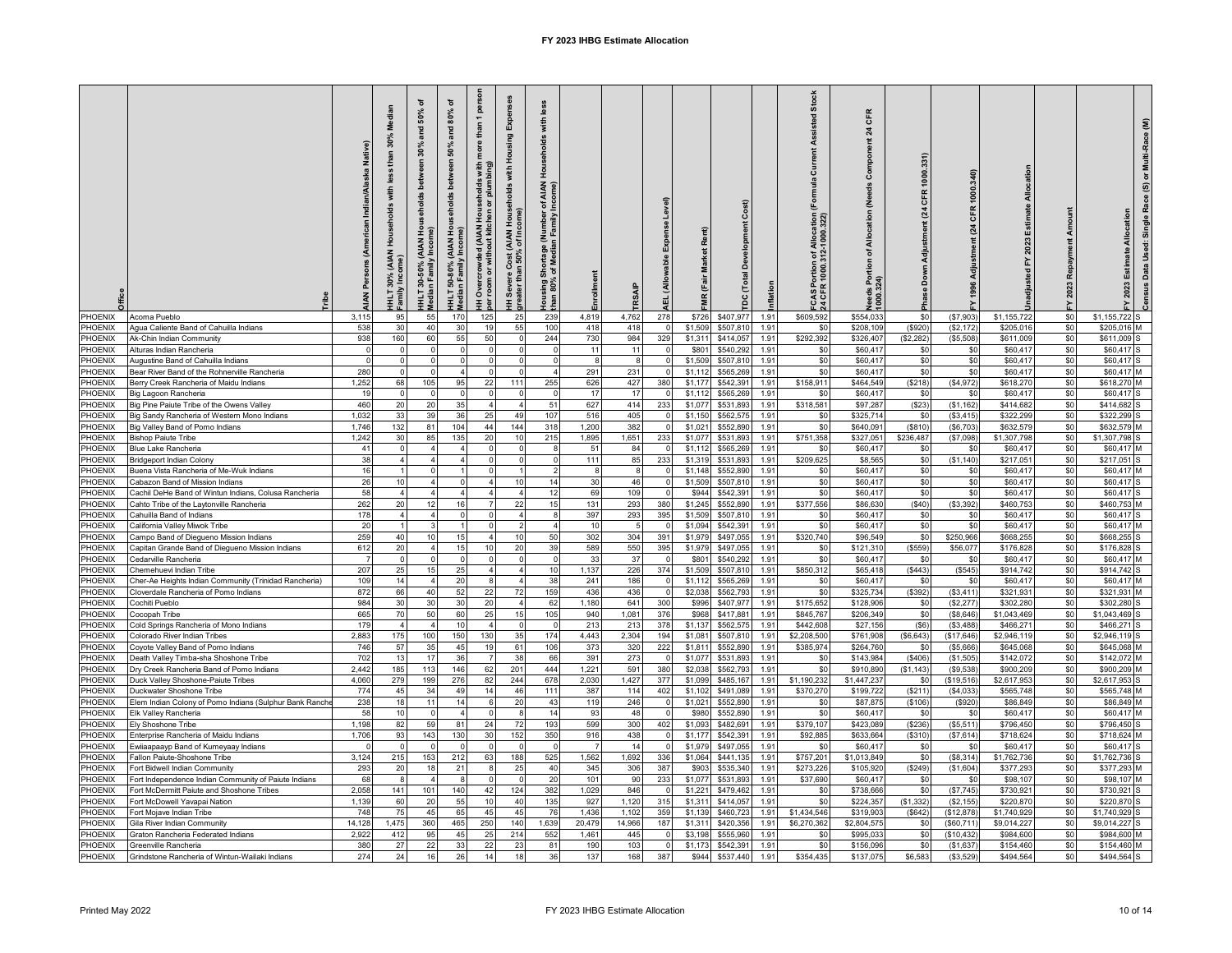| PHOENIX                        | Guidiville Rancheria                                                            | Indian/Alaska Native)<br><b>American</b><br>Pers<br><b>AIAN</b><br>38 | Medi<br>than<br>$\mathcal{Q}$<br>sith<br>P <sub>o</sub><br><b>AIAN</b><br>30%<br>Ë<br>4 | ৳<br>50%<br>]<br>30%<br>್ತಿ<br>운<br><b>AIAN</b><br>HHLT 30-50% (,<br>Median Family<br>$\overline{4}$ | ৳<br><b>80%</b><br>몯<br>-8<br>운<br>ଢ<br>Incor<br>HHLT 50-80% ( <i>.</i><br>Median Family<br>$\overline{4}$ | g<br>휻<br>nima<br>D<br>without kitchen or<br>ŏ<br>$\ddot{\mathbf{c}}$<br>Overci<br>room<br>E<br>$\overline{4}$ | <b>g</b><br>Δ<br>۵q<br>Housi<br>with<br>Households<br>AIAN<br>% of Inc<br>Cost (<br>Severe<br>sater than<br>Ŧ | <u>se</u><br>with<br>seholds<br>ᅙ<br>Family<br>orrage<br>Media<br>৳<br>あ<br>80%<br>nan<br>$\Omega$ | nrollment<br>143 | 114           | $\widehat{\mathbf{e}}$<br>্ব<br>380 | <b>Re</b><br>Market<br>(Fair<br>g<br>\$1,245 | ᄇ<br>\$552,890         | Inflation<br>1.91 | Assisted Stock<br>Current.<br>[Formula<br>: Allocation<br>2-1000.322)<br>৳়<br>Portion<br>R 1000.3<br>CASP<br>1 CFR<br>\$183,057 | CFR<br>$\overline{a}$<br>Component<br>Needs<br>Allocation<br>৳<br>Portion<br>24)<br>leeds<br>000.32<br>\$60,417 | \$7,583                  | 1000<br>CFR<br>$\mathbf{z}$<br>1996<br>\$0 | Estimate<br>2023<br>놊<br>adjusted<br>\$251,057 | 2023<br>\$0 | Allocation<br>Estimate<br>2023<br>\$251,057 S | ŝ<br>Multi-Race<br>ā<br>$\widehat{\boldsymbol{\omega}}$<br>$\ddot{\alpha}$<br>Single<br>Data Used: |
|--------------------------------|---------------------------------------------------------------------------------|-----------------------------------------------------------------------|-----------------------------------------------------------------------------------------|------------------------------------------------------------------------------------------------------|------------------------------------------------------------------------------------------------------------|----------------------------------------------------------------------------------------------------------------|---------------------------------------------------------------------------------------------------------------|----------------------------------------------------------------------------------------------------|------------------|---------------|-------------------------------------|----------------------------------------------|------------------------|-------------------|----------------------------------------------------------------------------------------------------------------------------------|-----------------------------------------------------------------------------------------------------------------|--------------------------|--------------------------------------------|------------------------------------------------|-------------|-----------------------------------------------|----------------------------------------------------------------------------------------------------|
| PHOFNIX                        | Habematolel Pomo of Upper Lake                                                  | 596                                                                   | 45                                                                                      | 28                                                                                                   | 36                                                                                                         | 15                                                                                                             | 49                                                                                                            | 108                                                                                                | 298              | 151           |                                     | \$1,021                                      | \$552,890              | 1.91              | \$0                                                                                                                              | \$218,957                                                                                                       | (\$261)                  | (\$2,293)                                  | \$216,404                                      | \$0         | \$216.404 M                                   |                                                                                                    |
| HOENIX                         | Havasupai Tribe                                                                 | 480                                                                   | $\Omega$                                                                                | $\cap$                                                                                               | $\Omega$                                                                                                   | $\Omega$                                                                                                       | $\sqrt{ }$                                                                                                    | $\Omega$                                                                                           | 734              | 679           | $\Omega$                            | \$1,474                                      | \$753,498              | 1.91              | \$0                                                                                                                              | \$60,417                                                                                                        | \$51,716                 | -SC                                        | \$112,133                                      | \$0         | \$112,133                                     |                                                                                                    |
| HOENIX                         | Hoopa Valley Tribe                                                              | 2,765                                                                 | 215                                                                                     | 185                                                                                                  | 95                                                                                                         | 115                                                                                                            | 40                                                                                                            | 440                                                                                                | 3,370            | 1,983         | 381                                 | \$1,112                                      | \$565,26               | 1.91              | \$654,171                                                                                                                        | \$984,355                                                                                                       | (\$1,299)                | (\$10,420                                  | \$1,626,807                                    | \$0         | \$1,626,807                                   |                                                                                                    |
| <b>HOENIX</b>                  | Hopi Tribe                                                                      | 26,496                                                                | 1,187                                                                                   | 1,071                                                                                                | 1,403                                                                                                      | 1,725                                                                                                          | 820                                                                                                           | 3,627                                                                                              | 14,422           | 8,160         | 311                                 | \$992                                        | \$443,23               | 1.91              | \$305,945                                                                                                                        | \$8,482,354                                                                                                     | (\$30,370                | (\$80,226                                  | \$8,677,703                                    | \$231,443   | \$8,446,260                                   |                                                                                                    |
| HOENIX                         | lopland Band of Pomo Indians                                                    | 1,85                                                                  | 140                                                                                     | 86                                                                                                   | 111                                                                                                        | 47                                                                                                             | 152                                                                                                           | 317                                                                                                | 926              | 521           | 380                                 | \$2,036                                      | \$552,89               | 1.91              | \$277,473                                                                                                                        | \$672,764                                                                                                       | (\$901                   | (\$9,059                                   | \$940,27                                       | \$0         | \$940,27                                      |                                                                                                    |
| HOENIX                         | Hualapai Indian Tribe                                                           | 1,600<br>313                                                          | 50<br>30                                                                                | 60<br>20                                                                                             | 75<br>10                                                                                                   | 60                                                                                                             | 25                                                                                                            | 50<br>60                                                                                           | 2,133<br>768     | 1,504<br>768  | 358                                 | \$971                                        | \$439,03<br>\$497,055  | 1.91<br>1.91      | \$1,359,130<br>-SC                                                                                                               | \$309,038<br>\$77,295                                                                                           | \$177,341<br>(\$446)     | $(*3,545)$<br>(\$806                       | \$1,841,964<br>\$76,04                         | \$0<br>\$0  | \$1,841,964<br>\$76,044                       |                                                                                                    |
| HOENIX<br><b>HOENIX</b>        | lipay Nation of Santa Ysabel<br>naja Band of Diegueno Mission Indians           |                                                                       |                                                                                         |                                                                                                      |                                                                                                            |                                                                                                                |                                                                                                               |                                                                                                    | 19               | 20            |                                     | \$1,979<br>\$1,97                            | \$497,05               | 1.91              | \$0                                                                                                                              | \$60,417                                                                                                        | \$C                      | - \$                                       | \$60,417                                       | \$0         | \$60,417                                      |                                                                                                    |
| <b>HOENIX</b>                  | one Band of Miwok Indians                                                       | 1,470                                                                 | 84                                                                                      | 19                                                                                                   | 89                                                                                                         | 30                                                                                                             | 94                                                                                                            | 192                                                                                                | 768              | 652           |                                     | \$1,148                                      | \$552,89               | 1.91              | \$0                                                                                                                              | \$416,635                                                                                                       | (\$5, 186)               | \$4,314                                    | \$407,13                                       | \$0         | \$407,135                                     |                                                                                                    |
| <b>HOENIX</b>                  | sleta Pueblo                                                                    | 3,984                                                                 | 270                                                                                     | 195                                                                                                  | 220                                                                                                        | 34                                                                                                             | 45                                                                                                            | 631                                                                                                | 3,980            | 3,980         |                                     | \$996                                        | \$407,977              | 1.91              | \$405,233                                                                                                                        | \$751,199                                                                                                       | \$0                      | (\$9,149)                                  | \$1,147,284                                    | \$0         | \$1,147,284                                   |                                                                                                    |
| <b>HOENIX</b>                  | Jackson Band of Miwuk Indians                                                   |                                                                       | $\Omega$                                                                                | $\sqrt{ }$                                                                                           | - 0                                                                                                        | $\Omega$                                                                                                       |                                                                                                               | $\Omega$                                                                                           | 30               | 30            | $\Omega$                            | \$1,148                                      | \$552,890              | 1.91              | \$0                                                                                                                              | \$60,417                                                                                                        | \$0                      | \$0                                        | \$60,417                                       | \$0         | \$60,417                                      |                                                                                                    |
| <b>HOENIX</b>                  | Jamul Indian Village                                                            |                                                                       | $\Omega$                                                                                | $\Omega$                                                                                             |                                                                                                            | - 0                                                                                                            |                                                                                                               | $\overline{0}$                                                                                     | 63               | 63            | $\Omega$                            | \$1,979                                      | \$497,055              | 1.91              | \$0                                                                                                                              | \$60,417                                                                                                        | \$0                      | \$0                                        | \$60,417                                       | \$0         | \$60,417                                      |                                                                                                    |
| <b>HOENIX</b>                  | Jemez Pueblo                                                                    | 2,171                                                                 | 115                                                                                     | 50                                                                                                   | 80                                                                                                         | 100                                                                                                            | 40                                                                                                            | 243                                                                                                | 3,825            | 3,776         | $\Omega$                            | \$996                                        | \$407,97               | 1.91              | \$145,041                                                                                                                        | \$489,494                                                                                                       | \$0                      | (\$4,697)                                  | \$629,83                                       | \$0         | \$629,838                                     |                                                                                                    |
| <b>HOENIX</b>                  | licarilla Apache Nation                                                         | 3,22                                                                  | 119                                                                                     | 65                                                                                                   | 50                                                                                                         | 50                                                                                                             | 20                                                                                                            | 90                                                                                                 | 3,964            | 3,578         | 225                                 | \$728                                        | \$407,97               | 1.91              | \$1,064,29                                                                                                                       | \$353,779                                                                                                       | (\$1,180)                | (\$6,641                                   | \$1,410,25                                     | \$0         | \$1,410,255                                   |                                                                                                    |
| <b>HOENIX</b>                  | Kaibab Band of Paiute Indians                                                   | 41                                                                    | 19                                                                                      | 17                                                                                                   | 22                                                                                                         | 27                                                                                                             | 1:                                                                                                            | 19                                                                                                 | 288              | 128           | 346                                 | \$969                                        | \$443,234              | 1.91              | \$376,220                                                                                                                        | \$121,789                                                                                                       | $($ \$412                | (\$3,073                                   | \$494,524                                      | \$0         | \$494,524                                     |                                                                                                    |
| <b>HOENIX</b>                  | Karuk Tribe                                                                     | 7,500                                                                 | 501                                                                                     | 461                                                                                                  | 529                                                                                                        | 217                                                                                                            | 642                                                                                                           | 1,330                                                                                              | 3,750            | 13,197        | 380                                 | \$1,060                                      | \$565,269              | 1.91              | \$1,880,82                                                                                                                       | \$2,936,472                                                                                                     | (\$2,854)                | (\$43,334                                  | \$4,771,113                                    | \$0         | \$4,771,113 M                                 |                                                                                                    |
| <b>HOENIX</b>                  | Cashia Band of Pomo Indians, Stewarts Point Rancheria                           | 1.910                                                                 | 145                                                                                     | 88                                                                                                   | 114                                                                                                        | 48                                                                                                             | 157                                                                                                           | 347                                                                                                | 955              | 565           | 380                                 | \$2,038                                      | \$562,79               | 1.91              |                                                                                                                                  | \$712,608                                                                                                       | (\$977)                  | (\$7,461                                   | \$704,170                                      | \$0         | \$704,170                                     |                                                                                                    |
| <b>HOENIX</b>                  | (ewa Pueblo (Santo Domingo)                                                     | 3,874                                                                 | 180                                                                                     | 55                                                                                                   | 125                                                                                                        | 165                                                                                                            | 20                                                                                                            | 324                                                                                                | 4,492            | 4,807         | 278                                 | \$996                                        | \$407,977              | 1.91              | \$275,432                                                                                                                        | \$694,392                                                                                                       | (\$24)                   | (\$10, 168)                                | \$959,632                                      | \$0         | \$959,632                                     |                                                                                                    |
| <b>HOENIX</b>                  | (letsel Dehe Band of Wintun Indians (Cortina Rancheria)                         | 304                                                                   | 12                                                                                      | 11                                                                                                   | 18                                                                                                         | 10                                                                                                             | 14                                                                                                            | 42                                                                                                 | 152              | 164           |                                     | \$1,681                                      | \$552,890              | 1.91              | \$C                                                                                                                              | \$109,353                                                                                                       | (\$1,231)                | (\$1, 134)                                 | \$106,989                                      | \$0         | \$106,989                                     |                                                                                                    |
| PHOENIX                        | (oi Nation of Northern California (Lower Lake)                                  |                                                                       | $\Omega$                                                                                | $\Omega$                                                                                             | - 0                                                                                                        | - 0                                                                                                            | -C                                                                                                            | - 0                                                                                                | $\Omega$         | - 0           | n                                   | \$2,038                                      | \$562,793              | 1.91              | \$0                                                                                                                              | \$60,417                                                                                                        | \$0                      | - \$0                                      | \$60,417                                       | \$0         | \$60,417                                      |                                                                                                    |
| <b>HOENIX</b><br><b>HOENIX</b> | a Jolla Band of Luiseno Indians.<br>a Posta Band of Diegueno Mission Indians    | 421<br>-32                                                            | 45<br>$\Omega$                                                                          | 15                                                                                                   | 25                                                                                                         | 15                                                                                                             | $\boldsymbol{\Lambda}$                                                                                        | 72                                                                                                 | 604<br>16        | 293<br>34     | 395                                 | \$1,979<br>\$1,979                           | \$497,055<br>\$497,05  | 1.91<br>1.91      | \$170,785<br><b>SC</b>                                                                                                           | \$130,746<br>\$60,417                                                                                           | \$0<br>\$0               | (\$1, 159)<br>-SC                          | \$300,372<br>\$60,417                          | \$0<br>\$0  | \$300,372<br>\$60,41                          |                                                                                                    |
| <b>HOENIX</b>                  | aguna Pueblo                                                                    | 4,127                                                                 | 155                                                                                     | 195                                                                                                  | 175                                                                                                        | 200                                                                                                            | 65                                                                                                            | 442                                                                                                | 8,092            | 4,289         | 203                                 | \$727                                        | \$407,97               | 1.91              | \$576,524                                                                                                                        | \$935,812                                                                                                       | \$0                      | (\$23]                                     | \$1,512,31                                     | \$0         | \$1,512,31                                    |                                                                                                    |
| <b>HOENIX</b>                  | as Vegas Tribe of Paiute Indians                                                | 108                                                                   | $\Delta$                                                                                |                                                                                                      |                                                                                                            |                                                                                                                |                                                                                                               | 12                                                                                                 | 54               | 1,810         |                                     | \$1,216                                      | \$491,089              | 1.91              | $\mathsf{S}$ C                                                                                                                   | \$60,417                                                                                                        | \$0                      | \$0                                        | \$60,417                                       | \$0         | \$60,417                                      |                                                                                                    |
| <b>HOENIX</b>                  | one Pine Paiute-Shoshone Tribe                                                  | 423                                                                   | 32                                                                                      | 20                                                                                                   | 26                                                                                                         |                                                                                                                | 14                                                                                                            | 63                                                                                                 | 295              | 350           | 233                                 | \$1,241                                      | \$526,941              | 1.91              | \$191,729                                                                                                                        | \$126,653                                                                                                       | (\$3,744)                | (\$1,438)                                  | \$313,199                                      | \$0         | \$313,199                                     |                                                                                                    |
| <b>HOENIX</b>                  | os Coyotes Band of Cahuilla and Cupeno Indians                                  | 81                                                                    | 15                                                                                      |                                                                                                      |                                                                                                            |                                                                                                                |                                                                                                               | 23                                                                                                 | 349              | 288           |                                     | \$1,97                                       | \$497,05               | 1.91              | \$0                                                                                                                              | \$60,417                                                                                                        | \$0                      | -SO                                        | \$60,417                                       | \$0         | \$60,417                                      |                                                                                                    |
| <b>HOENIX</b>                  | ovelock Paiute Tribe.                                                           | 564                                                                   | 39                                                                                      | 28                                                                                                   | 38                                                                                                         | 11                                                                                                             | 34                                                                                                            | 105                                                                                                | 282              | 268           |                                     | \$1,221                                      | \$465,894              | 1.91              | \$0                                                                                                                              | \$197,240                                                                                                       | \$0                      | \$2,068                                    | \$195,172                                      | \$0         | \$195,172                                     |                                                                                                    |
| <b>HOENIX</b>                  | vtton Rancheria of California                                                   | 546                                                                   | 41                                                                                      | 25                                                                                                   | 33                                                                                                         | 14                                                                                                             | 45                                                                                                            | 99                                                                                                 | 273              | 273           |                                     | \$2,038                                      | \$562,793              | 1.91              | \$0                                                                                                                              | \$204,231                                                                                                       | (\$246)                  | (\$2,139)                                  | \$201,846                                      | \$0         | \$201,846                                     |                                                                                                    |
| <b>HOENIX</b>                  | Manchester Band of Pomo Indians                                                 | 2,148                                                                 | 163                                                                                     | 99                                                                                                   | 129                                                                                                        | 54                                                                                                             | 177                                                                                                           | 355                                                                                                | 1,074            | 923           | 380                                 | \$1,245                                      | \$552,890              | 1.91              | \$411,879                                                                                                                        | \$776,281                                                                                                       | \$0                      | (\$10,381)                                 | \$1,177,780                                    | \$0         | \$1,177,780                                   |                                                                                                    |
| <b>HOENIX</b>                  | Manzanita Band of Diegueno Mission Indians                                      | 64                                                                    | $\overline{4}$                                                                          | 10                                                                                                   |                                                                                                            |                                                                                                                |                                                                                                               | 18                                                                                                 | 105              | 105           | $\Omega$                            | \$1,979                                      | \$497,055              | 1.91              | -SC                                                                                                                              | \$60,417                                                                                                        | \$0                      | \$0                                        | \$60,417                                       | \$0         | \$60,417                                      |                                                                                                    |
| <b>HOENIX</b><br><b>HOENIX</b> | Mechoopda Indian Tribe of Chico Rancheria                                       | 1,266<br>10                                                           | 69                                                                                      | 106                                                                                                  | 96                                                                                                         | 23                                                                                                             | 113                                                                                                           | 272                                                                                                | 633<br>690       | 442<br>117    | $\Omega$<br>391                     | \$1,177<br>\$1,979                           | \$542,391<br>\$497,05  | 1.91<br>1.91      | \$0<br>\$289,02                                                                                                                  | \$473,958<br>\$28,847                                                                                           | (\$219)<br>\$0           | (\$4,967)                                  | \$468,77<br>\$315,11                           | \$0<br>\$0  | \$468,772<br>\$315,11                         |                                                                                                    |
| HOENIX                         | Mesa Grande Band of Diegueno Mission Indians<br><i>l</i> lescalero Apache Tribe | 4,27                                                                  | 185                                                                                     | 145                                                                                                  | 21C                                                                                                        | 55                                                                                                             | $\mathcal{R}$                                                                                                 | 309                                                                                                | 4,309            | 4,447         | 287                                 | \$726                                        | \$386,82               | 1.91              | \$1,935,21                                                                                                                       | \$570,256                                                                                                       | (\$2,449)                | \$2,748<br>(\$4, 163                       | \$2,498,85                                     | \$0         | \$2,498,859                                   |                                                                                                    |
| <b>HOENIX</b>                  | Middletown Rancheria of Pomo Indians                                            | 452                                                                   | 34                                                                                      | 21                                                                                                   | $27$                                                                                                       | 11                                                                                                             | 37                                                                                                            | 82                                                                                                 | 226              | 163           | $\Omega$                            | \$1,021                                      | \$552,890              | 1.91              | <b>SC</b>                                                                                                                        | \$166,231                                                                                                       | (\$227)                  | (\$1,740                                   | \$164,264                                      | \$0         | \$164,264                                     |                                                                                                    |
| <b>HOENIX</b>                  | Moapa Band of Paiute Indians                                                    | 296                                                                   | 25                                                                                      | 10                                                                                                   | 15                                                                                                         |                                                                                                                |                                                                                                               | 11                                                                                                 | 311              | 313           | 388                                 | \$1,216                                      | \$491,089              | 1.91              | \$430,849                                                                                                                        | \$51,770                                                                                                        | (\$240)                  | (\$5,057                                   | \$477,321                                      | \$0         | \$477,32                                      |                                                                                                    |
| <b>HOENIX</b>                  | <b>Mooretown Rancheria of Maidu Indians</b>                                     | 2,264                                                                 | 123                                                                                     | 190                                                                                                  | 172                                                                                                        | 40                                                                                                             | 201                                                                                                           | 465                                                                                                | 1,132            | 1,002         | 380                                 | \$1,177                                      | \$542,391              | 1.91              | \$238,367                                                                                                                        | \$840,744                                                                                                       | \$0                      | (\$9,238)                                  | \$1,069,873                                    | \$0         | \$1,069,873                                   |                                                                                                    |
| HOENIX                         | Morongo Band of Mission Indians                                                 | 660                                                                   | 45                                                                                      | 20                                                                                                   | 20                                                                                                         | $\overline{4}$                                                                                                 | 25                                                                                                            | 85                                                                                                 | 1,015            | 2,443         | 395                                 | \$1,509                                      | \$504,249              | 1.91              | \$C                                                                                                                              | \$167,803                                                                                                       | (\$162)                  | \$191,165                                  | \$358,806                                      | \$0         | \$358,806                                     |                                                                                                    |
| PHOENIX                        | Nambe Pueblo                                                                    | 570                                                                   | 35                                                                                      | 40                                                                                                   | 35                                                                                                         | 10                                                                                                             | $\overline{a}$                                                                                                | 90                                                                                                 | 643              | 448           | 300                                 | \$1,113                                      | \$407,977              | 1.91              | \$175,644                                                                                                                        | \$116,879                                                                                                       | \$15,803                 | \$22,183                                   | \$330,509                                      | \$0         | \$330,509                                     |                                                                                                    |
| <b>HOENIX</b>                  | Navajo Nation                                                                   | 183,180                                                               | 13,399                                                                                  | 6,909                                                                                                | 7,620                                                                                                      | 14,699                                                                                                         | 2,625                                                                                                         | 24,203                                                                                             | 277,840          | 192,067       | 293                                 | \$924                                        | \$443,234              | 1.91              | \$32,910,462                                                                                                                     | \$60,080,846                                                                                                    | \$0                      | (\$718,597)                                | \$92,272,71                                    | \$0         | \$92,272,71                                   |                                                                                                    |
| <b>HOENIX</b>                  | <b>Northfork Rancheria of Mono Indians</b>                                      | 4,630                                                                 | 148                                                                                     | 174                                                                                                  | 160                                                                                                        | 113                                                                                                            | 218                                                                                                           | 482                                                                                                | 2,315            | 1,377         |                                     | \$1,146                                      | \$540,29               | 1.91              | \$C                                                                                                                              | \$1,400,995                                                                                                     | \$0                      | (\$14,689                                  | \$1,386,30                                     | \$0         | \$1,386,30                                    |                                                                                                    |
| HOENIX                         | Ohkay Owingeh (San Juan Pueblo)                                                 | 2,19                                                                  | 136                                                                                     | 66<br>19                                                                                             | 60                                                                                                         | 41                                                                                                             | 20<br>14                                                                                                      | 237                                                                                                | 2,791            | 2,721         |                                     | \$726                                        | \$407,97               | 19'               | \$400,728                                                                                                                        | \$365,389                                                                                                       | (\$3,651<br>$\mathsf{S}$ | (\$3,900                                   | \$758,56                                       | \$0         | \$758,56                                      |                                                                                                    |
| <b>HOENIX</b>                  | Pala Band of Mission Indians                                                    | 792                                                                   | 40                                                                                      |                                                                                                      |                                                                                                            | 20                                                                                                             |                                                                                                               | 54                                                                                                 | 906              | 1,049         | 395                                 | \$1,979                                      | \$497,05               | 1.91              | \$418,677                                                                                                                        | \$128,613                                                                                                       |                          | (\$2,030                                   | \$545,25                                       | \$0         | \$545,25                                      |                                                                                                    |
| <b>HOENIX</b><br><b>HOENIX</b> | <sup>⊃</sup> ascua Yaqui Tribe<br><sup>9</sup> askenta Band of Nomlaki Indians  | 8,81<br>576                                                           | 460<br>52                                                                               | 380<br>51                                                                                            | 469<br>44                                                                                                  | 375<br>24                                                                                                      | 265<br>49                                                                                                     | 945<br>147                                                                                         | 18,440<br>288    | 14,787<br>206 | 356                                 | \$1,123<br>\$950                             | \$418,257<br>\$540,292 | 1.91<br>1.91      | \$3,585,430<br>$$^{(1)}$                                                                                                         | \$2,272,555<br>\$334,055                                                                                        | (\$304)<br>(\$1,058)     | (\$27,909)<br>(\$3,491                     | \$5,829,772<br>\$329,50                        | \$0<br>\$0  | \$5,829,772<br>\$329,50                       |                                                                                                    |
| <b>HOENIX</b>                  | Pauma Band of Luiseno Mission Indians                                           | 163                                                                   |                                                                                         |                                                                                                      | 10                                                                                                         |                                                                                                                |                                                                                                               | 14                                                                                                 | 189              | 132           | 395                                 | \$1,97                                       | \$497,05               | 1.91              | \$C                                                                                                                              | \$60,417                                                                                                        | \$0                      | \$3,64                                     | \$64.05                                        | \$0         | \$64,058                                      |                                                                                                    |
| HOENIX                         | Pechanga Band of Luiseno Mission Indians                                        | 286                                                                   | 10                                                                                      | $\mathbf{A}$                                                                                         |                                                                                                            | 10                                                                                                             | 10                                                                                                            | 18                                                                                                 | 1,342            | 1,032         |                                     | \$1,509                                      | \$507,810              | 1.91              | \$0                                                                                                                              | \$71,258                                                                                                        | \$9,133                  | (S843)                                     | \$79,548                                       | \$0         | \$79,548                                      |                                                                                                    |
| PHOENIX                        | Picayune Rancheria of Chukchansi Indians                                        | 3,342                                                                 | 107                                                                                     | 126                                                                                                  | 115                                                                                                        | 81                                                                                                             | 157                                                                                                           | 324                                                                                                | 1,671            | 798           | 378                                 | \$1,146                                      | \$540,292              | 1.91              | \$250,068                                                                                                                        | \$1,002,106                                                                                                     | \$0                      | (\$12,064)                                 | \$1,240,109                                    | \$0         | \$1,240,109                                   |                                                                                                    |
| <b>HOENIX</b>                  | Picuris Pueblo                                                                  | 207                                                                   | 25                                                                                      | 20                                                                                                   | 20                                                                                                         |                                                                                                                | 15                                                                                                            | 65                                                                                                 | 311              | 309           |                                     | \$836                                        | \$407,97               | 1.91              | \$ſ                                                                                                                              | \$88,172                                                                                                        | \$0                      | (\$44"                                     | \$88,128                                       | \$0         | \$88,128                                      |                                                                                                    |
| PHOENIX                        | Pinoleville Pomo Nation                                                         | 600                                                                   | 45                                                                                      | 28                                                                                                   | 36                                                                                                         | 15                                                                                                             | 40                                                                                                            | 104                                                                                                | 300              | 237           | 380                                 | \$1.245                                      | \$552,890              | 1.91              | \$57,205                                                                                                                         | \$218,902                                                                                                       | \$0                      | (\$2,895                                   | \$273,21                                       | \$0         | \$273,212 M                                   |                                                                                                    |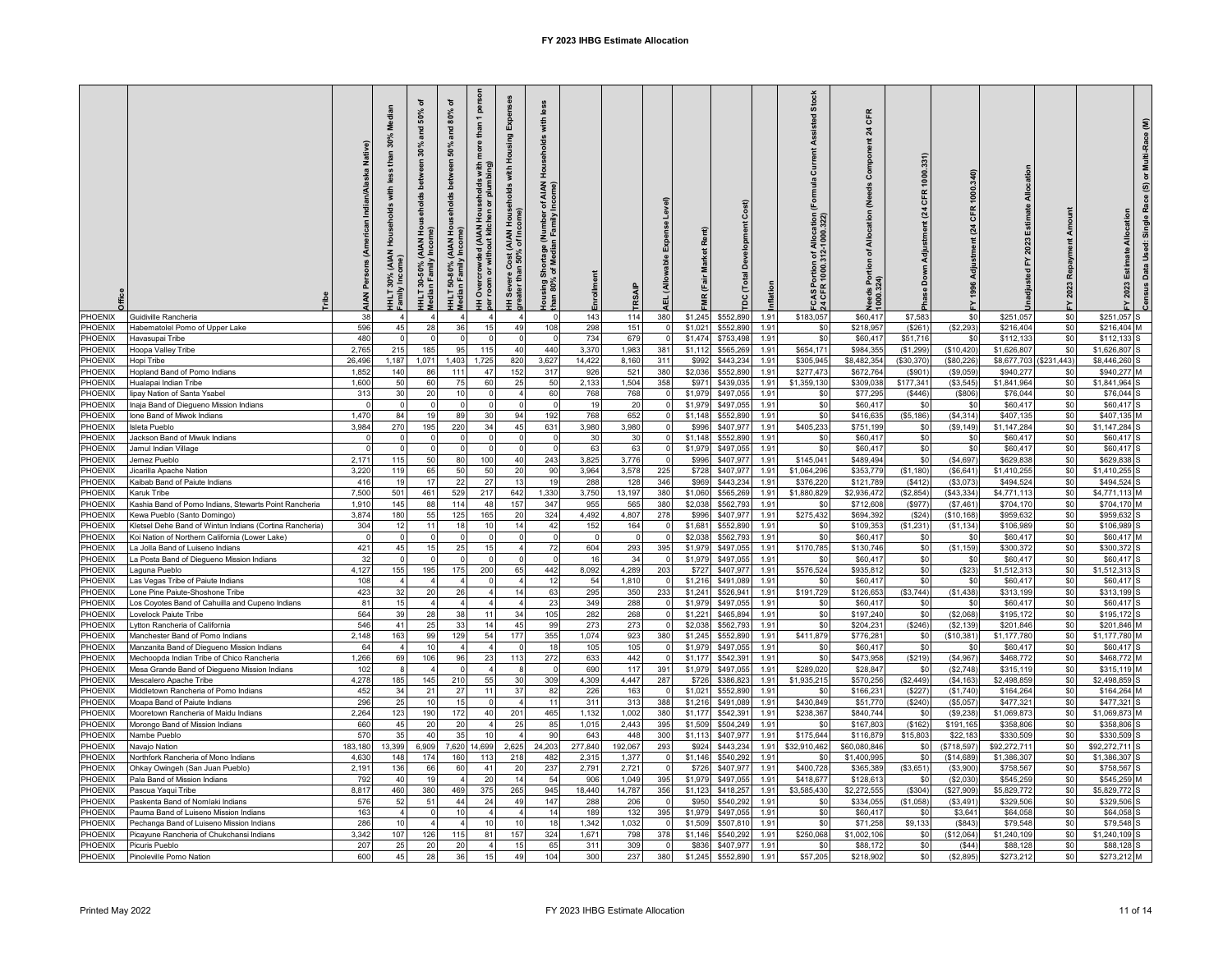|                                |                                                                           | Native)<br>Indian/Alaska<br>rican<br>(Ame<br>Pers<br>Š | than<br>sith<br>유<br><b>AIAN</b><br>30%<br>amily<br>보 | ৳<br>50%<br>and<br>30%<br>ತಿ<br>울<br>Incor<br><b>Median Family</b><br>$30 - 50%$<br>보 | ৳<br>80%<br>್ತಿ<br>오<br>၉<br>Incor<br>-IHLT 50-80% (<br>Median Family<br>257 | jer<br>È<br>bing)<br>pluml<br>ŏ<br>kitchen<br><b>AIAN</b><br>৯<br>Overci<br>room<br>84 | Õ<br><b>Housing</b><br>with<br>Households<br>: (AIAN I)<br>% of Inc<br>$\frac{Cost}{n}$<br>Severe<br>ater than<br>384 | with<br>ठ<br>shortage (Number<br>of Median Family<br>᠊ᅘ<br>%og<br>Sous<br>ξ<br>755 | arollment    | 5,634        | jeve            | <b>Re</b><br>Market<br>Fair<br>g<br>\$1,232 | Cost)                  | nflation     | sisted Stock<br>ä<br>Current<br>[Formula<br>Allocation<br>2-1000.322)<br>of<br>3<br>CAS Portion | CFR<br>$\overline{a}$<br>ponent<br>Com<br>(Needs<br>Allocation<br>৳<br>tion<br><b>Jeeds Port</b><br>1000.324)<br>\$1,574,077 | \$0                        | CFR<br>$^{124}$<br>1996 | Allocation<br>Estimate<br>2023<br>고<br>ladjust | 2023<br>\$0 | $\widehat{\epsilon}$<br>Multi-Race<br>ŏ<br>ම<br>Single Race<br>Estimate Allocation<br>Used:<br>Data<br>2023<br><b>Census</b><br>\$1.557.574 |
|--------------------------------|---------------------------------------------------------------------------|--------------------------------------------------------|-------------------------------------------------------|---------------------------------------------------------------------------------------|------------------------------------------------------------------------------|----------------------------------------------------------------------------------------|-----------------------------------------------------------------------------------------------------------------------|------------------------------------------------------------------------------------|--------------|--------------|-----------------|---------------------------------------------|------------------------|--------------|-------------------------------------------------------------------------------------------------|------------------------------------------------------------------------------------------------------------------------------|----------------------------|-------------------------|------------------------------------------------|-------------|---------------------------------------------------------------------------------------------------------------------------------------------|
| PHOENIX<br><b>PHOENIX</b>      | Pit River Tribe<br>Poioague Pueblo                                        | 4,899<br>485                                           | 257<br>20                                             | 242<br>20                                                                             | 55                                                                           |                                                                                        |                                                                                                                       | 95                                                                                 | 3,109<br>482 | 376          |                 | \$1.113                                     | \$557,623<br>\$407.977 | 1.91<br>1.91 | \$0<br>\$0                                                                                      | \$95,295                                                                                                                     | \$0                        | (\$16,503<br>\$34,370   | \$1,557,574<br>\$129,665                       | \$0         | \$129.665                                                                                                                                   |
| PHOENIX                        | Potter Valley Tribe                                                       | 12                                                     |                                                       |                                                                                       |                                                                              |                                                                                        |                                                                                                                       | $\overline{2}$                                                                     | 6            |              | $\Omega$        | \$1,245                                     | \$552,890              | 1.91         | \$0                                                                                             | \$60,417                                                                                                                     | \$0                        | -SO                     | \$60,417                                       | \$0         | \$60,417<br>м                                                                                                                               |
| <b>HOENIX</b>                  | Pyramid Lake Paiute Tribe                                                 | 4.412                                                  | 303                                                   | 216                                                                                   | 300                                                                          | 89                                                                                     | 266                                                                                                                   | 770                                                                                | 2,989        | 1,054        | 379             | \$1,227                                     | \$460,942              | 1.91         | \$515,177                                                                                       | \$1,505,166                                                                                                                  | \$0                        | (\$10,452               | \$2,009,891                                    | \$0         | \$2,009,891                                                                                                                                 |
| <b>HOENIX</b>                  | Quartz Valley Indian Community                                            | 100                                                    |                                                       |                                                                                       |                                                                              |                                                                                        |                                                                                                                       |                                                                                    | 346          | 104          | 387             | \$922                                       | \$552,671              | 1.91         | \$273,987                                                                                       | \$33,155                                                                                                                     | (\$212)                    | (\$3,218)               | \$303,71                                       | \$0         | \$303,712<br>м                                                                                                                              |
| <b>HOENIX</b>                  | Quechan Tribe                                                             | 5,757                                                  | 86                                                    | 109                                                                                   | 141                                                                          | 84                                                                                     | 67                                                                                                                    | 235                                                                                | 3,388        | 2,668        | 389             | \$997                                       | \$489,86               | 1.91         | \$1,116,835                                                                                     | \$619,32                                                                                                                     | (\$5,376                   | (\$7,780                | \$1,723,00                                     | \$0         | \$1,723,00                                                                                                                                  |
| <b>HOENIX</b><br><b>HOENIX</b> | Ramona Band of Cahuilla                                                   | 466                                                    | 26                                                    | 24                                                                                    | 27                                                                           | 12                                                                                     | 38                                                                                                                    | 77                                                                                 | 11<br>233    | 5,689        |                 | \$1,509<br>\$1,255                          | \$507,81<br>\$557,62   | 1.91<br>1.91 | \$ <sub>6</sub><br>\$0                                                                          | \$60,417<br>\$215,479                                                                                                        | \$ <sub>0</sub><br>(\$427) | <b>S</b><br>(\$2,255    | \$60,417<br>\$212,797                          | \$0<br>\$0  | \$60.41<br>\$212,797                                                                                                                        |
| <b>HOENIX</b>                  | Redding Rancheria<br>Redwood Valley Rancheria                             | 482                                                    | 37                                                    | 22                                                                                    | 29                                                                           | 12                                                                                     | 40                                                                                                                    | 79                                                                                 | 241          | 162          | 380             | \$1,812                                     | \$552,890              | 1.91         | \$115,830                                                                                       | \$174,480                                                                                                                    | (\$125)                    | (\$2,149)               | \$288,037                                      | \$0         | \$288,037                                                                                                                                   |
| <b>HOENIX</b>                  | Reno-Sparks Indian Colonv                                                 | 2,378                                                  | 163                                                   | 116                                                                                   | 162                                                                          | 48                                                                                     | 143                                                                                                                   | 347                                                                                | 1,189        | 985          | 260             | \$1,225                                     | \$460,942              | 1.91         | \$819,591                                                                                       | \$789,208                                                                                                                    | \$0                        | (\$12,204               | \$1,596,595                                    | \$0         | \$1,596,595                                                                                                                                 |
| <b>HOENIX</b>                  | Resighini Rancheria                                                       | 30                                                     | $\Omega$                                              |                                                                                       |                                                                              |                                                                                        |                                                                                                                       | -8                                                                                 | 139          | 89           |                 | \$980                                       | \$552,890              | 1.91         | -90                                                                                             | \$60,417                                                                                                                     | \$0                        | -SC                     | \$60,417                                       | \$0         | \$60,417                                                                                                                                    |
| <b>HOENIX</b>                  | Rincon Band of Luiseno Mission Indians                                    | 499                                                    | 30                                                    |                                                                                       | 15                                                                           | 15                                                                                     | 15                                                                                                                    | 37                                                                                 | 575          | 574          | 395             | \$1,979                                     | \$497,055              | 1.91         | \$143,758                                                                                       | \$123,554                                                                                                                    | \$0                        | \$82,162                | \$349,474                                      | \$0         | \$349,474                                                                                                                                   |
| <b>HOENIX</b>                  | Robinson Rancheria                                                        | 866                                                    | 66                                                    | 40                                                                                    | 52                                                                           | 22                                                                                     | 71                                                                                                                    | 146                                                                                | 433          | 433          | 380             | \$1,021                                     | \$552,890              | 1.91         | \$125,852                                                                                       | \$314,474                                                                                                                    | (\$357)                    | (\$3,195                | \$436,774                                      | \$0         | \$436,774<br>м                                                                                                                              |
| <b>HOENIX</b>                  | Round Valley Indian Tribes                                                | 9,934                                                  | 753                                                   | 459                                                                                   | 594                                                                          | 251                                                                                    | 817                                                                                                                   | 1,759                                                                              | 4,967        | 2,777        | 222             | \$1,806                                     | \$552,890              | 1.91         | \$616,516                                                                                       | \$3,623,493                                                                                                                  | (\$3, 119)                 | (\$40,808               | \$4,196,08                                     | \$0         | \$4,196,082                                                                                                                                 |
| <b>HOENIX</b>                  | Salt River Pima-Maricopa Indian Community                                 | 6,009                                                  | 370                                                   | 205                                                                                   | 265                                                                          | 205                                                                                    | 135                                                                                                                   | 668                                                                                | 10,543       | 7,313        | 333             | \$1,311                                     | \$420,356              | 1.91         | \$1,631,622                                                                                     | \$1,385,118                                                                                                                  | \$0                        | (\$16,987               | \$2,999,75                                     | \$0         | \$2,999,753                                                                                                                                 |
| PHOENIX                        | San Carlos Apache Tribe                                                   | 13,34                                                  | 735                                                   | 379                                                                                   | 345                                                                          | 785                                                                                    | 250                                                                                                                   | 1,044                                                                              | 16,777       | 10,709       | 368<br>$\Omega$ | \$996                                       | \$409,858              | 1.91         | \$4,135,449                                                                                     | \$3,181,728                                                                                                                  | $($ \$828)                 | (\$37,767               | \$7,278,58                                     | \$0         | \$7,278,582                                                                                                                                 |
| <b>HOENIX</b><br><b>HOENIX</b> | San Felipe Pueblo<br>San Ildefonso Pueblo                                 | 3,422<br>526                                           | 155<br>40                                             | 40<br>30                                                                              | 80<br>50                                                                     | 125<br>15                                                                              | 30<br>20                                                                                                              | 275<br>100                                                                         | 3,377<br>804 | 3,377<br>773 |                 | \$996<br>\$1,113                            | \$407,977<br>\$407,977 | 1.91<br>1.91 | \$16,373<br>\$169,860                                                                           | \$579,538<br>\$158,234                                                                                                       | (\$1,335)<br>\$0           | (\$5,881<br>(\$55       | \$588,695<br>\$328,040                         | \$0<br>\$0  | \$588,695<br>\$328,040                                                                                                                      |
| PHOENIX                        | San Juan Southern Paiute Tribe                                            | 416                                                    | 19                                                    | 17                                                                                    | 22                                                                           | 27                                                                                     | 13                                                                                                                    | 57                                                                                 | 208          | 208          | $\Omega$        | \$1,474                                     | \$443,234              | 1.91         | \$0                                                                                             | \$134,062                                                                                                                    | (\$580)                    | (S1, 399)               | \$132,082                                      | \$0         | \$132,082                                                                                                                                   |
| PHOENIX                        | San Manuel Band of Mission Indians                                        | 81                                                     | $\Delta$                                              | $\Omega$                                                                              | $\boldsymbol{\Delta}$                                                        | - 0                                                                                    | $\Delta$                                                                                                              | 8                                                                                  | 178          | 156          | $\Omega$        | \$1,509                                     | \$507,810              | 1.91         | \$0                                                                                             | \$60,417                                                                                                                     | \$0                        | \$0                     | \$60,417                                       | \$0         | \$60,417                                                                                                                                    |
| PHOENIX                        | San Pasqual Band of Diegueno Mission Indians                              | 720                                                    | 29                                                    | 24                                                                                    | 24                                                                           | 19                                                                                     | 14                                                                                                                    | 59                                                                                 | 429          | 294          | 395             | \$1,979                                     | \$497,055              | 1.91         | \$236,471                                                                                       | \$128,127                                                                                                                    | \$0                        | (\$1,423                | \$363,174                                      | \$0         | \$363,174<br>м                                                                                                                              |
| <b>HOENIX</b>                  | Sandia Pueblo                                                             | 775                                                    | $\Omega$                                              | $\Omega$                                                                              | $\sqrt{ }$                                                                   | 15                                                                                     | 19                                                                                                                    | $\Omega$                                                                           | 487          | 413          | $\Omega$        | \$996                                       | \$407,977              | 1.91         | \$131,110                                                                                       | \$81,446                                                                                                                     | \$0                        | (\$1,136)               | \$211,420                                      | \$0         | \$211,420                                                                                                                                   |
| <b>HOENIX</b>                  | Santa Ana Pueblo                                                          | 716                                                    | 30                                                    | 30                                                                                    | 20                                                                           | 35                                                                                     |                                                                                                                       | 75                                                                                 | 765          | 681          |                 | \$996                                       | \$407,97               | 1.91         | \$107.137                                                                                       | \$147.124                                                                                                                    | (\$535)                    | (\$1,947                | \$251.77                                       | \$0         | \$251,778                                                                                                                                   |
| <b>HOENIX</b>                  | Santa Clara Pueblo                                                        | 1,539                                                  | 100                                                   | 44                                                                                    | 64                                                                           | 19                                                                                     | 20                                                                                                                    | 165                                                                                | 2.200        | 2,764        | 300             | \$751                                       | \$407,97               | 1.91         | \$541.448                                                                                       | \$258,945                                                                                                                    | \$0                        | (\$3,970                | \$796,422                                      | \$0         | \$796.422                                                                                                                                   |
| PHOENIX                        | Santa Rosa Band of Cahuilla Indians                                       | 7 <sup>′</sup>                                         | $\Delta$                                              |                                                                                       |                                                                              |                                                                                        |                                                                                                                       |                                                                                    | 191          | 141          | 395             | \$1,509                                     | \$507,810              | 1.91         | \$5,869                                                                                         | \$60,417                                                                                                                     | \$0                        | <b>SC</b>               | \$66,286                                       | \$0         | \$66,286                                                                                                                                    |
| <b>HOENIX</b><br><b>HOENIX</b> | Santa Rosa Indian Communitv<br>Santa Ynez Band of Chumash Mission Indians | 618<br>237                                             | 15<br>24                                              | 14                                                                                    | 45                                                                           | 25                                                                                     | 10                                                                                                                    | 21<br>42                                                                           | 738<br>154   | 701<br>400   | 378<br>395      | \$1,162<br>\$2,478                          | \$517,790<br>\$541,044 | 1.91<br>1.91 | \$477,006<br>\$ <sub>6</sub>                                                                    | \$126,840<br>\$75,664                                                                                                        | \$0<br>\$0                 | (\$4,536<br>\$183,833   | \$599,31<br>\$259.497                          | \$0<br>\$0  | \$599,310<br>\$259.497                                                                                                                      |
| <b>HOENIX</b>                  | Scotts Valley Band of Pomo Indians                                        | 526                                                    | 40                                                    | 24                                                                                    | 31                                                                           | 13                                                                                     | 43                                                                                                                    | 96                                                                                 | 263          | 294          |                 | \$1.954                                     | \$552,890              | 1.91         | \$0                                                                                             | \$193.327                                                                                                                    | \$231                      | (\$2,025                | \$191.071                                      | \$0         | \$191.071                                                                                                                                   |
| <b>HOENIX</b>                  | Sherwood Valley Rancheria of Pomo Indians                                 | 932                                                    | 71                                                    | 43                                                                                    | 56                                                                           | 24                                                                                     | 77                                                                                                                    | 144                                                                                | 466          | 644          | 380             | \$1,694                                     | \$552,890              | 1.91         | \$308,529                                                                                       | \$334,384                                                                                                                    | (\$356)                    | (\$5,396                | \$637,161                                      | \$0         | \$637.161<br>М                                                                                                                              |
| <b>HOENIX</b>                  | Shingle Springs Band of Miwok Indians                                     | 898                                                    | 27                                                    | 42                                                                                    | 27                                                                           | -8                                                                                     | 52                                                                                                                    | 95                                                                                 | 449          | 1,688        |                 | \$1,543                                     | \$552,890              | 1.91         | \$0                                                                                             | \$271,494                                                                                                                    | (\$1,926)                  | (\$2,826                | \$266,742                                      | \$0         | \$266,742                                                                                                                                   |
| <b>HOENIX</b>                  | Soboba Band of Luiseno Indians                                            | 502                                                    | 15                                                    | 15                                                                                    | 20                                                                           |                                                                                        |                                                                                                                       | 47                                                                                 | 1,517        | 963          | 395             | \$1,509                                     | \$507,810              | 1.91         | \$33,925                                                                                        | \$80,350                                                                                                                     | \$0                        | \$205,102               | \$319,37                                       | \$0         | \$319,377                                                                                                                                   |
| <b>HOENIX</b>                  | Summit Lake Paiute Tribe                                                  |                                                        |                                                       |                                                                                       |                                                                              |                                                                                        |                                                                                                                       |                                                                                    | 106          | 133          |                 | \$1,079                                     | \$465,894              | 1.9'         | \$ <sub>6</sub>                                                                                 | \$60,417                                                                                                                     | \$0                        | \$0                     | \$60,41                                        | \$0         | \$60.417                                                                                                                                    |
| <b>HOENIX</b>                  | Susanville Indian Rancheria                                               | 1.681                                                  | 95                                                    | 100                                                                                   | 110                                                                          |                                                                                        | 70                                                                                                                    | 274                                                                                | 1,171        | 1,757        | 387             | \$937                                       | \$535,340              | 1.91         | \$512.827                                                                                       | \$402.432                                                                                                                    | \$0                        | (S4.305)                | \$910.954                                      | \$0         | \$910.954                                                                                                                                   |
| <b>HOENIX</b>                  | iycuan Band of Kumeyaay Nation                                            | 12 <sup>1</sup>                                        | $\Delta$<br>$\Omega$                                  |                                                                                       |                                                                              |                                                                                        |                                                                                                                       | $\Omega$                                                                           | 73           | 153          | 395<br>$\Omega$ | \$1,979                                     | \$497,055              | 1.91         | \$0                                                                                             | \$60,417                                                                                                                     | \$0<br>\$0                 | \$0                     | \$60,417                                       | \$0<br>\$0  | \$60,417<br>м                                                                                                                               |
| PHOENIX<br>PHOENIX             | Table Mountain Rancheria<br><b>Taos Pueblo</b>                            | 1,291                                                  | 85                                                    | 85                                                                                    | 125                                                                          | 40                                                                                     | 20                                                                                                                    | 295                                                                                | 115<br>2,611 | 115<br>2,410 |                 | \$1,137<br>\$836                            | \$562,575<br>\$407,977 | 1.91<br>1.91 | \$0<br>\$0                                                                                      | \$60,417<br>\$355,516                                                                                                        | \$0                        | \$0<br>\$132,626        | \$60,417<br>\$488,142                          | \$0         | \$60,417<br>\$488,142                                                                                                                       |
| <b>PHOENIX</b>                 | Feion Indian Tribe                                                        |                                                        | $\Omega$                                              |                                                                                       |                                                                              | $\Omega$                                                                               |                                                                                                                       | - 0                                                                                | $\Omega$     |              | $\Omega$        | \$0                                         | \$505.824              | 1.91         | \$0                                                                                             | \$60,417                                                                                                                     | \$0                        | -90                     | \$60,417                                       | \$0         | \$60,417                                                                                                                                    |
| <b>HOENIX</b>                  | Fe-Moak Tribe of Western Shoshone Indians                                 | 1,117                                                  | 174                                                   | 79                                                                                    | 115                                                                          | 27                                                                                     | 38                                                                                                                    | 289                                                                                | 2,597        | 2,597        | 418             | \$1,169                                     | \$485,167              | 1.91         | \$904,552                                                                                       | \$478,662                                                                                                                    | (\$828)                    | (S611)                  | \$1,381,775                                    | \$0         | \$1,381,775                                                                                                                                 |
| <b>HOENIX</b>                  | Fesuque Pueblo                                                            | 413                                                    | 30                                                    | 15                                                                                    | 25                                                                           | 10                                                                                     | $\overline{4}$                                                                                                        | 70                                                                                 | 527          | 435          | $\Omega$        | \$1,113                                     | \$407,977              | 1.91         | \$0                                                                                             | \$89,480                                                                                                                     | \$0                        | \$32,552                | \$122,032                                      | \$0         | \$122,032                                                                                                                                   |
| <b>HOENIX</b>                  | Fohono O'Odham Nation                                                     | 54,852                                                 | 3,698                                                 | 2,763                                                                                 | 3,122                                                                        | 2,442                                                                                  | 3,059                                                                                                                 | 9,408                                                                              | 35,386       | 26,673       | 170             | \$1,095                                     | \$420,356              | 1.91         | \$1,286,987                                                                                     | \$14,798,627                                                                                                                 | \$0                        | (\$140,501              | \$15,945,113                                   | (\$74,254)  | \$15,870,859                                                                                                                                |
| <b>HOENIX</b>                  | Folowa Dee-ni' Nation (Smith River Rancheria)                             | 3,056                                                  | 204                                                   | 188                                                                                   | 215                                                                          | 88                                                                                     | 262                                                                                                                   | 607                                                                                | 1,569        | 3,191        |                 | \$1,062                                     | \$552,890              | 1.91         | \$0                                                                                             | \$1,190,683                                                                                                                  | (\$1,313]                  | (\$12,470               | \$1,176,89                                     | \$0         | \$1,176,89                                                                                                                                  |
| <b>HOENIX</b>                  | onto Apache Tribe of Arizona                                              | 102                                                    | $\overline{4}$                                        | 10                                                                                    | 10                                                                           |                                                                                        |                                                                                                                       | 24                                                                                 | 175          | 131          |                 | \$1,033                                     | \$422,23               | 1.9'         | \$0                                                                                             | \$60,417                                                                                                                     | \$ <sub>0</sub>            | <b>SC</b>               | \$60,41                                        | \$0         | \$60.41                                                                                                                                     |
| <b>HOENIX</b><br><b>HOENIX</b> | orres-Martinez Desert Cahuilla Indians<br>Fule River Indian Tribe         | 23 <sup>2</sup><br>3,866                               | 15<br>194                                             | 10<br>104                                                                             | 15<br>153                                                                    | 10<br>72                                                                               | 186                                                                                                                   | 29<br>390                                                                          | 573<br>1,933 | 321<br>1,205 | 395<br>373      | \$1,507<br>\$1,005                          | \$504,249<br>\$549,977 | 1.91<br>1.91 | \$124,054<br>\$676,672                                                                          | \$71,443<br>\$1,185,194                                                                                                      | \$941<br>\$0               | (\$578<br>(\$12,100     | \$195,860<br>\$1,849,76                        | \$0<br>\$0  | \$195,860<br>\$1,849,766                                                                                                                    |
| <b>HOENIX</b>                  | Tuolumne Band of Me-Wuk Indians                                           | 726                                                    | 50                                                    | 56                                                                                    | 33                                                                           | 53                                                                                     | 17                                                                                                                    | 121                                                                                | 363          | 2,812        | 378             | \$1,132                                     | \$538,192              | 1.91         | \$150,803                                                                                       | \$315,826                                                                                                                    | (\$1,706)                  | (\$4, 146               | \$460,778                                      | \$0         | \$460,778                                                                                                                                   |
| <b>HOENIX</b>                  | Twenty-Nine Palms Band of Mission Indians                                 |                                                        |                                                       |                                                                                       |                                                                              |                                                                                        |                                                                                                                       | 0                                                                                  | 13           | 13           |                 | \$1,509                                     | \$507,810              | 1.91         | \$0                                                                                             | \$60,417                                                                                                                     | \$0                        | \$0                     | \$60,417                                       | \$0         | \$60,417                                                                                                                                    |
| <b>HOENIX</b>                  | United Auburn Indian Community                                            | 526                                                    | 31                                                    | 20                                                                                    | 24                                                                           |                                                                                        | 42                                                                                                                    | 76                                                                                 | 263          | 214          |                 | \$1,543                                     | \$552,890              | 1.91         | \$0                                                                                             | \$217,854                                                                                                                    | (\$140)                    | (\$2,283)               | \$215,431                                      | \$0         | \$215.43                                                                                                                                    |
| <b>HOENIX</b>                  | Utu Utu Gwaiti Paiute Tribe                                               | 68                                                     | $\overline{4}$                                        |                                                                                       | 15                                                                           |                                                                                        |                                                                                                                       | 23                                                                                 | 136          | 67           |                 | \$1,319                                     | \$531,893              | 1.91         | \$0                                                                                             | \$60,417                                                                                                                     | \$0                        | \$0                     | \$60,41                                        | \$0         | \$60,417                                                                                                                                    |
| <b>HOENIX</b>                  | Viejas Group of Capitan Grande Band                                       | 331                                                    | 10                                                    |                                                                                       | 15                                                                           |                                                                                        | 10                                                                                                                    | 28                                                                                 | 349          | 224          | 395             | \$1,979                                     | \$497,05               | 1.91         | \$13,137                                                                                        | \$67,038                                                                                                                     | (\$151)                    | \$107,820               | \$187,844                                      | \$0         | \$187,844                                                                                                                                   |
| <b>PHOENIX</b>                 | Walker River Paiute Tribe                                                 | 6.01                                                   | 413                                                   | 295                                                                                   | 409                                                                          | 122                                                                                    | 362                                                                                                                   | 1,049                                                                              | 3,008        | 1,740        | 349             | \$1,21                                      | \$465,89               | 1.91         | \$693,786                                                                                       | \$2,073,976                                                                                                                  | \$0                        | (\$20,518               | \$2,747,244                                    | (\$75,459)  | \$2,671,785                                                                                                                                 |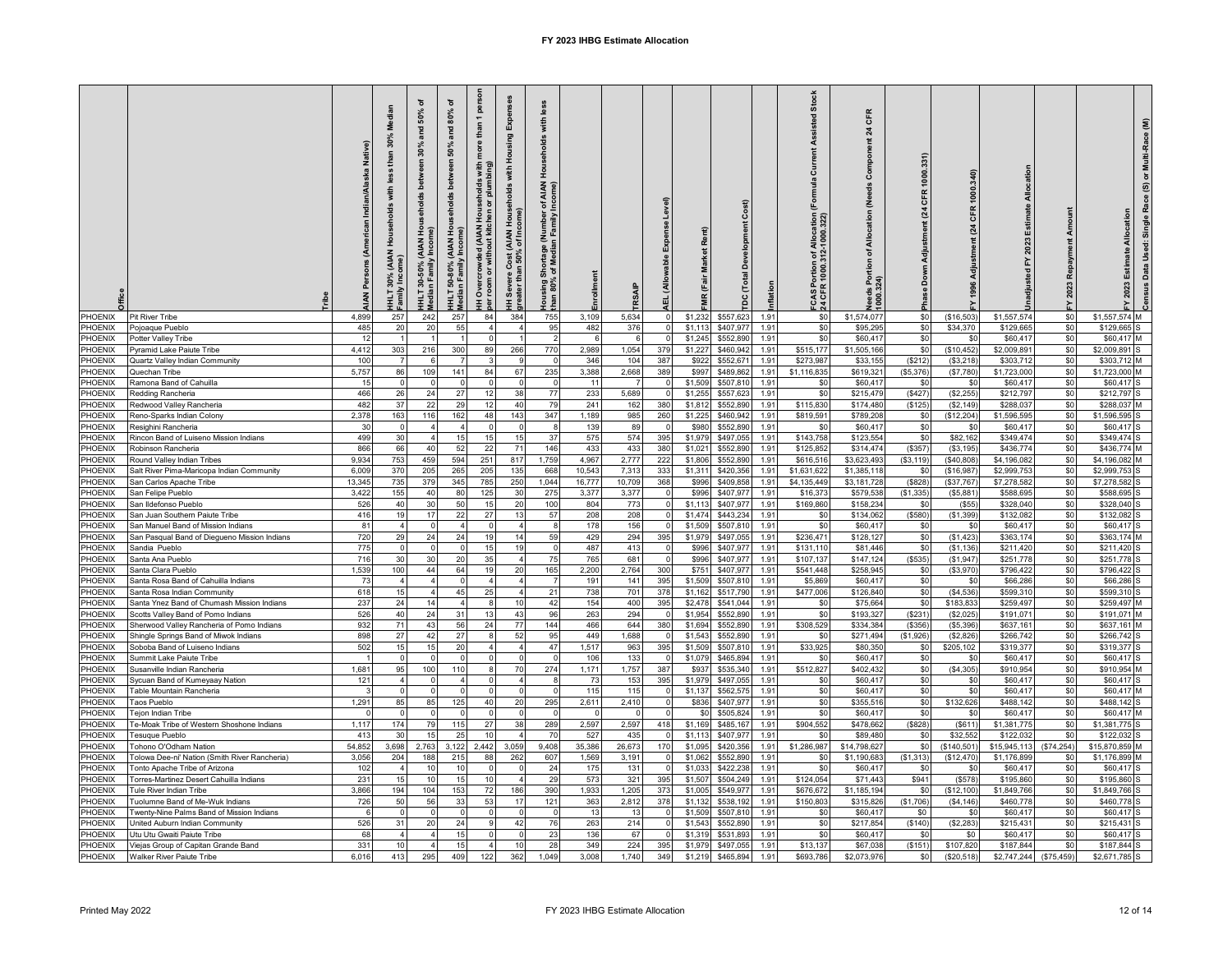|                           |                                               |           | Family Income) | ō<br>ာ<br>- 30-50% (AIAN<br>an Family Incor<br>≣≹ | ৳<br>80%<br>$\boldsymbol{\sigma}$<br>ន្ល<br>HHLT 50-80% (AIAN Ho<br>Median Family Income) | ō.<br>ဋ<br>ds with<br>mbing)<br>naig<br>P<br>ិ<br>Overcrowded (AIAN Hou<br>room or without kitchen<br>$\equiv$ $\frac{1}{2}$ | 四<br>eholds<br>HH Severe Cost (AIAN Hous<br>greater than 50% of Income) | with<br><b>Told</b><br>운<br>AIAN<br>ome)<br>sing Shortage (Number of<br>80% of Median Family Inc<br>than |              |            | ਛ          |                    | St)<br>(Total          |              | ocation<br>00.322)<br>rtion<br>000.3 | CFR<br>ನ<br>Need:<br>1000. | 331)<br>8<br>$\mathbf{N}$ | ຣ                         | <b>Allo</b><br>Estimate<br>23<br>ន |            | ă<br>Estima<br>2023          | ີ້ທ |
|---------------------------|-----------------------------------------------|-----------|----------------|---------------------------------------------------|-------------------------------------------------------------------------------------------|------------------------------------------------------------------------------------------------------------------------------|-------------------------------------------------------------------------|----------------------------------------------------------------------------------------------------------|--------------|------------|------------|--------------------|------------------------|--------------|--------------------------------------|----------------------------|---------------------------|---------------------------|------------------------------------|------------|------------------------------|-----|
| <b>PHOENIX</b>            | Washoe Tribe                                  | 3,164     | 217            | 155                                               | 215                                                                                       | 64                                                                                                                           | 190                                                                     | 507                                                                                                      | 1,582        | 1,580      | 385        | \$1,220            | \$465,894              | 1.91         | \$862,449                            | \$1,076,244                | \$0                       | (\$16, 182)               | \$1,922,512                        | \$0        | \$1,922,512 S                |     |
| PHOENIX                   | White Mountain Apache (Fort Apache)           | 14,453    | 1,040          | 654                                               | 789                                                                                       | 1,310                                                                                                                        | 349                                                                     | 1,891                                                                                                    | 13,230       | 12,213     | 163        | \$949              | \$424,556              | 1.91         | \$4,565,417                          | \$5,160,398                | \$0                       | (\$62,924)                | \$9,662,891                        | \$0        | \$9,662,891 S                |     |
| PHOENIX                   | Wilton Rancheria                              | 1,700     | 96             | 60                                                | 106                                                                                       | 41                                                                                                                           | 99                                                                      | 262                                                                                                      | 850          | 15,606     |            | \$1,543            | \$539,252              | 1.91         | \$0                                  | \$638,400                  | (\$1,907)                 | (\$6,673)                 | \$629,820                          | \$0        | \$629,820 S                  |     |
| PHOENIX                   | Winnemucca Indian Colony                      | 46        | 15             |                                                   | $\Omega$                                                                                  |                                                                                                                              |                                                                         | 15                                                                                                       | 77           | 66         |            | \$1,079            | \$465,894              | 1.91         | \$0                                  | \$60,417                   | \$0                       | \$0                       | \$60,417                           | \$0        | \$60,417 S                   |     |
| PHOENIX                   | Wiyot Tribe (Table Bluff)                     | 85        |                |                                                   | 15                                                                                        | $\overline{A}$                                                                                                               |                                                                         | 31                                                                                                       | 526          | 96         |            | \$1,112            | \$565,269              | 1.91         | \$0                                  | \$60,417                   | \$0                       | \$0                       | \$60,417                           | \$0        | \$60,417 M                   |     |
| PHOENIX                   | Yavapai-Apache Nation (Camp Verde)            | 715       | 40             | 30                                                | 40                                                                                        | 15                                                                                                                           |                                                                         | 64                                                                                                       | 2,134        | 2,011      | 356        | \$1,103            | \$439,035              | 1.91         | \$961,673                            | \$131,558                  | \$0                       | (\$5,894)                 | \$1,087,337                        | \$0        | \$1,087,337 S                |     |
| <b>PHOENIX</b><br>PHOENIX | Yavapai-Prescott Indian Tribe                 | 148       |                | 15                                                |                                                                                           | 10<br>40                                                                                                                     |                                                                         | 23<br>349                                                                                                | 167          | 272        |            | \$1,103            | \$439,035              | 1.91         | \$0                                  | \$60,417                   | \$0                       | \$0                       | \$60,417                           | \$0        | \$60,417 S                   |     |
|                           | Yerington Paiute Tribe                        | 1,955     | 134            | 96                                                | 133                                                                                       |                                                                                                                              | 118                                                                     |                                                                                                          | 1,133        | 467<br>44  | 335        | \$1,220            | \$465,894              | 1.91         | \$311,840<br>\$0                     | \$677,060                  | \$0                       | (S6, 924)                 | \$981,976<br>\$60,417              | \$0        | \$981,976 S                  |     |
| PHOENIX                   | Yocha Dehe Wintun Nation (Rumsey Rancheria)   | 88<br>378 | 26             |                                                   | 26                                                                                        |                                                                                                                              |                                                                         | 12<br>48                                                                                                 | 44           |            | 380<br>382 | \$1,684<br>\$1,222 | \$552,890              | 1.91         | \$240,564                            | \$60,417<br>\$131,761      | \$0                       | \$0                       | \$369,186                          | \$0        | \$60,417 S                   |     |
| PHOENIX<br>PHOENIX        | Yomba Shoshone Tribe<br>Ysleta Del Sur Pueblo | 9,638     | 416            | 19<br>632                                         |                                                                                           |                                                                                                                              | 23                                                                      | 1,551                                                                                                    | 189<br>4,819 | 116<br>901 |            | \$839              | \$491,089              | 1.91<br>1.91 | \$467,994                            |                            | \$0<br>\$0                | ( \$3, 139)<br>(\$24,635) | \$2,475,738                        | \$0<br>\$0 | \$369,186 S<br>\$2,475,738 M |     |
| PHOENIX                   | <b>Yurok Tribe</b>                            | 12,584    | 840            | 773                                               | 508<br>887                                                                                | 296<br>364                                                                                                                   | 434<br>1,077                                                            | 2,429                                                                                                    | 6,292        | 21,961     | 380        | \$1,079            | \$394,627<br>\$565,269 | 1.91         | \$678,100                            | \$2,032,379<br>\$4,987,887 | (\$5,070                  | (\$59,352)                | \$5,601,565                        | \$0        | \$5,601,565 M                |     |
| PHOENIX                   | Zia Pueblo                                    | 890       | 40             | 35                                                | 35                                                                                        | 55                                                                                                                           |                                                                         | 110                                                                                                      | 922          | 865        |            | \$996              | \$407,977              | 1.91         | \$104,608                            | \$209,61                   | (\$969)                   | (S1,786)                  | \$311,468                          | \$0        | \$311,468 S                  |     |
| PHOENIX                   | Zuni Tribe                                    | 8,159     | 295            | 285                                               | 380                                                                                       | 310                                                                                                                          | 105                                                                     | 761                                                                                                      | 10,258       | 10,369     | 278        | \$726              | \$398,450              | 1.91         | \$1,633,980                          | \$1,555,059                | ( \$166)                  | (\$11,030)                | \$3,177,842                        | \$0        | \$3,177,842 S                |     |
| <b>PHOENIX</b>            | <b>TOTAL</b>                                  | 527,349   | 34,471         |                                                   | 22,023 25,691 27,126                                                                      |                                                                                                                              | 17,647                                                                  | 72,598                                                                                                   | 577,703      | 481,618    |            |                    |                        |              | \$93,788,721                         | \$160,047,978              | \$403,519                 | (\$548, 157)              | \$253,692,061 (\$381,156)          |            | \$253,310,905                |     |